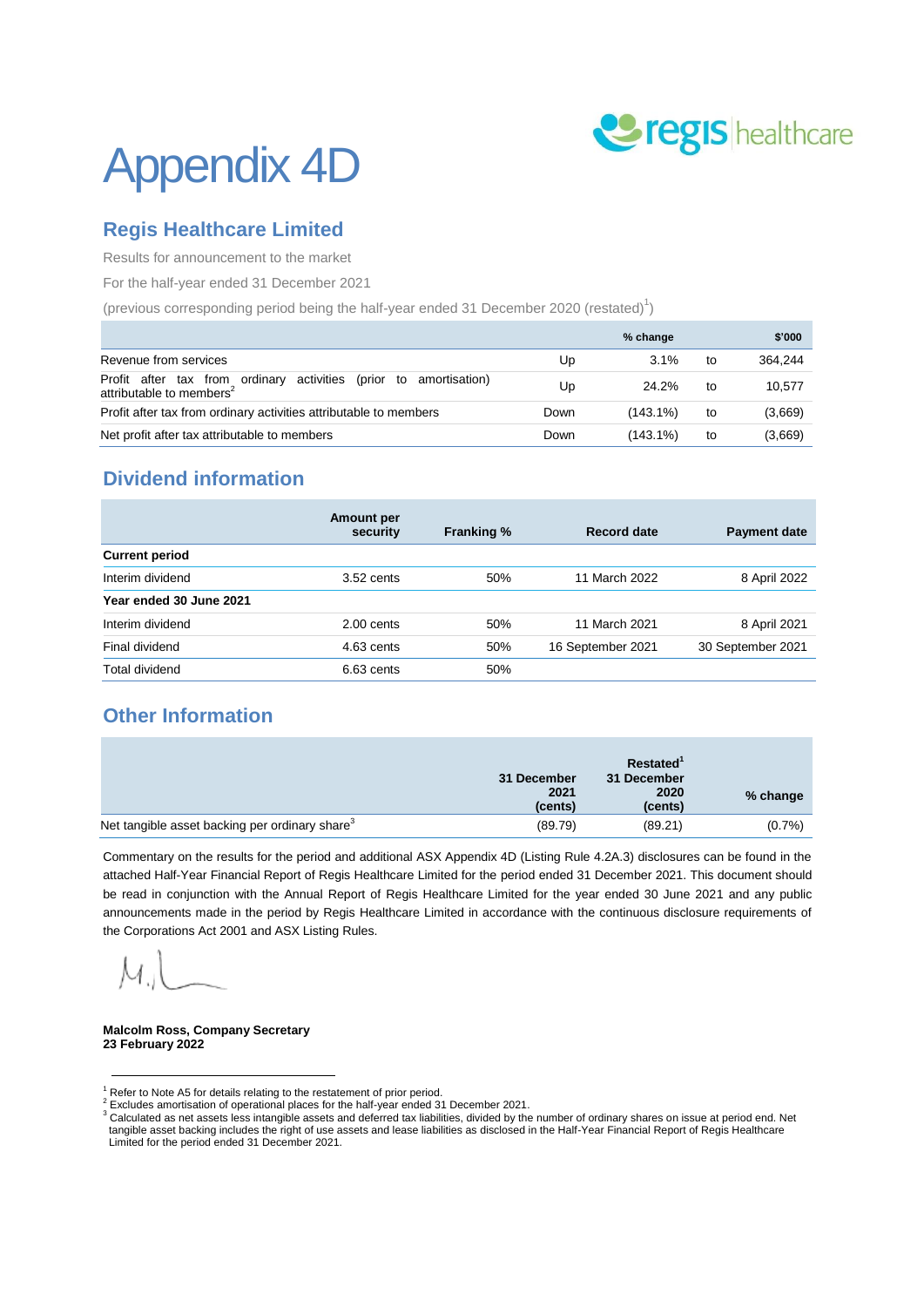

# Regis Healthcare Limited

**Half-Year Financial Report 31 December 2021**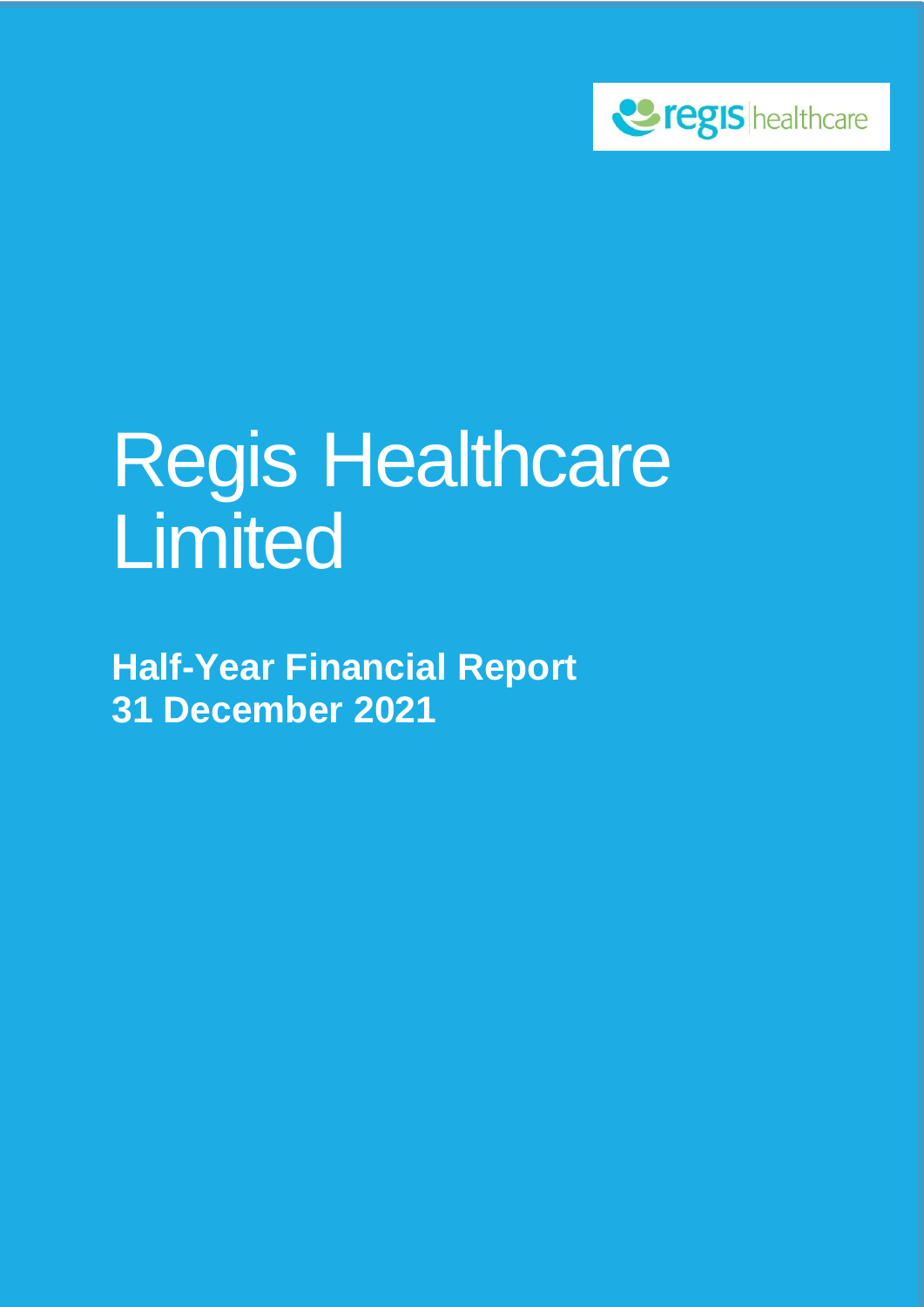# **Contents**

| <b>Corporate Information</b>                                                    | $\overline{2}$ |
|---------------------------------------------------------------------------------|----------------|
| <b>Directors' Report</b>                                                        | 3              |
| <b>Auditor's Independence Declaration</b>                                       | 9              |
| <b>Interim Consolidated Financial Statements</b>                                |                |
| Interim Consolidated Statement of Profit or Loss and Other Comprehensive Income | 10             |
| Interim Consolidated Statement of Financial Position                            | 11             |
| Interim Consolidated Statement of Changes in Equity                             | 12             |
| Interim Consolidated Statement of Cash Flows                                    | 13             |
| Notes to the Interim Consolidated Financial Statements                          |                |
| Section A: Basis of Preparation                                                 | 14             |
| Section B: Results for the Period                                               | 16             |
| Section C: Operating Assets and Liabilities                                     | 21             |
| Section D: Capital Structure                                                    | 29             |
| Section E: Other Disclosures                                                    | 32             |
| <b>Directors' Declaration</b>                                                   | 33             |
| <b>Independent Auditor's Review Report</b>                                      | 34             |
| <b>Glossary</b>                                                                 | 36             |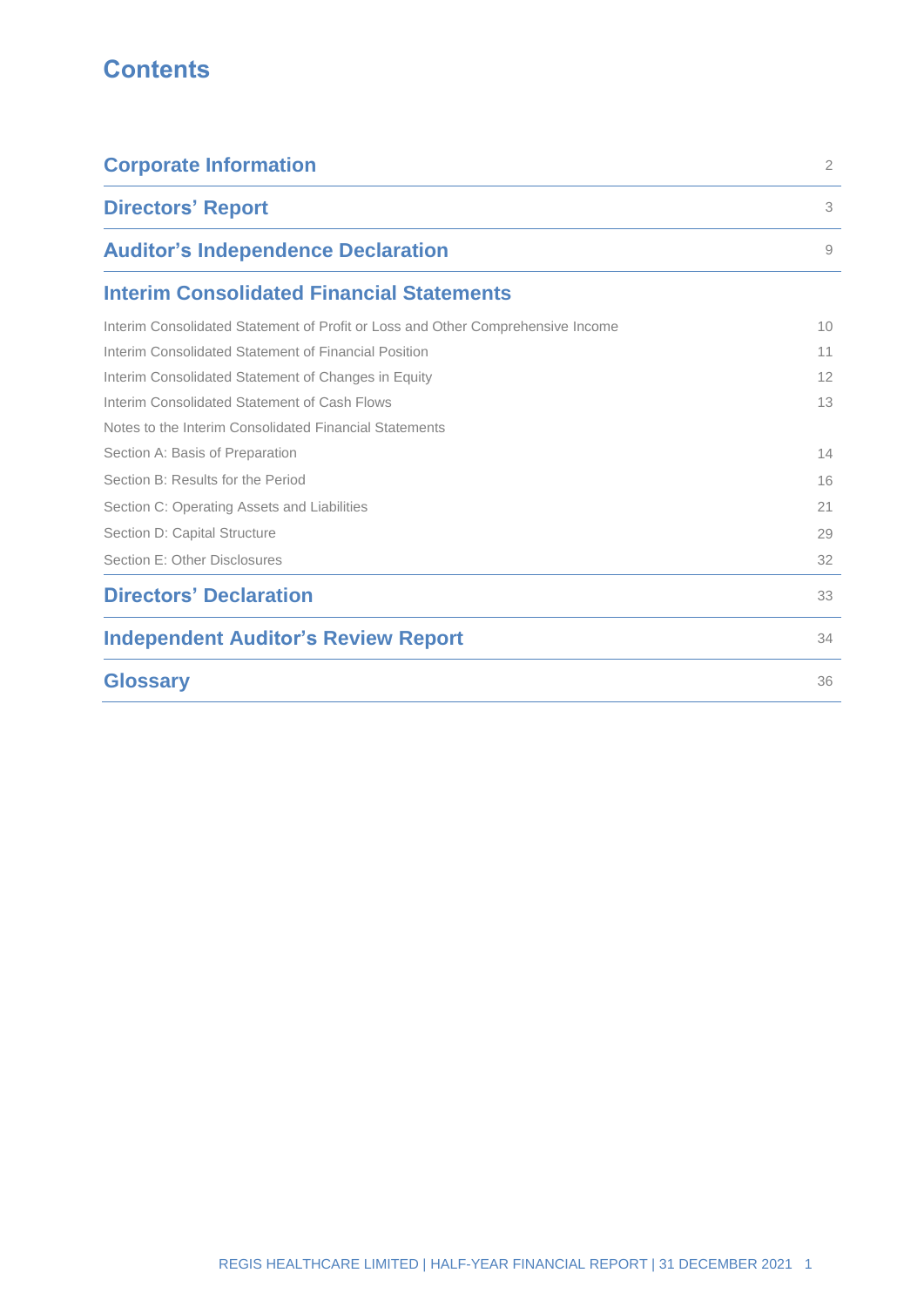# **Corporate Information**

### **Directors**

| Graham K Hodges        | Chairman, Non-Executive Director                   |
|------------------------|----------------------------------------------------|
| Linda J Mellors        | Managing Director and Chief Executive Officer      |
| Christine C Bennett AO | Non-Executive Director                             |
| Bryan A Dorman         | Non-Executive Director                             |
| lan G Roberts          | Non-Executive Director                             |
| Sally M Freeman        | Non-Executive Director (appointed 17 January 2022) |
| Sylvia Falzon          | Non-Executive Director (retired 26 October 2021)   |
| Matthew J Quinn        | Non-Executive Director (retired 26 October 2021)   |

### **Company Secretary**

Malcolm Ross

### **Registered Office**

Level 2, 615 Dandenong Road Armadale VIC 3143

### **Principal Place of Business**

Level 2, 615 Dandenong Road Armadale VIC 3143

### **Share Registry**

Link Market Services Limited Tower 4, 727 Collins Street Melbourne VIC 3000 Phone: 1300 554 474

### **Securities Exchange Listing**

Regis Healthcare Limited shares are listed on the Australian Securities Exchange (ASX code: REG)

### **Solicitors**

Herbert Smith Freehills 80 Collins Street Melbourne VIC 3000

### **Auditors**

Ernst & Young Australia 8 Exhibition Street Melbourne VIC 3000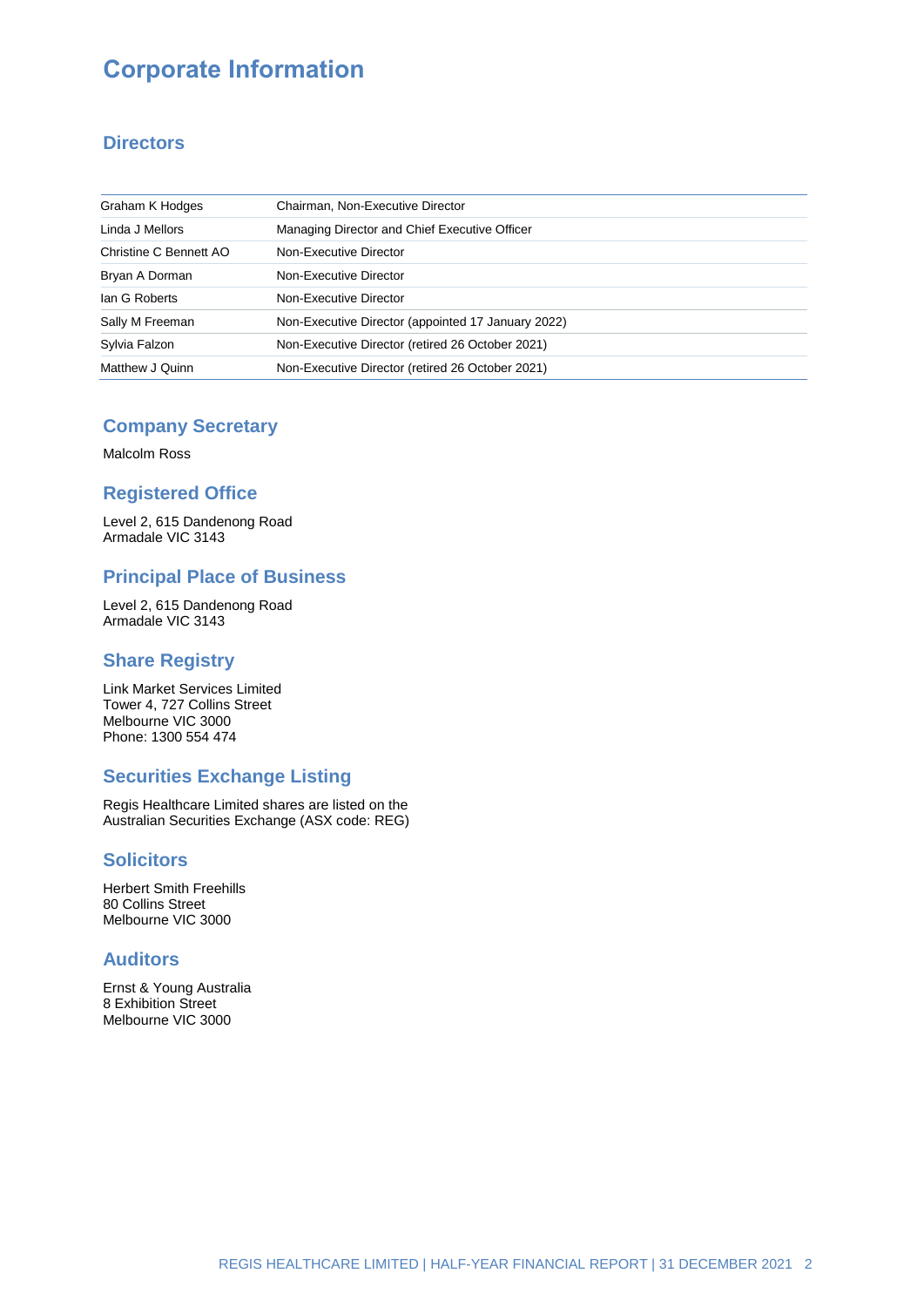Your Directors present their report on Regis Healthcare Limited (the 'Company') and its controlled entities (the 'Group' or 'Regis') for the half-year ended 31 December 2021.

#### **Directors**

The names of Directors (collectively, the 'Board') in office at any time during or since the end of the six-month period are:

| Graham K Hodges        | Chairman, Non-Executive Director                   |
|------------------------|----------------------------------------------------|
| Linda J Mellors        | Managing Director and Chief Executive Officer      |
| Christine C Bennett AO | Non-Executive Director                             |
| Bryan A Dorman         | Non-Executive Director                             |
| lan G Roberts          | Non-Executive Director                             |
| Sally M Freeman        | Non-Executive Director (appointed 17 January 2022) |
| Sylvia Falzon          | Non-Executive Director (retired 26 October 2021)   |
| Matthew J Quinn        | Non-Executive Director (retired 26 October 2021)   |
|                        |                                                    |

#### **Operating and Financial Review**

As at 31 December 2021, Regis owns and operates 64 aged care homes, including 7,059 available operational places and provides residential aged care services in six States and the Northern Territory. In addition, Regis, through retirement living, manages over 570 retirement village units across eight retirement villages and three affordable housing communities. Regis also offers home care services that have been identified for strategic growth over the medium-term.

#### Business Model

Regis aims to provide quality care to meet the growing needs of Australia's elderly population. This is achieved through a focus on the following core areas:

- ‒ **Care delivery**: Supporting care and clinical staff to deliver quality care outcomes for residents and clients consistent with their expectations and those of their families and loved ones.
- ‒ **Focused and well-resourced risk management**: Regis has robust systems and processes in place to manage clinical care and governance and the broader business' operational risks, including those that relate to aged care legislative compliance and health and safety.
- ‒ **Vertical integration**: The spectrum of activities Regis undertakes includes analysis of each proposed residential aged care home's catchment area, site identification, site acquisition, brownfield/greenfield development, home operation and asset renewal.
- ‒ **Strong cash flow generation:** Regis aims to achieve and maintain strong cash flow from operations, which it augments with a focus on the receipt and profitable use of Refundable Accommodation Deposits (RADs). Regis leverages its RAD cash inflows from developments to facilitate the repayment of acquisition and development related debt.
- ‒ **High quality portfolio**: Homes are primarily located in metropolitan areas with high median house prices. The homes are typically modern with a high proportion of single rooms and an emphasis on lifestyle and supported living.
- ‒ **Scalable platform**: Regis has invested in scalable business processes supported by IT systems and in-house resources to facilitate growth through acquisitions and developments.

#### Review and Results of Operations

<u>.</u>

To assist in the evaluation of the financial performance of the Group, certain measures are used that are not recognised under Australian Accounting Standards or International Financial Reporting Standards ('IFRS') and therefore, these are considered to be non-IFRS measures. Adjusted earnings before interest, tax, depreciation and amortisation ('Adjusted EBITDA')<sup>4</sup> is reported in order to provide a greater understanding of the performance of the Group. All other amounts reported below are recognised and measured in accordance with Australian Accounting Standards.

Non-IFRS financial information has been prepared in accordance with ASIC Regulatory Guide 230 - Disclosing non-IFRS financial information, issued in December 2011. Non-IFRS financial information, while not subject to an audit or review, has been extracted from the Financial Report, which has been subject to review by the Group's external auditors. Adjusted earnings before interest, tax, depreciation and amortisation ('Adjusted EBITDA'), which excludes imputed income on RADs and Bonds of \$31.4 million (H1 FY21: \$32.7 million), \$4.5 million of incremental COVID-19 expenses and includes operating lease expense of \$0.7 million (H1 FY21: \$0.7 million), is reported in order to provide shareholders with a greater understanding of the performance of the Group. A reconciliation of profit before income tax to Adjusted EBITDA is provided on page 5.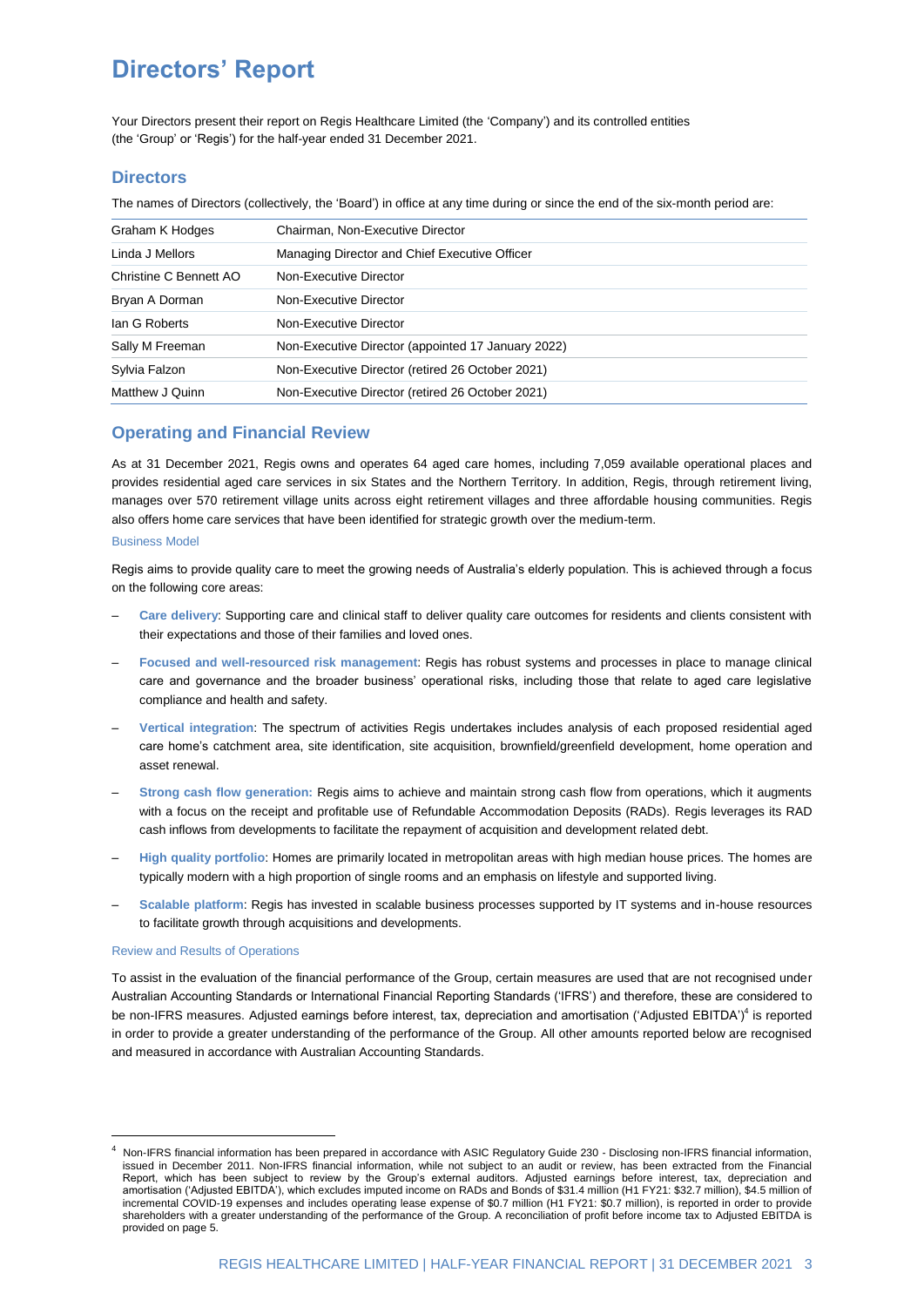### **Operating and Financial Review (continued)**

Review and Results of Operations (continued)

A summary of the financial results for the half-year ended 31 December 2021 is set out below:

|                                                  |                        | Restated <sup>5</sup> |             |  |  |
|--------------------------------------------------|------------------------|-----------------------|-------------|--|--|
|                                                  | 31 December 2021       | 31 December 2020      |             |  |  |
| <b>For the Half-Year Ended</b>                   | \$'000                 | \$'000                | % Change    |  |  |
| Revenue from services                            | 364,244                | 353,081               | 3.1%        |  |  |
| Other income                                     | 31,355                 | 35,183                | $(10.9\%)$  |  |  |
| <b>Adjusted EBITDA</b>                           | 44.107                 | 38,958                | 13.2%       |  |  |
| Net profit / (loss) before tax                   | (5, 132)               | 12,311                | (141.7%)    |  |  |
| Net profit after tax before amortisation (NPATA) | 10,577                 | 8,518                 | 24.2%       |  |  |
| Net profit / (loss) after tax (NPAT)             | (3,669)                | 8,518                 | $(143.1\%)$ |  |  |
| Basic earnings per share                         | $(1.22 \text{ cents})$ | 2.83 cents            | $(143.1\%)$ |  |  |

A summary of revenue from services for the half-year ended 31 December 2021 is set out below:

|                                  | 31 December 2021 | 31 December 2020 |
|----------------------------------|------------------|------------------|
| <b>For the Half-Year Ended</b>   | \$'000           | \$'000           |
| Government funded revenue        | 260,245          | 252,987          |
| Resident basic daily fee revenue | 61.237           | 59,839           |
| Other resident revenue           | 38,831           | 36,527           |
| Other operating revenue          | 2.614            | 2,905            |
| Deferred management fee revenue  | 1.317            | 823              |
| <b>Revenue from services</b>     | 364,244          | 353,081          |

Revenue from services for the half-year ended 31 December 2021 included:

‒ \$nil (31 December 2020: \$6,813,000) of COVID-19 Government funding

<u>.</u>

- ‒ \$nil (31 December 2020: \$913,000) of COVID-19 related temporary uplift in the Aged Care Funding Instrument ('ACFI')
- ‒ \$11,563,000 (31 December 2020: \$nil) of Government Basic Daily Fee Supplement received from 1 July 2021, representing \$10 per day, per resident. The payment was announced in the 2021-22 Budget as part of the Australian Government's response to the Royal Commission into Aged Care Quality and Safety

During the period, the Group experienced significantly increased staff expenses including additional overtime and use of agency contractors due to staff shortages caused by pre-existing sector workforce challenges compounded by border closures and the direct impact of COVID-19. Increased staff expenses due to the impact of Enterprise Agreements were only partially offset by the 1 July 2021 indexation increase (1.1%) applied by the Australian Government to aged care funding. During the period, the Group incurred direct COVID-19 related costs of \$4,476,000 including incremental staff expenses, personal protective equipment, infection prevention and control, and employee welfare. The additional Government Basic Daily Fee Supplement received from 1 July 2021 was largely absorbed by increased compliance and reporting costs. Despite the impact of COVID-19, occupancy rates across the residential aged care portfolio improved to an average of 89.3% for the half-year ended 31 December 2021 (31 December 2020: 88.3%). Throughout this difficult period, management has remained focused on improved operational and clinical effectiveness and performance.

<sup>5</sup> Comparative information has been restated to account for: (i) revised method of calculating imputed income and expense on RADs and Bonds per AASB 16 *Leases*, and (ii) potential underpayment of employee entitlements. Refer to Note A5 of the Financial Report.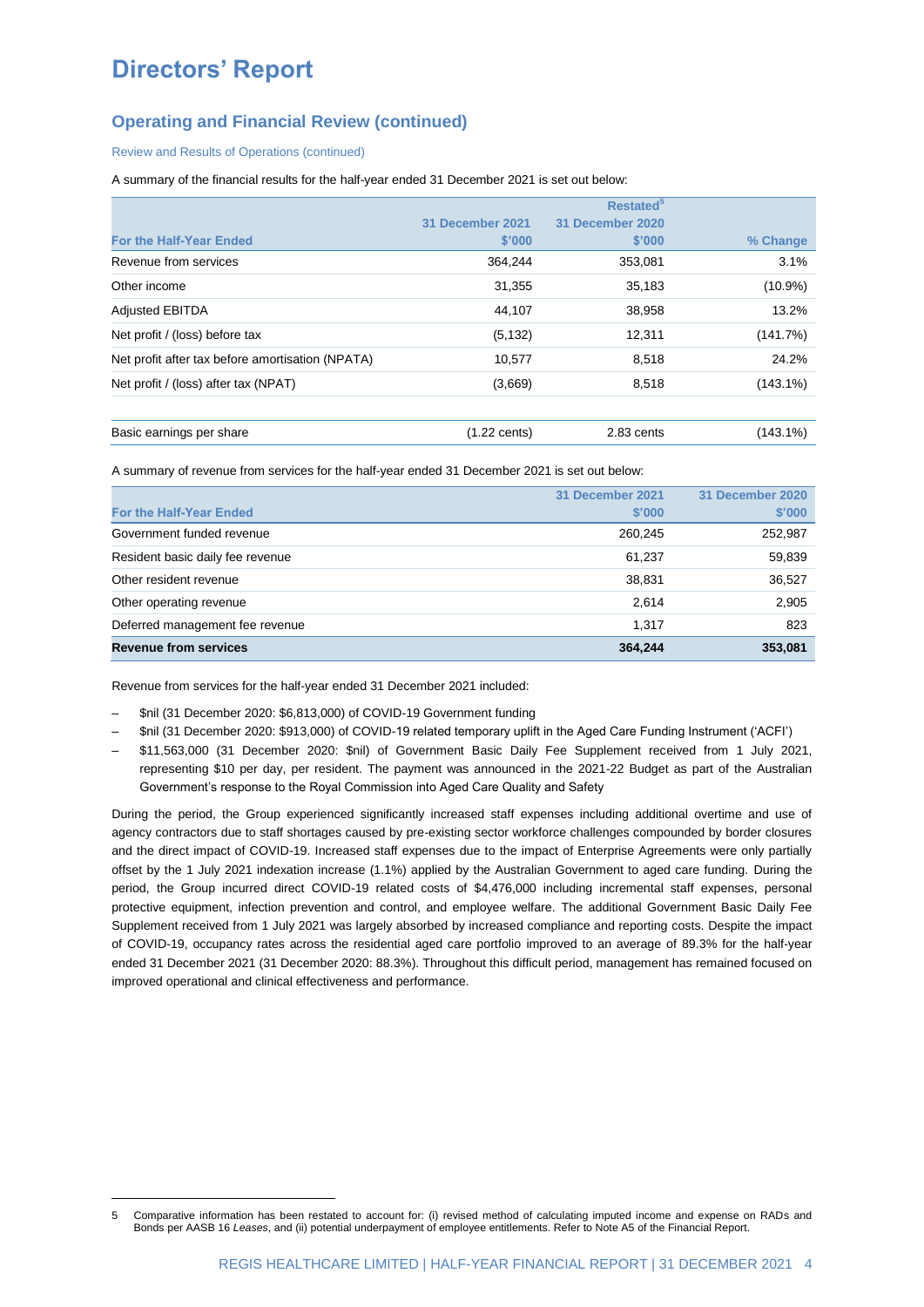### **Operating and Financial Review (continued)**

Review and Results of Operations (continued)

A reconciliation of profit / (loss) before income tax to Adjusted EBITDA is set out below:

|                                                 |                              | <b>Restated</b> <sup>6</sup> |
|-------------------------------------------------|------------------------------|------------------------------|
|                                                 | <b>31 December</b>           | <b>31 December</b>           |
| For the Half-Year Ended                         | 2021                         | 2020                         |
|                                                 | \$'000                       | \$'000                       |
| Profit / (loss) before income tax               | (5, 132)                     | 12,311                       |
| Add back/(deduct):                              |                              |                              |
| Imputed income on RADs and bonds <sup>7</sup>   | (31, 351)                    | (32, 685)                    |
| Depreciation $7$                                | 20,821                       | 22,429                       |
| Amortisation of operational places <sup>7</sup> | 20,346                       |                              |
| Finance costs <sup>7</sup>                      | 35,670                       | 37,693                       |
| Finance income                                  | (4)                          | (5)                          |
| Operating lease expense                         | (719)                        | (685)                        |
| COVID-19 Government funding and grants          | $\qquad \qquad \blacksquare$ | (7,700)                      |
| COVID-19 expenses                               | 4,476                        | 9,700                        |
| Profit on sale of assets                        | -                            | (2,500)                      |
| Cyber-security costs                            |                              | 400                          |
| <b>Adjusted EBITDA</b>                          | 44,107                       | 38,958                       |

#### \* Deregulation of Operational Places

-

In response to the Royal Commission into Aged Care Quality and Safety's final report, the Australian Government announced in the 2021-22 Budget that it would be investing \$17.7 billion into an aged care reform package. As part of this package, there will be no further Aged Care Approval Rounds (ACAR). From 1 July 2024, residential aged care places (operational places or bed licences) will be assigned directly to senior Australians, giving consumers more control to choose an approved provider that best suits their residential aged care needs.

In September 2021, the Department of Health released a discussion paper *Improving Choice in Residential Aged Care - ACAR Discontinuation* confirming the Australian Government's Budget decision to discontinue ACAR.

The Australian Government has announced its decision to discontinue operational places from 1 July 2024. In accordance with Accounting Standards and the guidelines issued by the Australian Securities and Investments Commission ("ASIC"), as well as the Group's current understanding of the relevant legislation and transitional arrangements relating to the removal of operational places, the Group has reassessed the useful life of its operational places. Consequently, Regis has commenced amortising the value of operational places from 1 October 2021 on a straight-line basis over their remaining economic life to 1 July 2024. This has resulted in a before tax amortisation expense in the profit and loss for the half-year ended

31 December 2021 of \$20,346,000 with no impact to the cash flows of the Group. In addition, a related deferred tax liability of \$6,000,000 has been partially reversed.

The reassessment of useful life is considered to be a change in accounting estimate under Australian Accounting Standard AASB 108 *Accounting Policies, Changes in Accounting Estimates and Errors.*

The intended market deregulation of operational places presents new opportunities for Regis to invest in geographic areas previously not open to the Group. The removal of operational places will most likely increase competition around quality of care, service and accommodation, which presents an advantage to providers such as Regis who have a strong balance sheet and access to capital to further develop the sector.

<sup>6</sup> Comparative information has been restated to account for: (i) revised method of calculating imputed income and expense on RADs and Bonds per AASB 16 *Leases*, and (ii) potential underpayment of employee entitlements. Refer to Note A5 of the Financial Report.

<sup>7</sup> Following adoption of AASB 16 *Leases* effective 1 July 2019, as detailed in Note B2, profit before income tax for the half-year ended 31 December 2021 includes income on RADs and Bonds of \$31,351,000 (31 December 2020: \$32,685,000) and correspondingly, finance costs of \$31,351,000 (31 December 2020: \$32,685,000) with no impact to profit or loss. The Group also recognised depreciation and interest costs totalling \$683,000 (31 December 2020: \$692,000).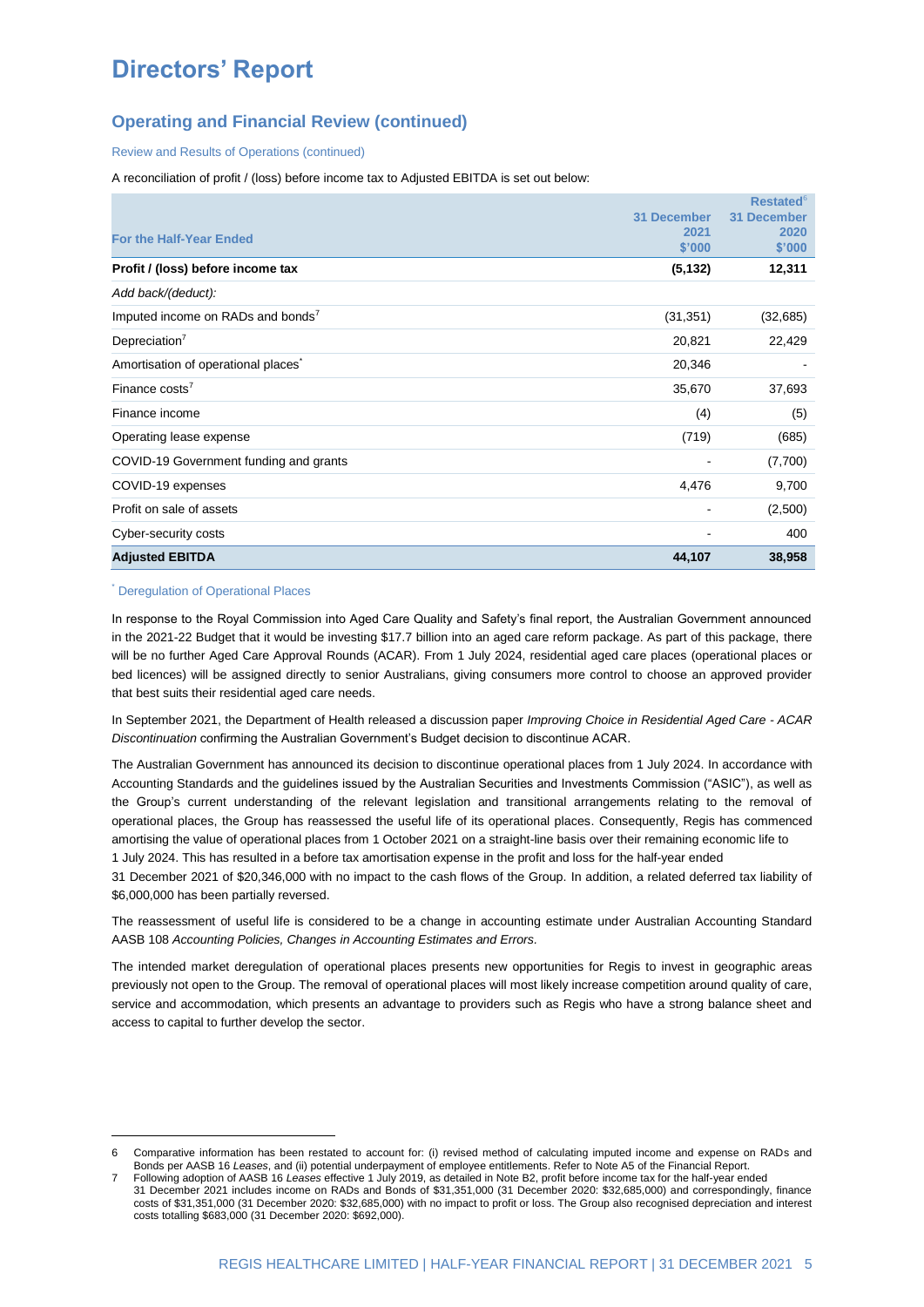### **Operating and Financial Review (continued)**

#### Potential Employee Entitlement Underpayments

As disclosed in the 2021 Annual Financial Report, Regis announced to the ASX on 9 August 2021 that it had identified potential underpayments of employee entitlements to certain current and former employees under its enterprise agreements.

These payment shortfalls had arisen because some employee entitlements due under various enterprise agreements were recorded inaccurately in the payroll system. This led to incorrect payments to a number of employees.

Regis, with the assistance of external advisors, commenced a review to determine the extent of the underpayments looking back 6 years. While this review is ongoing, based on preliminary analysis, Regis provided \$35,000,000 in other provisions as at 30 June 2021 in relation to the issue.

The impact of the potential underpayment on profit before income tax for the financial year ended 30 June 2021 was \$7,100,000 (30 June 2020: \$6,400,000) with the remaining amount recorded as a prior period restatement in accordance with Australian Accounting Standard AASB 108 *Accounting Policies, Changes in Accounting Estimates and Errors.* Consequently, the financial information in respect of the half-year ended 31 December 2020 is required to be restated. \$3,550,000 has been recorded as a prior period restatement in the 31 December 2021 half-year financial report in accordance with Australian Accounting Standards AASB 108 *Accounting Policies, Changes in Accounting Estimates and Errors*. No impact has been recorded for the half-year to 31 December 2021. The provision remains at \$35,000,000 as at 31 December 2021.

#### Cash Flow and Capital Expenditure

<u>.</u>

The Group's principal source of funds was its cash flow from operations (including RADs). Net cash flow from operating activities in the half-year ended 31 December 2021 was \$126,709,000 (31 December 2020: \$88,588,000) and includes \$40,102,000 (31 December 2020: \$39,595,000) of Government funding for January 2022 received in advance in December 2021. RAD and accommodation bond net inflow was \$47,100,000 (31 December 2020: \$4,668,000).

During the period, the Group invested \$30,652,000 in capital expenditure for land acquisition, development, refurbishment and on-going maintenance of existing facilities. Capital expenditure in the prior period of \$7,628,000 included on-going maintenance and refurbishment of existing facilities.

Investment in new homes has generally paused due to the lack of certainty in future Federal Government funding and policy. However, the Group has recommenced planning for its greenfield development in Camberwell, Victoria.

For the remaining developments in the pipeline, activities such as preparing land for commencement, development approvals, design documentation and arranging licences required are underway in readiness to commence construction once conditions are more favourable.

During the period, the Group repaid \$42,455,000 (31 December 2020: \$43,000,000) of bank borrowings assisted by net RAD inflows. Excluding Government funding received in advance for January 2022, net debt at 31 December 2021 was \$100,883,000 (31 December 2020: \$183,044,000), a reduction of \$82,161,000 (44.9%) on the prior corresponding period, and represented a leverage ratio<sup>8</sup> of 1.3 times. Undrawn bank facilities of \$433,178,000 as at 31 December 2021 are also available should they need to be drawn.

In February 2021, the Group completed a \$515,000,000 refinancing of its syndicated bank debt facilities. Under the terms of the new agreement, \$150,000,000 matures in March 2023 and \$365,000,000 matures in February 2024. The Group's available debt facilities provide sufficient liquidity to meet the Group's currently anticipated cash flow requirements. The Group has commenced the process of refinancing the existing \$150,000,000 facility that matures in March 2023 and expects the process to be completed before 30 June 2022.

<sup>8</sup> Leverage ratio is based on rolling 12-month Adjusted EBITDA as a ratio of net debt. Net debt is calculated as interest-bearing liabilities, less cash and cash equivalents and excludes Government funding received in advance.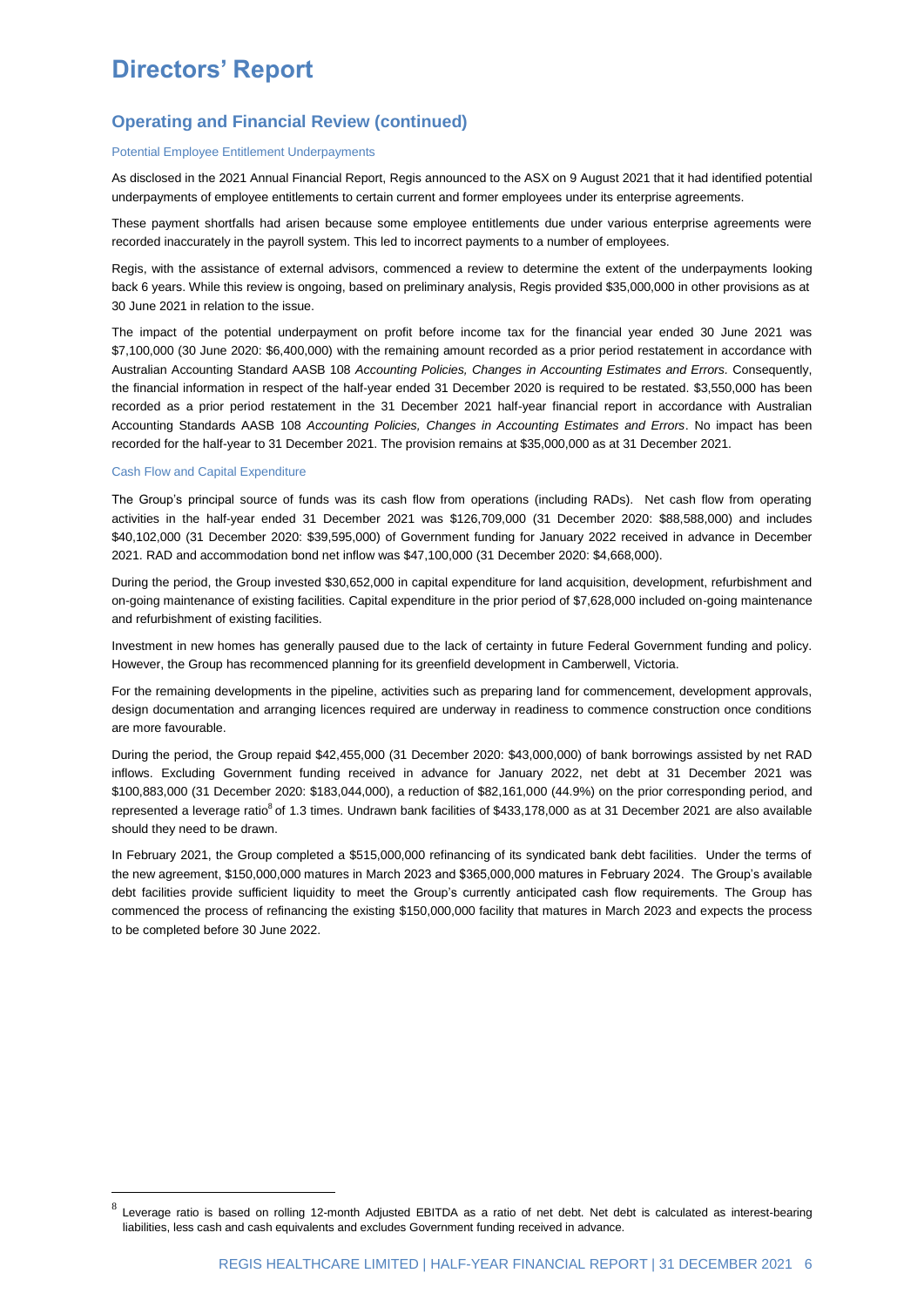### **Operating and Financial Review (continued)**

#### COVID-19 Pandemic

Regis has continued to be impacted by COVID-19 including the Omicron outbreak from mid December 2021. Regis has implemented Outbreak Management Plans across impacted homes. Residents have continued to be provided with care, services and support, and the Group has provided, at a minimum, updates every 1-2 days to the residents, families and employees of impacted homes. High levels of vaccination rates have provided additional protection to residents and staff against the outbreaks. The Group continues to work closely with health and regulatory authorities.

Regis has worked proactively to support balanced risk assessment and responses, including in relation to resident dignity of risk and socialisation. Recent reductions in COVID-19 restrictions resulted in a sharp increase in visitors to residential aged care homes and residents socialising outdoors. Aged care workers also changed socialisation patterns with the eased restrictions.

A major issue facing aged care providers is that the spread of the COVID-19 Omicron variant has placed additional strain on a workforce that had already been experiencing significant pressure. The ongoing presence of the COVID-19 virus may lead to additional staffing disruption and financial pressures. Regis has in place in-house specialist infection control expertise, robust operational controls and detailed business continuity plans. The Company continues to review the progress of the COVID-19 pandemic and take necessary steps to protect the health, well-being and safety of residents, clients and employees.

Vaccination of residents and workforce has required substantial effort and coordination. Regis has actively promoted vaccination which has been shown to be highly protective against death and serious illness from COVID-19. All Regis homes have held at least two COVID-19 vaccination booster clinics.

As at 18 February 2022, 94% of residents eligible for a booster dose have received one. Regis has mandated a COVID-19 vaccination policy for the workforce, which includes the booster dose in addition to State and Territory directions.

The pandemic has also impacted Regis' operations, revenues and expenses. To date, Regis' FY22 expenses associated with COVID-19 outbreaks and single-site working requirements will only be partially offset by Government grants. No COVID-19 Government funding has been received during the first half of the financial year to support the substantial preventative and protective activities (including PPE) put in place by the Group.

#### Royal Commission into Aged Care Quality and Safety

The Australian Government called the Royal Commission into Aged Care Quality and Safety for the purposes of ensuring that the oldest and most vulnerable Australians receive care that supports and respects their dignity and recognises the contribution they have made to society. The Royal Commission Final Report made 148 recommendations.

The 2021-22 Federal Budget proposed a \$17.7 billion aged care reform package designed to deliver sustainable quality and safety in home care and residential aged care services. The funding is to be provided over 5 years from 2020/21 to 2024/25.

The reforms are split across five key pillars:

- Pillar 1 \$7.5 billion for Home Care.
- Pillar 2 \$7.8 billion for Residential Aged Care Services & Sustainability, including \$3.9 billion to increase the amount of front-line care (care minutes) delivered to residents and \$3.2 billion to support providers to deliver better care and services through the Government funded Basic Daily Fee Supplement from 1 July 2021.
- Pillar 3 \$942 million for Residential Aged Care Quality and Safety.
- Pillar 4 \$652 million support for the Workforce including the creation of a single assessment workforce to undertake all assessments that will improve assessment experience for senior Australians and to provide registered nurses working for the same aged care provider over a 12-month period with financial support.
- Pillar 5 \$698.3 million to improve quality aged care services for consumers in regional, rural and remote areas, as well as new governance and advisory structures.

#### A new Aged Care Act will underpin the reforms.

Regis continues to work with consumers, the Australian Government and stakeholders on advancing aged care reform. Regis is committed to delivering consistently high quality and safe care to its residents.

#### Clinical Governance Framework

Regis has long-established clinical governance systems and processes, including the 2020 Regis Care Strategic Quality and Clinical Governance Framework. Regis continues to refine and update its systems and processes in line with best practice, sector reform and regulatory changes.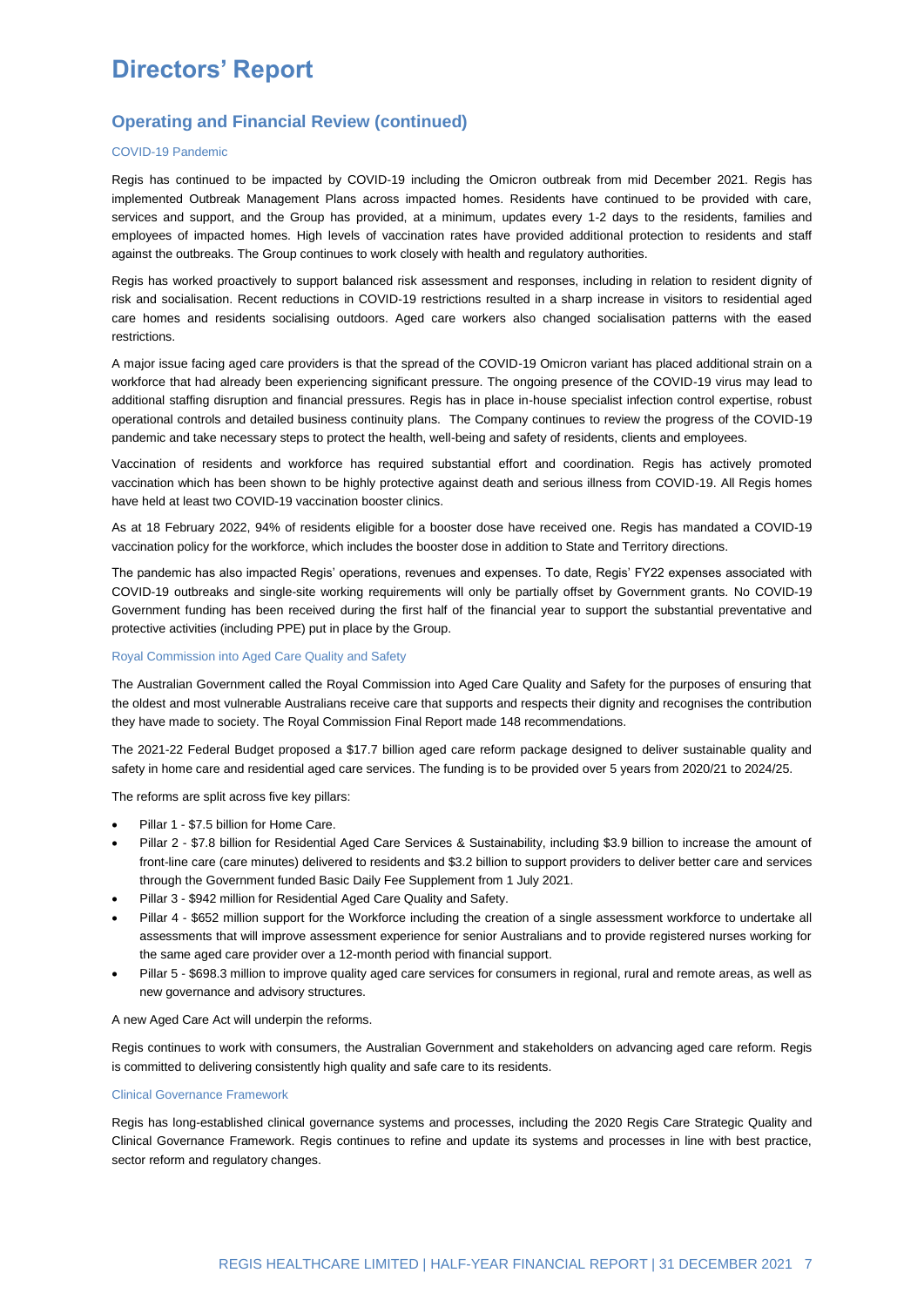### **Operating and Financial Review (continued)**

#### Oneview Healthcare PLC

On 21 December 2020, Oneview Healthcare PLC lodged a claim in the Supreme Court of Victoria against Regis seeking damages for alleged breach of a collaboration agreement between the two parties. Regis has engaged external legal counsel and continues to strongly defend the matter.

#### 2022 Interim Dividend

On 23 February 2022, the Board of Directors resolved to pay an interim dividend of 3.52 cents per ordinary share totalling \$10,600,000 (50% franked) for the half-year ended 31 December 2021 payable on 8 April 2022 (record date 11 March 2022).

#### Outlook

Given the current uncertain policy and funding environment, and direction and impact of the COVID-19 pandemic, the Board does not believe it prudent to put forward any earnings guidance at this stage.

#### **Subsequent Events**

#### COVID-19 Pandemic

Regis anticipates ongoing COVID-19 additional costs in both outbreak and non-outbreak homes during the second half of the financial year associated with staff expenses and infection prevention and control including the use of personal protective equipment (PPE) and rapid antigen test kits.

Depending on the spread of the virus, it also has the potential to significantly disrupt the financial position of the Group including a decline in occupancy levels and significantly increased costs to continue to protect residents, clients and staff. The Group continues to work closely with health and regulatory authorities.

#### Other Matters

No other matters or circumstances have arisen since the end of the financial year which significantly affected or may significantly affect the operations of the Group, the results of those operations, or the state of affairs of the Group in future periods.

#### **Auditor's Independence Declaration**

A copy of the auditor's independence declaration as required under section 307C of the Corporations Act 2001 is set out on page 9.

#### **Rounding**

The Company is an entity to which ASIC Corporations (Rounding in Financial/Directors' Reports) Instrument 2016/191 applies and, accordingly, amounts in the Directors' Report and the Half-Year Financial Report have been rounded to the nearest thousand dollars.

Signed in accordance with a resolution of the Directors.

Graham Holes

**Graham K Hodges Chairman Melbourne, 23 February 2022**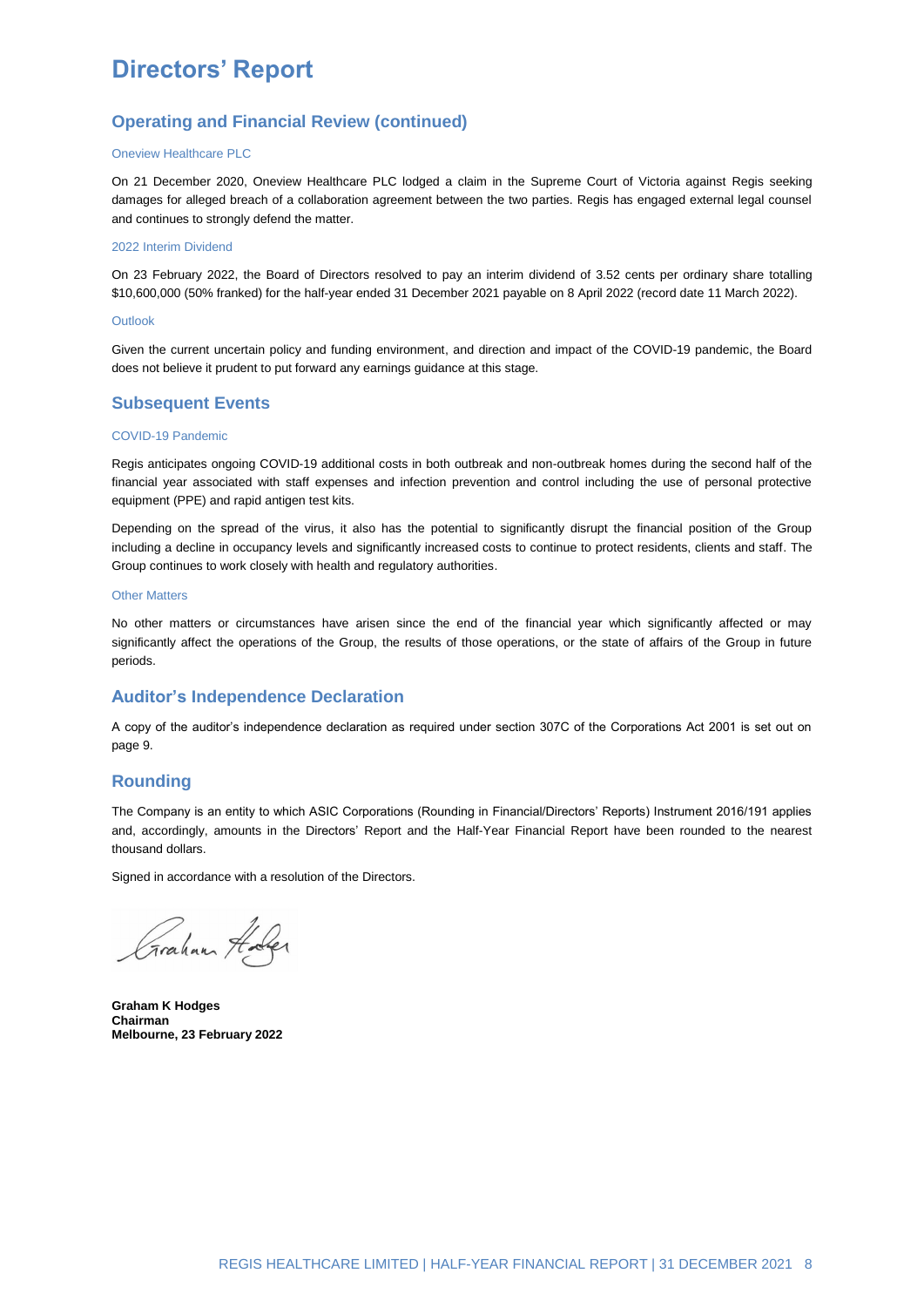

Ernst & Young 8 Exhibition Street Melbourne VIC 3000 Australia GPO Box 67 Melbourne VIC 3001

Tel: +61 3 9288 8000 Fax: +61 3 8650 7777 ey.com/au

# **Auditor's independence declaration to the directors of Regis Healthcare Limited**

As lead auditor for the review of the half-year financial report of Regis Healthcare Limited for the halfyear ended 31 December 2021, I declare to the best of my knowledge and belief, there have been:

- a. No contraventions of the auditor independence requirements of the *Corporations Act 2001* in relation to the review;
- b. No contraventions of any applicable code of professional conduct in relation to the review; and
- c. No non-audit services provided that contravene any applicable code of professional conduct in relation to the review.

This declaration is in respect of Regis Healthcare Limited and the entities it controlled during the financial period.

Ernst & Young

Ernst & Young

BJ Pollock Partner 23 February 2022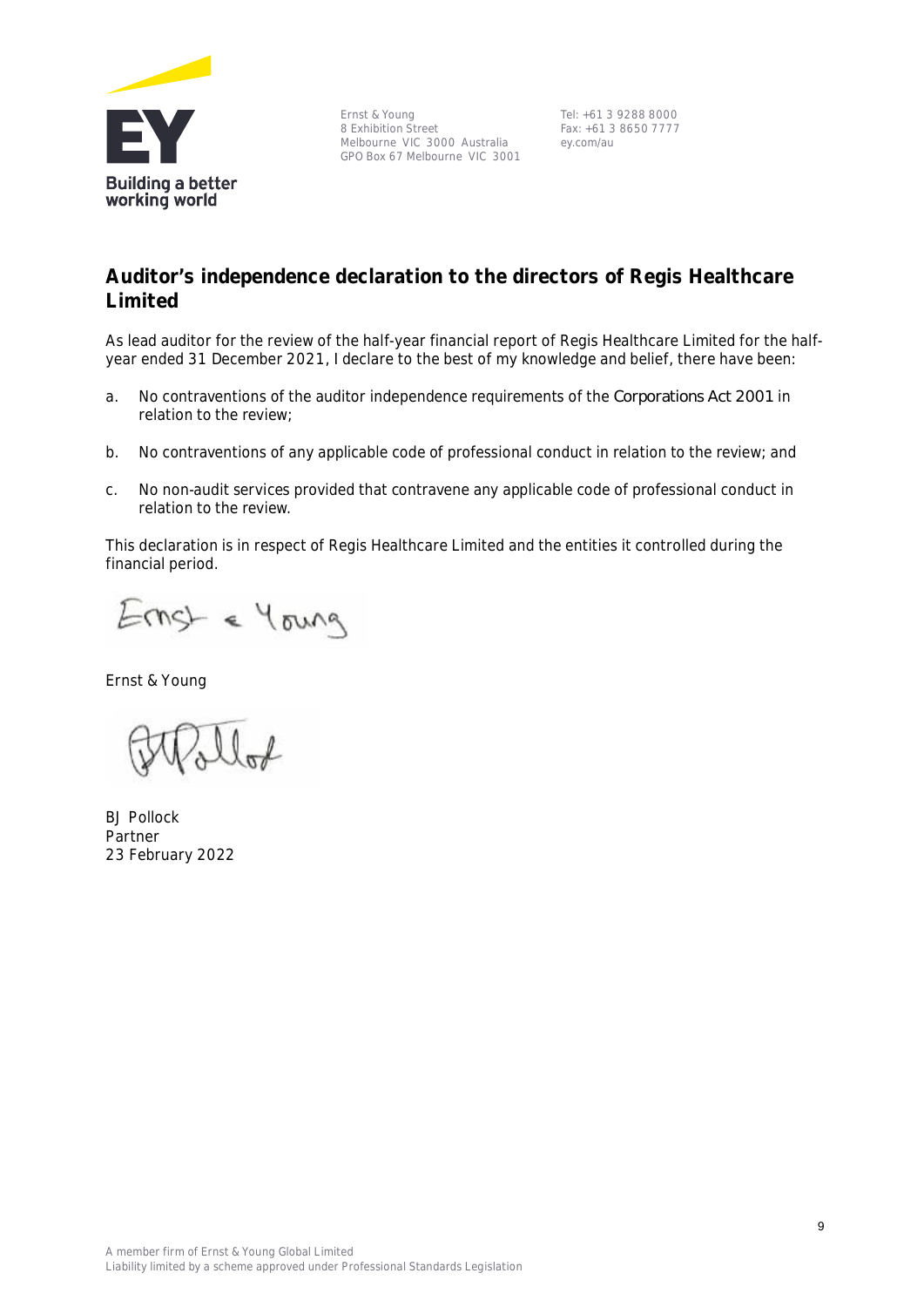# **Interim Consolidated Statement of Profit or Loss and Other Comprehensive Income**

FOR THE HALF-YEAR ENDED 31 DECEMBER 2021

|                                                                        | <b>31 December</b><br>2021 |              | <b>Restated</b> <sup>9</sup><br><b>31 December</b><br>2020 |  |
|------------------------------------------------------------------------|----------------------------|--------------|------------------------------------------------------------|--|
|                                                                        | <b>Notes</b>               | \$'000       | \$'000                                                     |  |
| Revenue from services                                                  | <b>B2</b>                  | 364,244      | 353,081                                                    |  |
| Other income                                                           | B <sub>2</sub>             | 31,355       | 35,183                                                     |  |
| Total revenue from services and other income                           |                            | 395,599      | 388,264                                                    |  |
| <b>Expenses</b>                                                        |                            |              |                                                            |  |
| Staff expenses                                                         |                            | (259, 996)   | (253, 361)                                                 |  |
| Resident care expenses                                                 |                            | (25, 701)    | (22, 814)                                                  |  |
| Administration expenses                                                |                            | (21, 716)    | (19, 327)                                                  |  |
| Occupancy expenses                                                     |                            | (12,005)     | (10, 625)                                                  |  |
| COVID-19 expenses                                                      |                            | (4, 476)     | (9,704)                                                    |  |
| Depreciation                                                           |                            | (20, 821)    | (22, 429)                                                  |  |
| Amortisation                                                           | C <sub>2</sub>             | (20, 346)    |                                                            |  |
| Profit before income tax and finance costs                             |                            | 30,538       | 50,004                                                     |  |
| Finance costs                                                          | B <sub>3</sub>             | (35,670)     | (37, 693)                                                  |  |
| Profit / (Loss) before income tax                                      |                            | (5, 132)     | 12,311                                                     |  |
| Income tax (expense) / benefit                                         | <b>B4</b>                  | 1,463        | (3,793)                                                    |  |
| Profit / (Loss) for the period                                         |                            | (3,669)      | 8,518                                                      |  |
|                                                                        |                            |              |                                                            |  |
| Other comprehensive income                                             |                            |              |                                                            |  |
| Items that may be reclassified to profit or loss:                      |                            |              |                                                            |  |
| Net movement in fair value of cash flow hedge reserve, net of tax      |                            |              |                                                            |  |
| Other comprehensive income, net of tax for the period                  |                            |              |                                                            |  |
| Total comprehensive income, net of tax for the period                  |                            | (3,669)      | 8,518                                                      |  |
| Profit for the period attributable to:                                 |                            |              |                                                            |  |
| Equity holders of the parent entity                                    |                            | (3,669)      | 8,518                                                      |  |
| Total comprehensive income, net of tax attributable to:                |                            |              |                                                            |  |
| Equity holders of the parent entity                                    |                            | (3,669)      | 8,518                                                      |  |
|                                                                        |                            |              |                                                            |  |
| Earnings per share (EPS) attributable to equity holders of the parent: |                            | <b>Cents</b> | <b>Cents</b>                                               |  |
| Basic EPS (cents per share)                                            | B <sub>5</sub>             | (1.22)       | 2.83                                                       |  |
| Diluted EPS (cents per share)                                          | B <sub>5</sub>             | (1.22)       | 2.83                                                       |  |
|                                                                        |                            |              |                                                            |  |

The accompanying notes form part of the interim consolidated financial statements.

-

 $9$  Refer to Note A5 for details relating to the restatement of prior period comparative.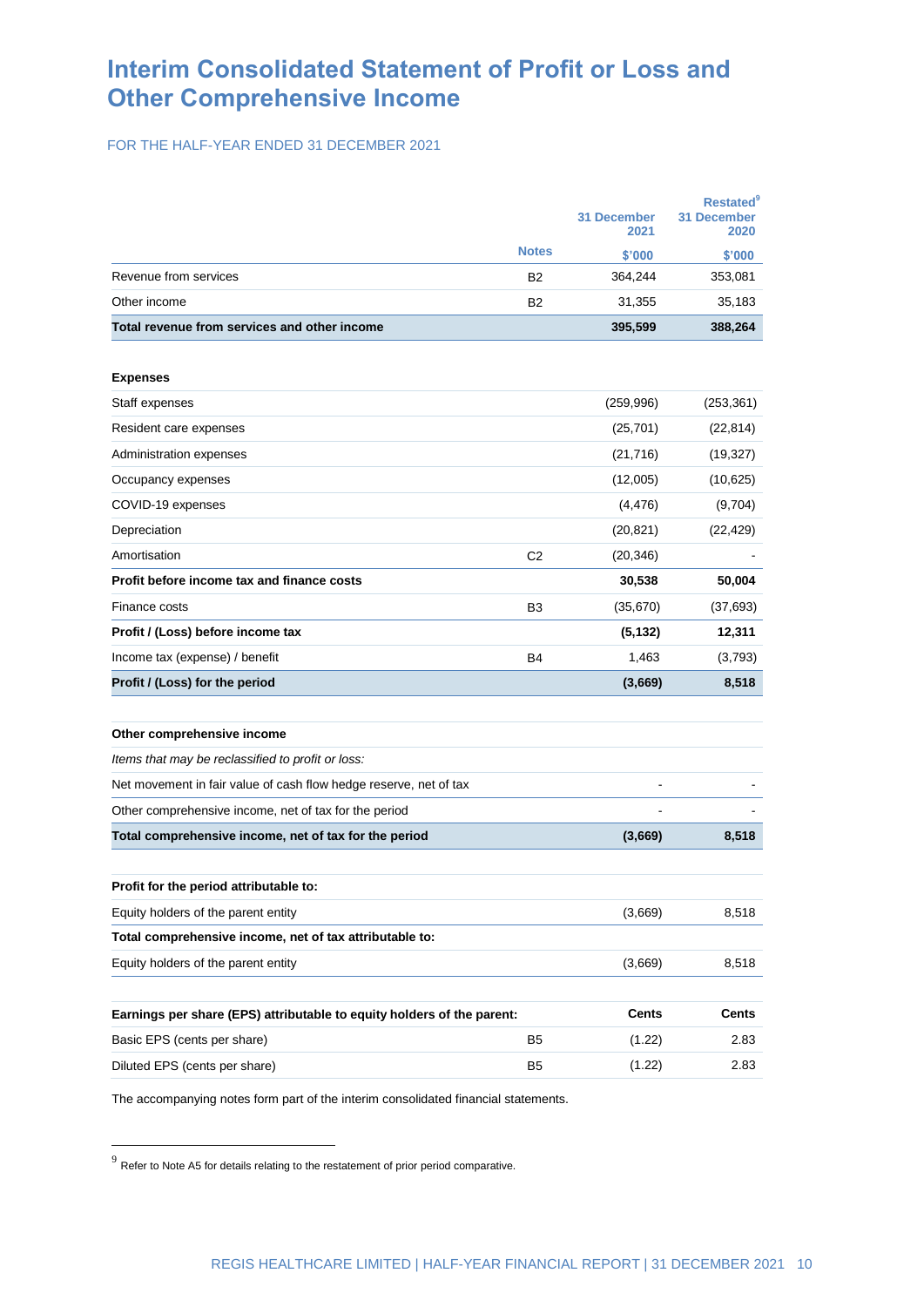# **Interim Consolidated Statement of Financial Position**

AS AT 31 DECEMBER 2021

|                                       |                | <b>31 December</b><br>2021 | 30 June<br>2021 |
|---------------------------------------|----------------|----------------------------|-----------------|
|                                       | <b>Notes</b>   | \$'000                     | \$'000          |
| <b>Assets</b>                         |                |                            |                 |
| Cash and cash equivalents             |                | 43,956                     | 3,889           |
| Trade and other receivables           |                | 12,175                     | 9,086           |
| Inventories                           |                | 3,435                      | 4,367           |
| Other current assets                  |                | 8,723                      | 4,593           |
| Income tax receivable                 |                | 142                        |                 |
| <b>Total current assets</b>           |                | 68,431                     | 21,935          |
| Property, plant and equipment         | C <sub>1</sub> | 1,111,285                  | 1,101,582       |
| Right-of-use assets                   |                | 4,684                      | 4,997           |
| Operational places and goodwill       | C <sub>2</sub> | 443,391                    | 463,737         |
| Investment property                   | C4             | 159,955                    | 158,646         |
| <b>Total non-current assets</b>       |                | 1,719,315                  | 1,728,962       |
| <b>Total assets</b>                   |                | 1,787,746                  | 1,750,897       |
| <b>Liabilities</b>                    |                |                            |                 |
| Bank overdraft                        | D <sub>1</sub> | 15,855                     | 14,920          |
| Trade payables and other liabilities  |                | 110,289                    | 52,715          |
| Lease liabilities                     |                | 1,017                      | 1,087           |
| Provisions                            | C <sub>6</sub> | 111,626                    | 112,087         |
| Other financial liabilities           | D <sub>2</sub> | 1,273,949                  | 1,227,852       |
| Income tax payable                    |                |                            | 2,094           |
| <b>Total current liabilities</b>      |                | 1,512,736                  | 1,410,755       |
| Interest-bearing loans and borrowings | D <sub>1</sub> | 88,882                     | 131,431         |
| Lease liabilities                     |                | 5,689                      | 5,968           |
| Provisions                            | C <sub>6</sub> | 7,178                      | 7,338           |
| Deferred tax liabilities              |                | 48,800                     | 53,440          |
| <b>Total non-current liabilities</b>  |                | 150,549                    | 198,177         |
| <b>Total liabilities</b>              |                | 1,663,285                  | 1,608,932       |
| <b>Net assets</b>                     |                | 124,461                    | 141,965         |
| <b>Equity</b>                         |                |                            |                 |
| Contributed equity                    | D <sub>3</sub> | 273,629                    | 273,519         |
| Reserves                              |                | (97, 272)                  | (97, 253)       |
| Accumulated losses                    |                | (51, 896)                  | (34, 301)       |
| <b>Total equity</b>                   |                | 124,461                    | 141,965         |

The accompanying notes form part of the interim consolidated financial statements.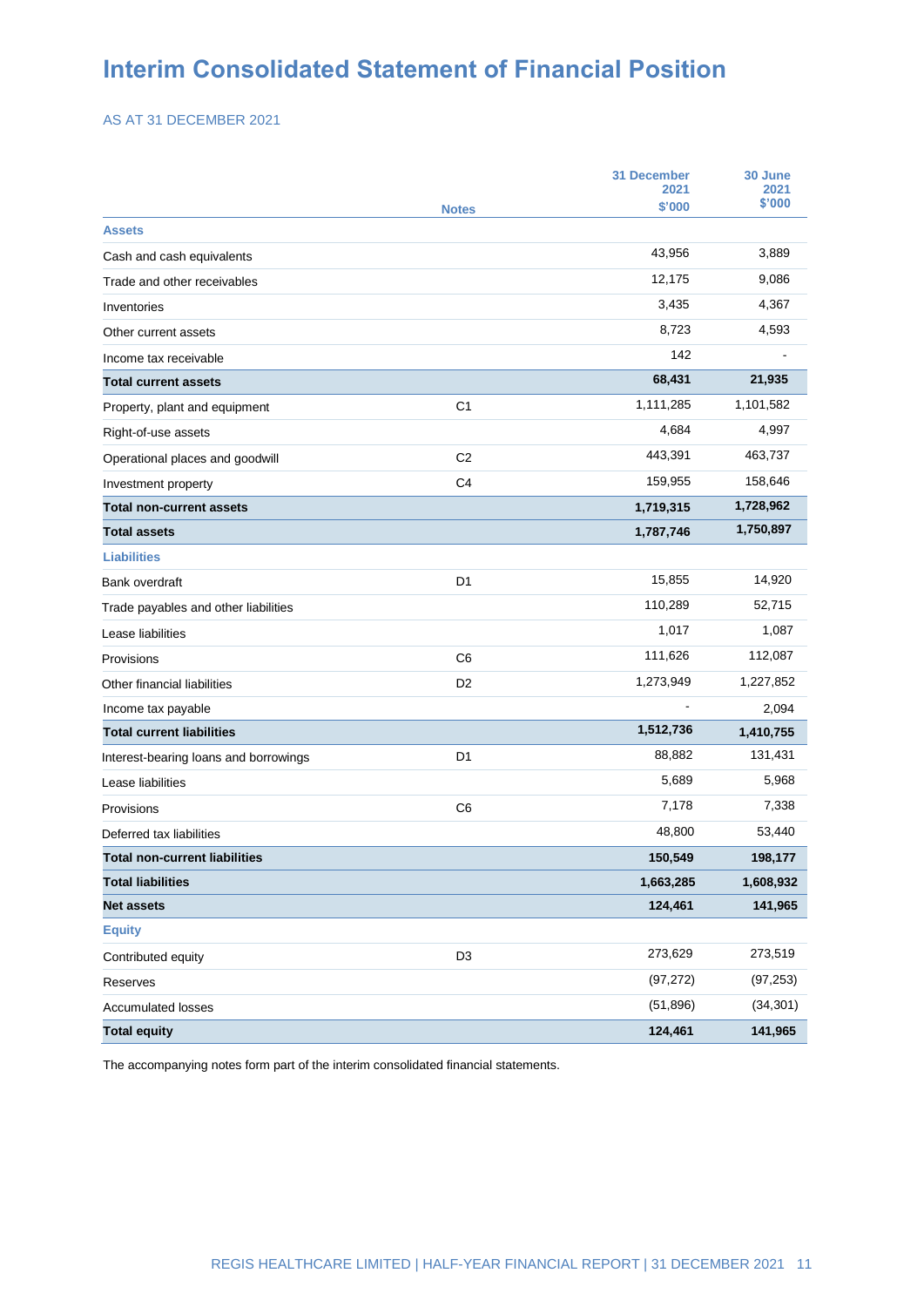# **Interim Consolidated Statement of Changes in Equity**

#### FOR THE HALF-YEAR ENDED 31 DECEMBER 2021

|                                                                                     | <b>Issued</b><br><b>Capital</b><br>\$'000 | <b>Remuneration</b><br><b>Reserve</b><br>\$'000 | <b>Acquisition</b><br><b>Reserve</b><br>\$'000 | <b>Accumulated</b><br><b>Losses</b><br>\$'000 | <b>Total</b><br>\$'000 |
|-------------------------------------------------------------------------------------|-------------------------------------------|-------------------------------------------------|------------------------------------------------|-----------------------------------------------|------------------------|
| At 1 July 2020, as previously reported                                              | 273,485                                   | 4,035                                           | (101, 497)                                     | (28, 704)                                     | 147,319                |
| Adjustment related to potential employee<br>entitlement underpayments <sup>10</sup> |                                           |                                                 |                                                | (19, 530)                                     | (19, 530)              |
| Restated balance at 1 July 2020                                                     | 273,485                                   | 4,035                                           | (101, 497)                                     | (48, 234)                                     | 127,789                |
| Net profit for the period (restated) <sup>10</sup>                                  | $\blacksquare$                            | $\blacksquare$                                  |                                                | 8.518                                         | 8,518                  |
| Total comprehensive income for the period                                           | -                                         |                                                 |                                                | 8,518                                         | 8,518                  |
|                                                                                     |                                           |                                                 |                                                |                                               |                        |
| Equity settled share-based payment                                                  |                                           | 156                                             |                                                |                                               | 156                    |
| Transfer from remuneration reserve                                                  | 34                                        | (34)                                            |                                                |                                               |                        |
| Balance as at 31 December 2020                                                      | 273,519                                   | 4,157                                           | (101, 497)                                     | (39,716)                                      | 136,463                |
| At 1 July 2021                                                                      | 273,519                                   | 4,244                                           | (101, 497)                                     | (34, 301)                                     | 141,965                |
| Net profit for the period                                                           | $\qquad \qquad \blacksquare$              |                                                 |                                                | (3,669)                                       | (3,669)                |
| Total comprehensive income for the period                                           |                                           |                                                 |                                                | (3,669)                                       | (3,669)                |
|                                                                                     |                                           |                                                 |                                                |                                               |                        |
| Dividends paid or provided for                                                      |                                           |                                                 |                                                | (13,926)                                      | (13,926)               |
| Transfer from remuneration reserve                                                  | 110                                       | (19)                                            |                                                |                                               | 91                     |
| Balance as at 31 December 2021                                                      | 273,629                                   | 4,225                                           | (101, 497)                                     | (51, 896)                                     | 124,461                |

The accompanying notes form part of the interim consolidated financial statements.

-

 $10<sup>10</sup>$  Refer to Note A5 for details relating to the restatement of prior period comparative.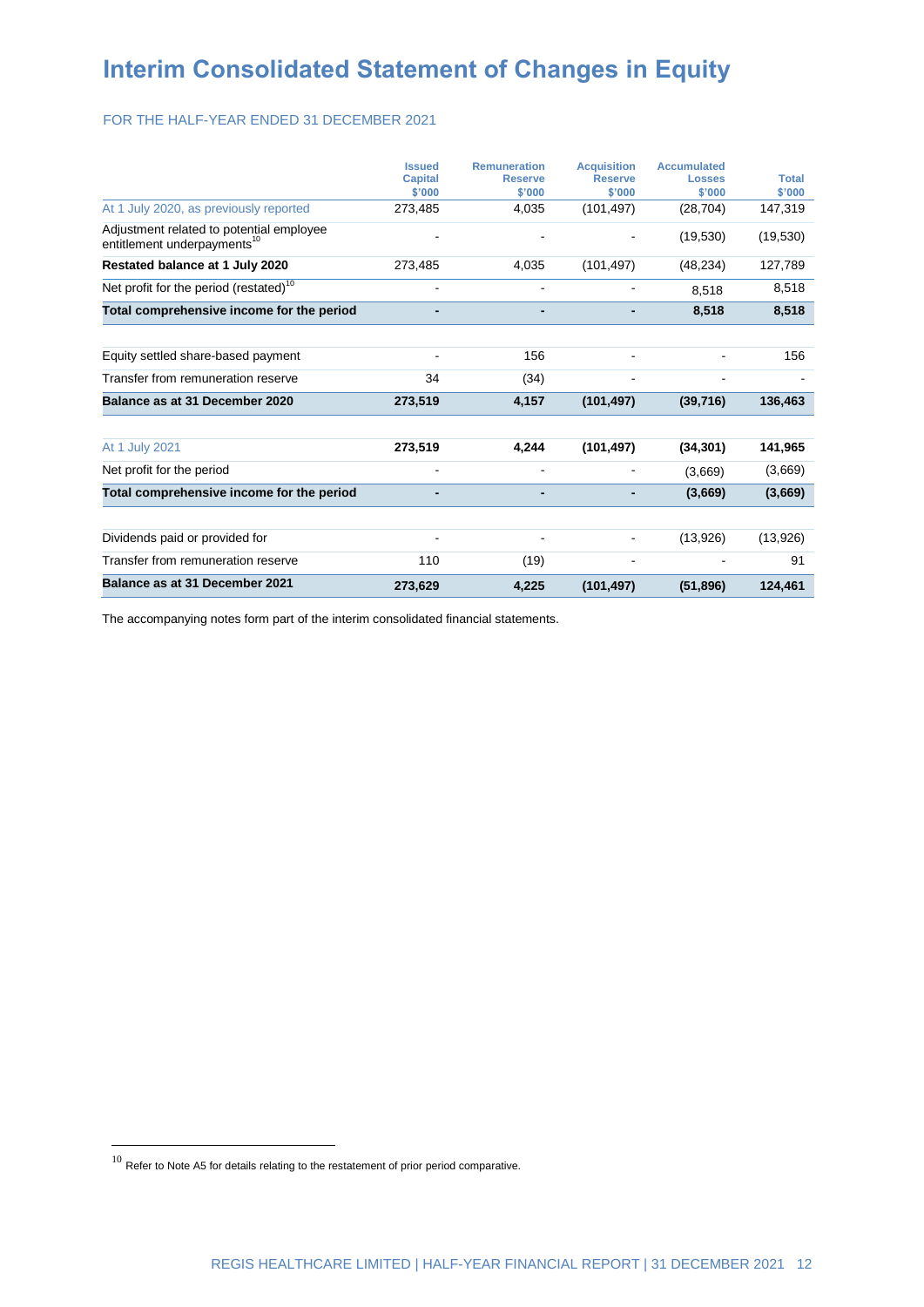# **Interim Consolidated Statement of Cash Flows**

FOR THE HALF-YEAR ENDED 31 DECEMBER 2021

|                                                      | <b>31 December</b><br>2021 | <b>31 December</b><br>2020 |
|------------------------------------------------------|----------------------------|----------------------------|
|                                                      | \$'000                     | \$'000                     |
| Cash flows from operating activities                 |                            |                            |
| Receipts from residents and Government subsidies     | 356,097                    | 351,531                    |
| Government funding received in advance               | 40,102                     | 39,595                     |
| Payments to suppliers and employees                  | (309, 822)                 | (305, 238)                 |
| Finance income                                       | 4                          | 5                          |
| Finance costs                                        | (3,932)                    | (4,753)                    |
| RAD and accommodation bond inflows                   | 215,197                    | 176,196                    |
| RAD and accommodation bond outflows                  | (168, 077)                 | (171, 528)                 |
| ILU/ILA entry contribution inflows                   | 6,414                      | 1,680                      |
| ILU/ILA entry contribution outflows                  | (3,862)                    | (1,238)                    |
| Income tax received / (paid)                         | (5, 412)                   | 2,338                      |
| Net cash flows from operating activities             | 126,709                    | 88,588                     |
| Cash flows used in investing activities              |                            |                            |
| Purchase of property, plant and equipment            | (29, 343)                  | (7, 271)                   |
| Additions to Investment property                     | (1,309)                    | (357)                      |
| Proceeds from sale of property, plant and equipment  |                            | 25,234                     |
| Net cash flows from / (used) in investing activities | (30, 652)                  | 17,606                     |
| Cash flows used in financing activities              |                            |                            |
| Proceeds from borrowings                             | 39,545                     | 119,000                    |
| Repayment of borrowings                              | (82,000)                   | (162,000)                  |
| Payment of lease liabilities                         | (544)                      | (489)                      |
| Dividends paid on ordinary shares                    | (13,926)                   | (12,084)                   |
| Net cash flows used in financing activities          | (56, 925)                  | (55, 573)                  |
| Net increase in cash and cash equivalents            | 39,132                     | 50,621                     |
| Cash at the beginning of the financial period        | (11, 031)                  | (4,084)                    |
| Cash at the end of the financial period              | 28,101                     | 46,537                     |

The accompanying notes form part of the interim consolidated financial statements.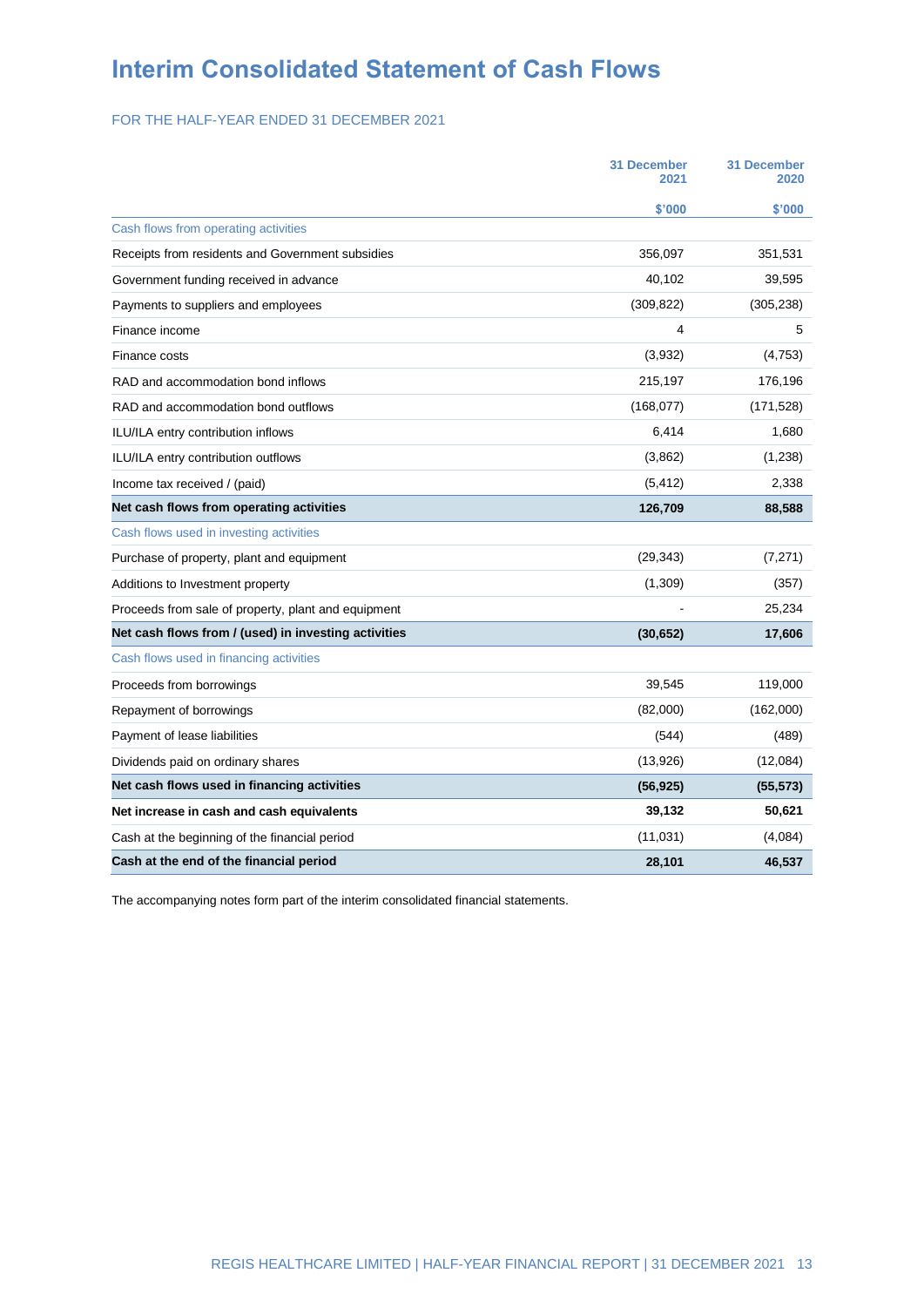# **Notes to the Interim Consolidated Financial Statements**

# **Section A: Basis of Preparation**

#### **IN THIS SECTION**

This section sets out the basis on which the Group's Half-Year Financial Report is prepared. A glossary containing acronyms and defined terms is included in the back of this report.

Regis Healthcare Limited (the 'Company') is a for-profit company limited by shares incorporated in Australia whose shares are publicly traded on the Australian Securities Exchange.

The Half-Year Financial Report of Regis Healthcare Limited and the entities it controlled at the reporting date or during the halfyear ended 31 December 2021 (collectively, 'Regis' or the 'Group') was authorised for issue in accordance with a resolution of the Directors on 23 February 2022.

The Group's principal activity during the period was the provision of residential aged care services.

# A1. Statement of Compliance

The Half-Year Financial Report for the half-year ended 31 December 2021 has been prepared in accordance with AASB 134 *Interim Financial Reporting* ('AASB 134') and the Corporations Act 2001. It does not include all the information and disclosures normally included in an annual financial report, and should be read in conjunction with the 2021 Annual Report and any public announcements made by the Group during the half-year reporting period in accordance with the disclosure requirements of the ASX listing rules.

The Half-Year Financial Report is presented in Australian dollars and all values are rounded to the nearest thousand dollars (\$'000) unless otherwise stated in accordance with Instrument 2016/91 issued by the Australian Securities and Investments Commission.

Comparatives are revised, if required, to conform with current year presentation. Refer Note A5.

# A2. Going Concern

The Group is in a net current asset deficiency position. This deficiency principally arises due to refundable accommodation deposits ('RADs'), accommodation bonds and independent living unit and independent living apartment ('ILU'/'ILA') entry contributions being recorded as current liabilities as required under Australian Accounting Standards. However, in practice, RADs / accommodation bonds that are repaid are generally replaced by RADs from incoming residents in a short timeframe.

The Group generated positive cash flow from operations of \$126,709,000 during the half-year (31 December 2020: \$88,588,000). Undrawn bank facilities of \$433,178,000 (refer Note D1) are also available should they need to be drawn. In addition, the Group has the ability to refinance its existing borrowings and raise new external debt if required. Based on the cash flow forecasts for the next 12 months, the Group will be able to pay its debts as and when they become due and payable. Accordingly, the Half-Year Financial Report has been prepared on a going concern basis. The potential impact of COVID-19 has been taken into consideration in preparing the Half-Year Financial Report on a going concern basis.

# A3. New Standards, Interpretations and Amendments Adopted

A number of amendments and interpretations were applied for the first time in this half-year reporting period but did not have a material impact on the interim consolidated financial statements of the Group.

# A4. Key Judgements, Estimates and Assumptions

The preparation of the interim consolidated financial statements requires management to exercise judgement and make estimates and assumptions in applying the Group's accounting policies which impact amounts reported for assets, liabilities, income and expenses. Actual results may differ from these judgements, estimates and assumptions. Uncertainty about these judgements, estimates and assumptions could result in outcomes that require a material adjustment to the carrying amount of assets or liabilities in future periods.

The judgement, estimates and assumptions applied in the Half-Year Financial Report, including the key sources of estimation uncertainty, are the same as those applied in the 2021 Annual Report except as specifically disclosed at Note C3, Note C4 and Note C6.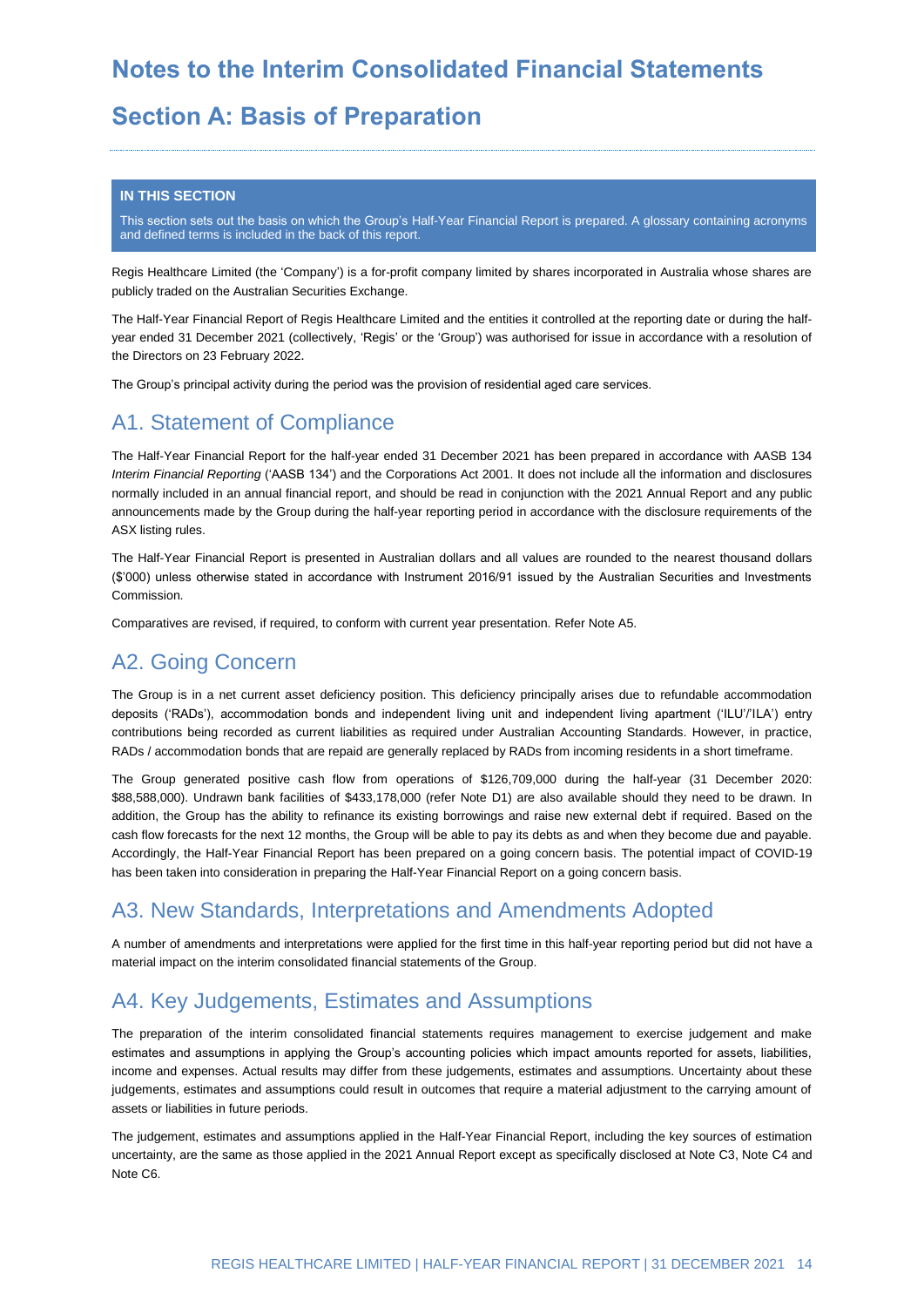# A5. Impact of Prior Period Restatement

#### Potential employee entitlement underpayments

As disclosed in the 2021 Annual Financial Report, Regis announced to the ASX on 9 August 2021 that it had identified potential underpayments of employee entitlements to certain current and former employees under its enterprise agreements. These payment shortfalls have arisen because some employee entitlements due under various enterprise agreements were recorded inaccurately in the payroll system. This has led to incorrect payments to a number of employees. Regis, with the assistance of external advisors, commenced a review to determine the extent of the underpayments looking back 6 years. Based on preliminary analysis, Regis provided \$35,000,000 in other provisions as at 30 June 2021 in relation to the issue.

As disclosed in the 2021 Annual Financial Report, the impact of the potential underpayment on profit before income tax was accounted for as a restatement of prior periods in accordance with Australian Accounting Standard *AASB 108 Accounting Policies, Changes in Accounting Estimates and Errors ("AASB 108")*. Consequently, the financial information in respect of the half-year ended 31 December 2020 is required to be restated as set out below.

#### Consolidated Statement of Profit or Loss

|                                          | <b>Impact of restatement</b>        |                              |                       |  |  |
|------------------------------------------|-------------------------------------|------------------------------|-----------------------|--|--|
| For the half-year ended 31 December 2020 | As previously<br>reported<br>\$'000 | <b>Adjustments</b><br>\$'000 | As restated<br>\$'000 |  |  |
| Staff expenses                           | (249, 811)                          | (3,550)                      | (253, 361)            |  |  |
| Income tax expense                       | (4,858)                             | 1.065                        | 3.793                 |  |  |
| <b>Profit for the period</b>             | 11.003                              | (2, 485)                     | 8,518                 |  |  |

The impact of the restatement for the half-year ended 31 December 2020 was an increase in staff expenses of \$3,550,000 and a decrease in income tax expense of \$1,065,000 resulting in a net decrease to profit after tax of \$2,485,000.

#### Consolidated Statement of Financial Position

|                          |                            | <b>Impact of restatement</b> |                                                     |
|--------------------------|----------------------------|------------------------------|-----------------------------------------------------|
|                          | 31 December 2020<br>\$'000 | <b>Adjustments</b><br>\$'000 | <b>Restated as at</b><br>31 December 2020<br>\$'000 |
| Deferred tax liabilities | 64,765                     | (1,065)                      | 63,700                                              |
| Provisions - current     | 76,980                     | 3,550                        | 80,530                                              |
| <b>Net assets</b>        | 158,478                    | (2, 485)                     | 155,993                                             |
| Accumulated losses       | (17,701)                   | (2, 485)                     | (20, 186)                                           |
| <b>Total equity</b>      | 158,478                    | (2, 485)                     | 155,993                                             |

The impact of the restatement as at 1 July 2020 was a decrease of \$8,370,000 to deferred tax liabilities and an increase of \$27,900,000 to other provisions, resulting in a net adjustment to accumulated losses of \$19,530,000.

#### Imputed income and expense on RADs and Bonds

As disclosed in the 2021 Annual Report, during the 2021 financial year, the Group reviewed the calculation of the non-cash imputed income (as required by AASB 16 *Leases*) recognised in respect of RADs/Bonds received from residents. As at 31 December 2020, there was no impact to the Group's consolidated statement of financial position and the following table summarises the impact on the Group's consolidated 31 December half-year financial statements:

|                                           | <b>Impact of restatement</b> |                              |                                                     |
|-------------------------------------------|------------------------------|------------------------------|-----------------------------------------------------|
|                                           | 31 December 2020<br>\$'000   | <b>Adjustments</b><br>\$'000 | <b>Restated as at</b><br>31 December 2020<br>\$'000 |
| Imputed income on RADs and Bonds          | 23.667                       | 9.018                        | 32,685                                              |
| Imputed interest charge on RADs and Bonds | 23.667                       | 9.018                        | 32.685                                              |

There was no impact on the Group's reported net profit after tax for the half-year ended 31 December 2020 and therefore had no impact on basic or diluted earnings per share. As the adjustment relates to non-cash items, there was also no impact on the total operating, investing or financing cash flows for the half-year ended 31 December 2020.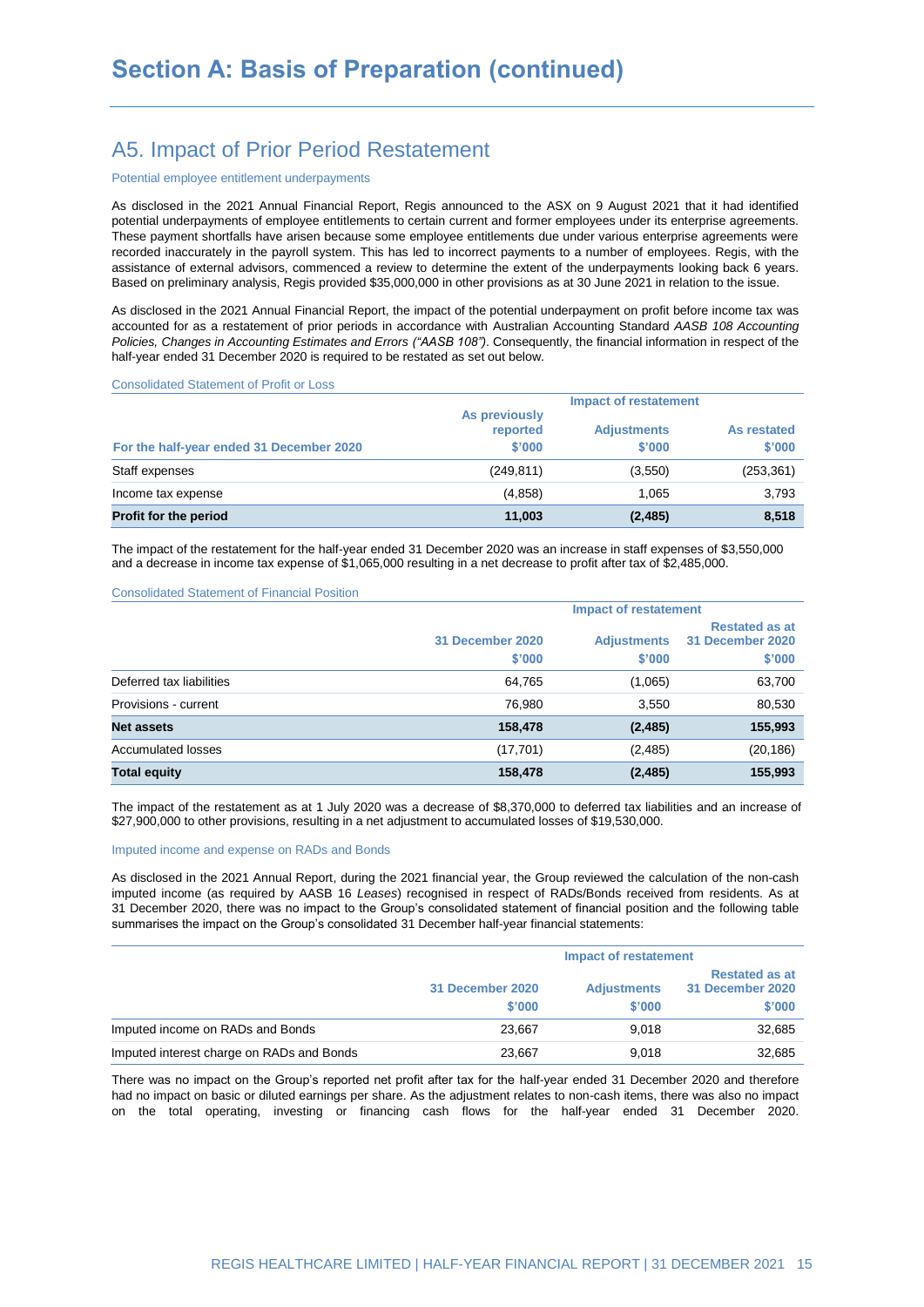#### **IN THIS SECTION**

<u>.</u>

This section explains the results and performance of the Group.

This section provides additional information about those individual line items in the Half-Year Financial Report that the Directors consider most relevant in the context of Regis' operations, including:

‒ Accounting policies that are relevant for understanding the items recognised in the Half-Year Financial Report; and ‒ Analysis of the results for the period by reference to revenue, results by operating segment and taxation.

### B1. Segment Information

The Group operates predominantly in one business and geographical segment, being the provision of residential aged care services in Australia. Operating segments are reported in a manner consistent with the internal reporting to the Managing Director and Chief Executive Officer (the chief operating decision maker ('CODM')) who is responsible for allocating resources and assessing performance of the operating segments.

Segment performance is measured by Adjusted earnings before interest, tax, depreciation and amortisation ('Adjusted EBITDA'), which excludes imputed income on RADs and Bonds of \$31.4 million (H1 FY21: \$32.7 million), \$4.5 million of incremental COVID-19 expenses and includes operating lease expense of \$0.7 million (H1 FY21: \$0.7 million), is reported in order to provide shareholders with a greater understanding of the performance of the Group. A reconciliation of profit / (loss) before income tax to Adjusted EBITDA is set out below:

|                                                |                |             | <b>Restated</b> |
|------------------------------------------------|----------------|-------------|-----------------|
|                                                |                | 31 December | 31 December     |
| <b>For the Half-Year Ended</b>                 | <b>Note</b>    | 2021        | 2020            |
|                                                |                | \$'000      | \$'000          |
| Profit / (loss) before income tax              |                | (5, 132)    | 12,311          |
| Add back/(deduct):                             |                |             |                 |
| Imputed income on RADs and bonds <sup>11</sup> |                | (31, 351)   | (32, 685)       |
| Depreciation <sup>11</sup>                     |                | 20,821      | 22,429          |
| Amortisation of operational places             | C <sub>2</sub> | 20,346      |                 |
| Finance costs <sup>11</sup>                    |                | 35,670      | 37,693          |
| Finance income                                 |                | (4)         | (5)             |
| Operating lease expense                        |                | (719)       | (685)           |
| COVID-19 Government funding and grants         |                |             | (7,700)         |
| COVID-19 expenses                              |                | 4,476       | 9,700           |
| Profit on sale of assets                       |                |             | (2,500)         |
| Cyber-security costs                           |                | ۰           | 400             |
| <b>Adjusted EBITDA</b>                         |                | 44,107      | 38,958          |

<sup>11</sup> Following adoption of AASB 16 *Leases* effective 1 July 2019, as detailed in Note B2, profit before income tax for the half-year ended 31 December 2021 includes income on RADs and Bonds of \$31,351,000 (31 December 2020: \$32,685,000) and correspondingly, finance costs of \$31,351,000 (31 December 2020: \$32,685,000) with no impact to profit or loss. The Group also recognised depreciation and interest costs totalling \$683,000 (31 December 2020: \$692,000).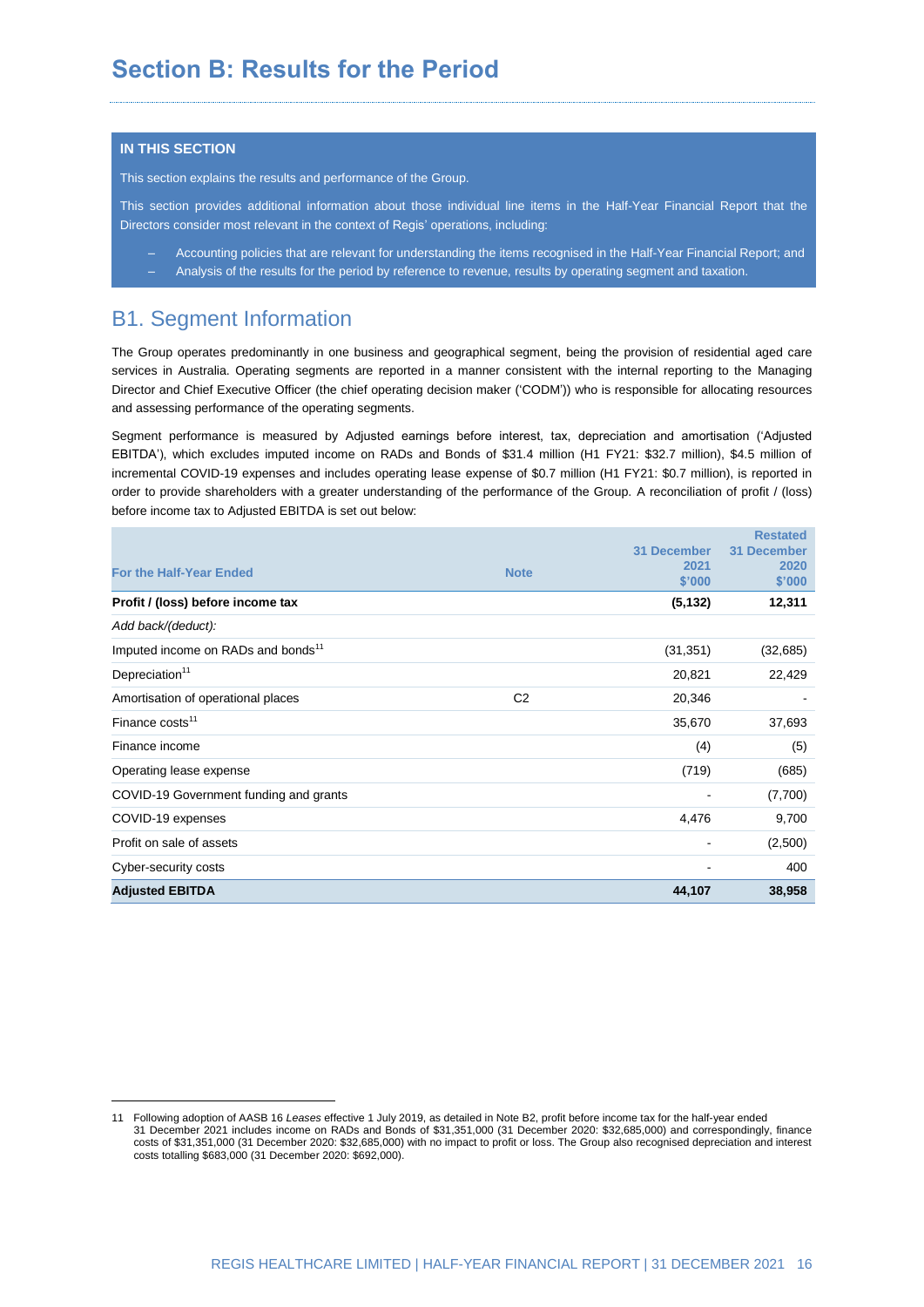## B2. Revenue and Other Income

|                                                       |                |                    | <b>Restated</b> |
|-------------------------------------------------------|----------------|--------------------|-----------------|
|                                                       |                | <b>31 December</b> | 31 December     |
|                                                       |                | 2021               | 2020            |
|                                                       | <b>Note</b>    | \$'000             | \$'000          |
| Revenue from services                                 |                |                    |                 |
| Government funded revenue                             |                | 260,245            | 252,987         |
| Resident basic daily fee revenue                      |                | 61,237             | 59,839          |
| Other resident revenue                                |                | 38,831             | 36,527          |
| Other operating revenue                               |                | 2,614              | 2,905           |
| Deferred management fee revenue                       |                | 1,317              | 823             |
| <b>Total revenue from services</b>                    |                | 364,244            | 353,081         |
|                                                       |                |                    |                 |
| Other income                                          |                |                    |                 |
| Imputed income on RADs and Bonds                      |                | 31,351             | 32,685          |
| Profit on disposal of property, plant and equipment   |                |                    | 2,518           |
| Interest income                                       |                | 4                  | 5               |
| Change in fair value of operating investment property | C <sub>4</sub> |                    | (25)            |
| <b>Total other income</b>                             |                | 31,355             | 35,183          |
| Total revenue from services and other income          |                | 395,599            | 388,264         |
|                                                       |                |                    |                 |

#### Nature of Revenue and Cash Flows

Residential aged care and home care revenue is disaggregated based on the nature of funding. Revenue is recognised based on the terms and conditions for discretionary and non-discretionary services agreed in a single contract with the resident, which are enforceable primarily on a daily basis. Total revenue and other income includes imputed income from the provision of accommodation, which is accounted for as an operating lease under AASB 16 *Leases*.

Government funded revenue includes \$11,563,000 (31 December 2020: \$nil) of Government Basic Daily Fee Supplement received from 1 July 2021, representing \$10 per day, per resident. The payment was announced in the 2021-22 Budget as part of the Australian Government's response to the Royal Commission into Aged Care Quality and Safety. In addition, Government funded revenue includes \$Nil (31 December 2020: \$7,726,000) of COVID-19 funding. Further detail on the nature of revenue and cash flows is included on page 18.

#### Interest Income

Interest income is recorded using the effective interest rate method.

#### Imputed Income on RADs and Bonds

On adoption of AASB 16 *Leases*, the fair value of non-cash consideration (in the form of an interest free loan) received from a resident that has elected to pay a RAD or accommodation bond is required to be recognised as income and correspondingly, interest expense (Note B3) with no net impact on profit or loss.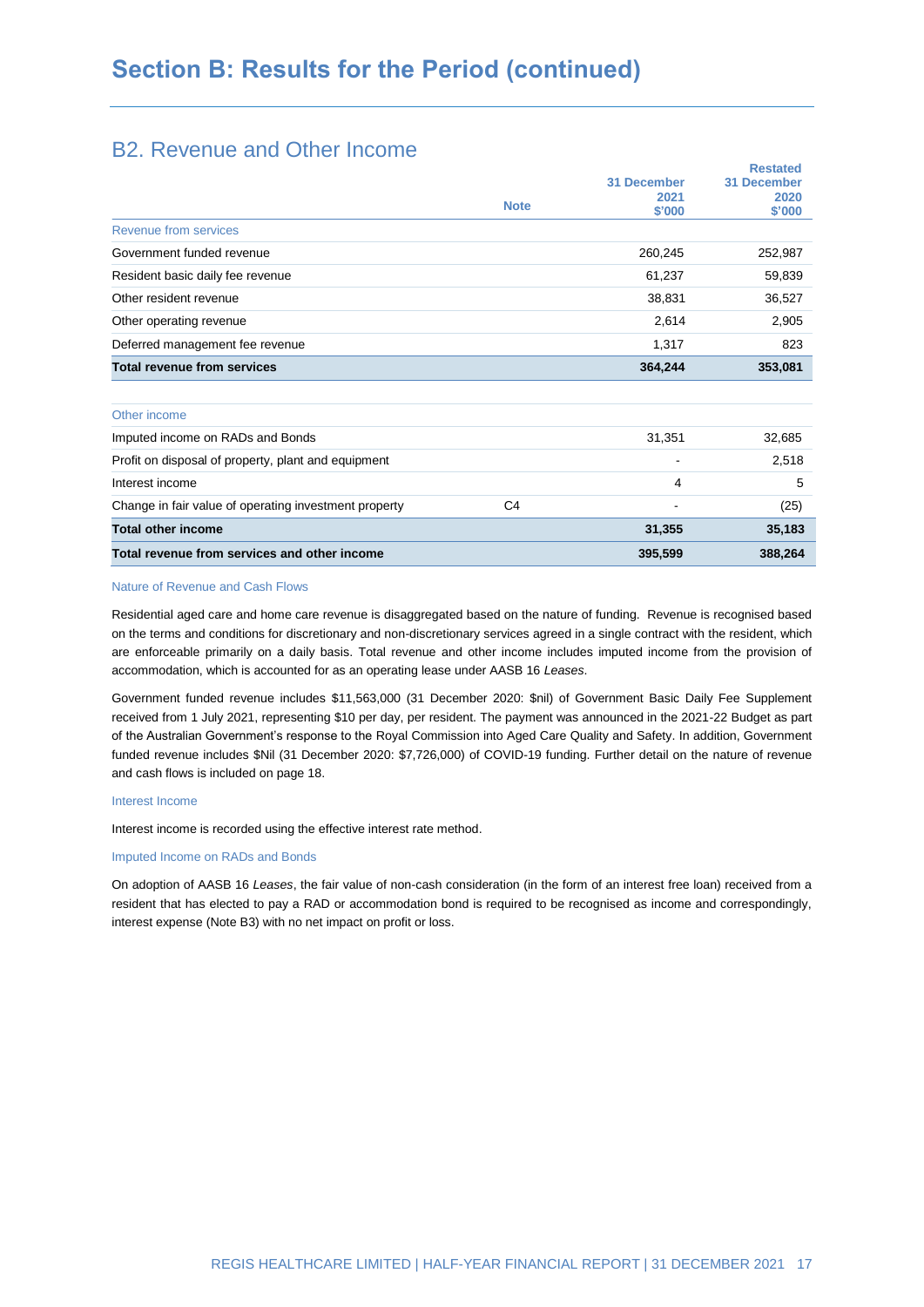# B2. Revenue and Other Income (continued)

Key judgement, estimate and assumption: Interest rate applicable to RADs and Bonds

The Group has determined the use of the Maximum Permissible Interest rate ('MPIR') as the interest rate to be used in the calculation of the imputed income on RADs and Bonds. The MPIR is a rate set by the Australian Government and is used to calculate the Daily Accommodation Payment ('DAP') to applicable residents.

#### Summary of Sources of Revenue

P

| <b>Source of</b><br>Revenue                          | <b>Description</b>                                                                                                                                                                                                                                                                                                                                                                                                                                                                                                                                                                                                                                                                                                                                                                                                       | <b>Type of</b><br><b>Services</b>                |
|------------------------------------------------------|--------------------------------------------------------------------------------------------------------------------------------------------------------------------------------------------------------------------------------------------------------------------------------------------------------------------------------------------------------------------------------------------------------------------------------------------------------------------------------------------------------------------------------------------------------------------------------------------------------------------------------------------------------------------------------------------------------------------------------------------------------------------------------------------------------------------------|--------------------------------------------------|
| <b>Government</b><br>funded revenue                  | Government funded revenue reflects the Group's entitlement to revenue from the<br>Australian Government based upon the specific care and accommodation needs of<br>the individual residents. Revenue funded by the Australian Government is derived<br>under the Group's contracts with customers.<br>The Australian Government funded revenue comprises basic subsidy amounts<br>calculated in accordance with the Aged Care Funding Instrument ('ACFI'),<br>accommodation supplements, funding for short term 'respite' residents and other<br>Government incomes. Revenue is recognised over time as services are provided.<br>Funding claims are submitted / updated daily, and the Australian Government funded<br>revenue is usually received within approximately one month of services having been<br>performed. | Aged care and<br>home care                       |
| <b>Resident basic</b><br>daily fee<br>revenue        | Residents are charged a basic daily fee as a contribution to the provision of care and<br>accommodation. The quantum of resident basic daily fees is regulated by the<br>Australian Government and typically increases in March and September each year.<br>Resident basic daily fee revenue is recognised over time as services are provided.<br>Residents are invoiced on a monthly basis and cash is usually received within 30<br>days.                                                                                                                                                                                                                                                                                                                                                                              | Aged care and<br>home care                       |
| <b>Other resident</b><br>revenue                     | Other resident revenue represents other fees charged to residents in respect of care<br>and accommodation services provided by the Group and includes means tested care<br>fees, DAP / Daily Accommodation Contribution ('DAC') revenue, additional services<br>revenue and other income.<br>Other resident revenue is recognised over time as services are provided. Residents<br>are invoiced on a monthly basis and cash is usually received within 30 days.                                                                                                                                                                                                                                                                                                                                                          | Aged care and<br>home care                       |
| <b>Other operating</b><br>revenue                    | Other operating revenue comprises aged care bond retention amounts and other<br>Revenue is recognised over time as services are provided.<br>sundry revenue.<br>Residents are typically invoiced on a monthly basis and cash is usually received<br>within 30 days.                                                                                                                                                                                                                                                                                                                                                                                                                                                                                                                                                      | Aged care, home<br>care and<br>retirement living |
| <b>Deferred</b><br>management fee<br>('DMF') revenue | DMF revenue represents a fee that is contractually deducted from the ingoing<br>contribution that is paid back to a resident upon exit from a retirement village. DMF<br>revenue is recognised over the expected length of stay of a resident.                                                                                                                                                                                                                                                                                                                                                                                                                                                                                                                                                                           | <b>Retirement living</b>                         |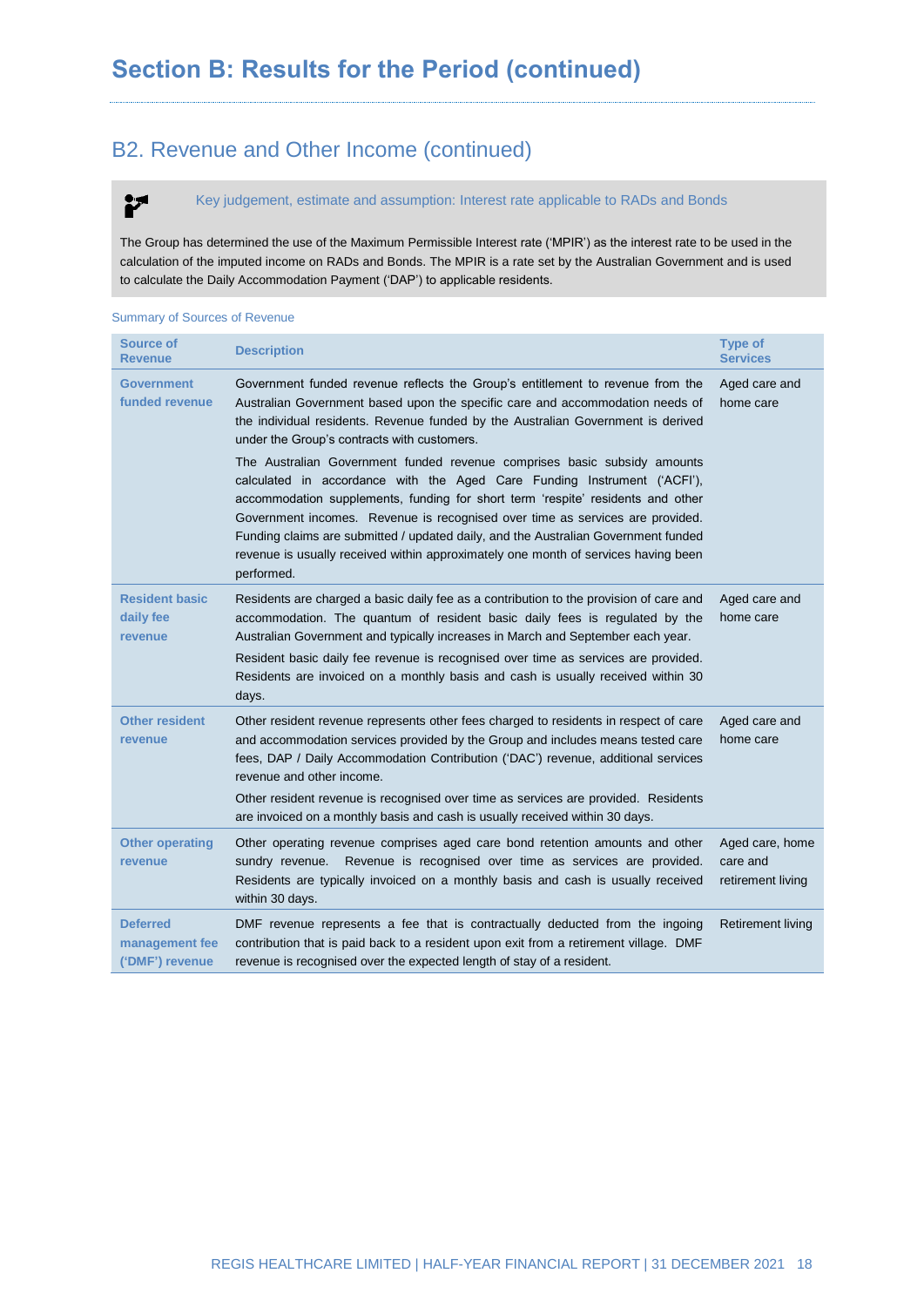# **Section B: Results for the Period (continued)**

### B3. Finance Costs

|                                                                   | <b>Restated</b>    |  |
|-------------------------------------------------------------------|--------------------|--|
| 31 December                                                       | <b>31 December</b> |  |
| 2021                                                              | 2020               |  |
| \$'000                                                            | \$'000             |  |
| Interest expense: Bank loans and overdrafts<br>1,024              | 1,733              |  |
| Interest on refundable RADs<br>1,884                              | 1,744              |  |
| Imputed interest charge on RADs and Bonds <sup>12</sup><br>31,351 | 32,685             |  |
| Interest expense: Lease liabilities<br>174                        | 197                |  |
| Other<br>1,908                                                    | 1,748              |  |
| <b>Total finance costs</b><br>36,341                              | 38,107             |  |
| Less borrowing costs capitalised<br>(671)                         | (414)              |  |
| <b>Total finance costs expensed</b><br>35,670                     | 37,693             |  |

# B4. Income Tax

<u>.</u>

Reconciliation of the Group's Applicable Tax Rate to the Effective Tax Rate

|                                                                            |             | <b>Restated</b>    |
|----------------------------------------------------------------------------|-------------|--------------------|
|                                                                            | 31 December | <b>31 December</b> |
|                                                                            | 2021        | 2020               |
|                                                                            | \$'000      | \$'000             |
| Profit / (loss) before income tax                                          | (5, 132)    | 12,311             |
| At Australia's corporate tax rate of 30% (31 December 2020: 30%)           | 1,540       | (3,693)            |
| Adjustments in respect of current income tax of previous years             |             | (72)               |
| Other (non-assessable income) / non-deductible expenses                    | (77)        | (28)               |
| Income tax (expense) / benefit reported in the statement of profit or loss | 1,463       | (3,793)            |

<sup>&</sup>lt;sup>12</sup> AASB 16 Leases, requires the fair value of non-cash consideration (in the form of an interest free loan) received from a resident that has elected to pay a RAD or accommodation bond to be recognised as income (Note B2) and correspondingly, interest expense (Note B3), with no net impact on profit or loss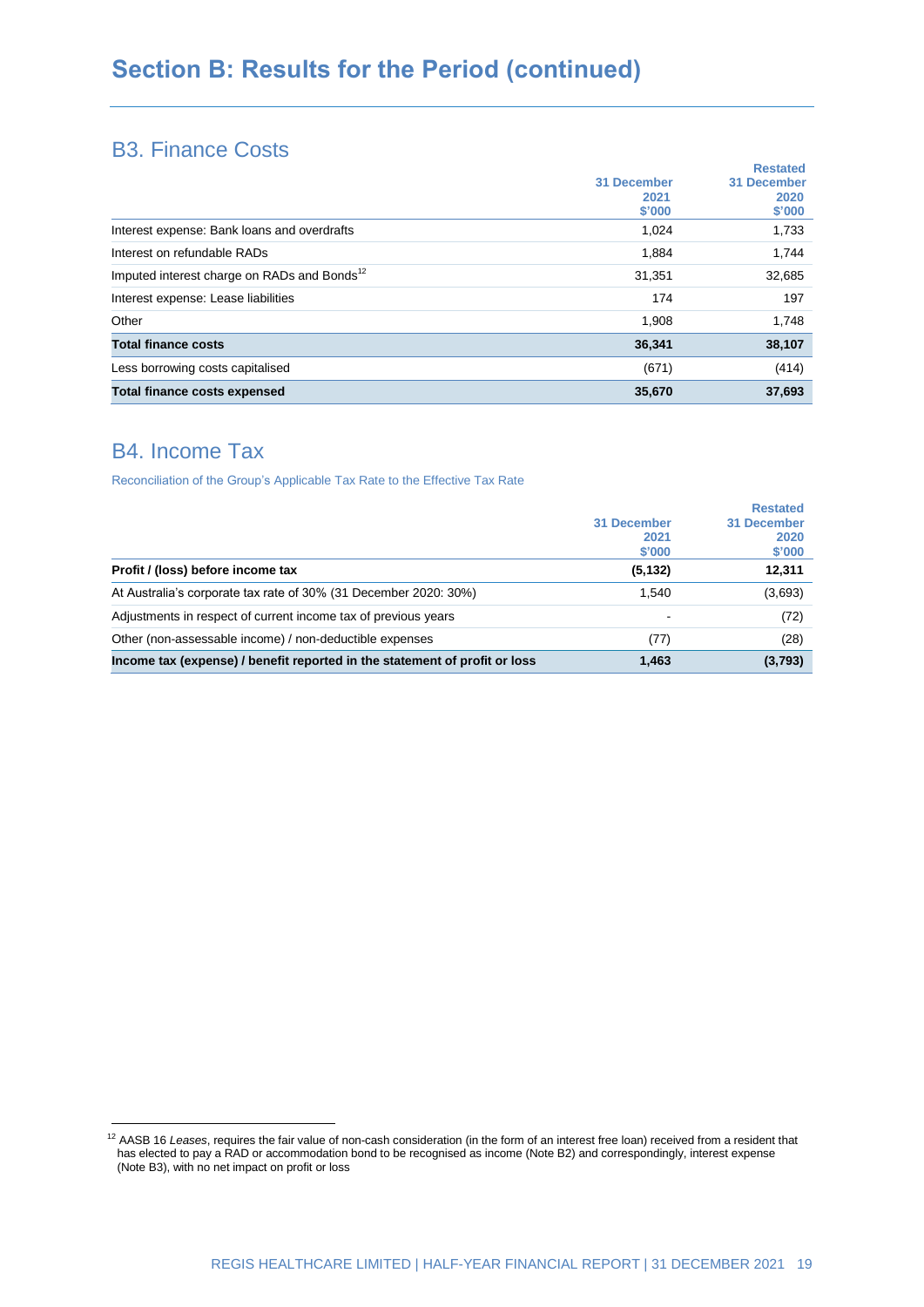# **Section B: Results for the Period (continued)**

# B5. Earnings Per Share (EPS)

|                                                                                          | 31 December    | <b>Restated</b><br>31 December |  |
|------------------------------------------------------------------------------------------|----------------|--------------------------------|--|
|                                                                                          | 2021<br>\$'000 | 2020<br>\$'000                 |  |
| EPS for Profit Attributable to the Ordinary Equity Holders of Regis Healthcare Limited   |                |                                |  |
| Profit for the period from continuing operations (\$'000)                                | (3,669)        | 8,518                          |  |
| Weighted average number of ordinary shares for basic EPS (shares, thousands)             | 300,809        | 300,766                        |  |
| Adjustment for effect of share-based payment arrangements (shares, thousands)            | 210            | 99                             |  |
| Weighted average number of ordinary shares for basic and diluted EPS (shares, thousands) | 301,019        | 300,865                        |  |
|                                                                                          |                |                                |  |
| Basic earnings per share (cents per share)                                               | (1.22)         | 2.83                           |  |
| Diluted earnings per share (cent per share)                                              | (1.22)         | 2.83                           |  |

#### **Calculation Methodology**

Basic EPS is the profit after tax (from continuing operations) attributable to ordinary equity holders of Regis Healthcare Limited, divided by the weighted average number of ordinary shares during the year.

Diluted EPS is calculated on the same basis except that it includes the impact of any potential commitments the Group has to issue shares in the future.

Between the reporting date and the issue date of the Half-Year Financial Report, there have been no transactions involving ordinary shares or potential ordinary shares that would impact the calculation of EPS disclosed in the table above.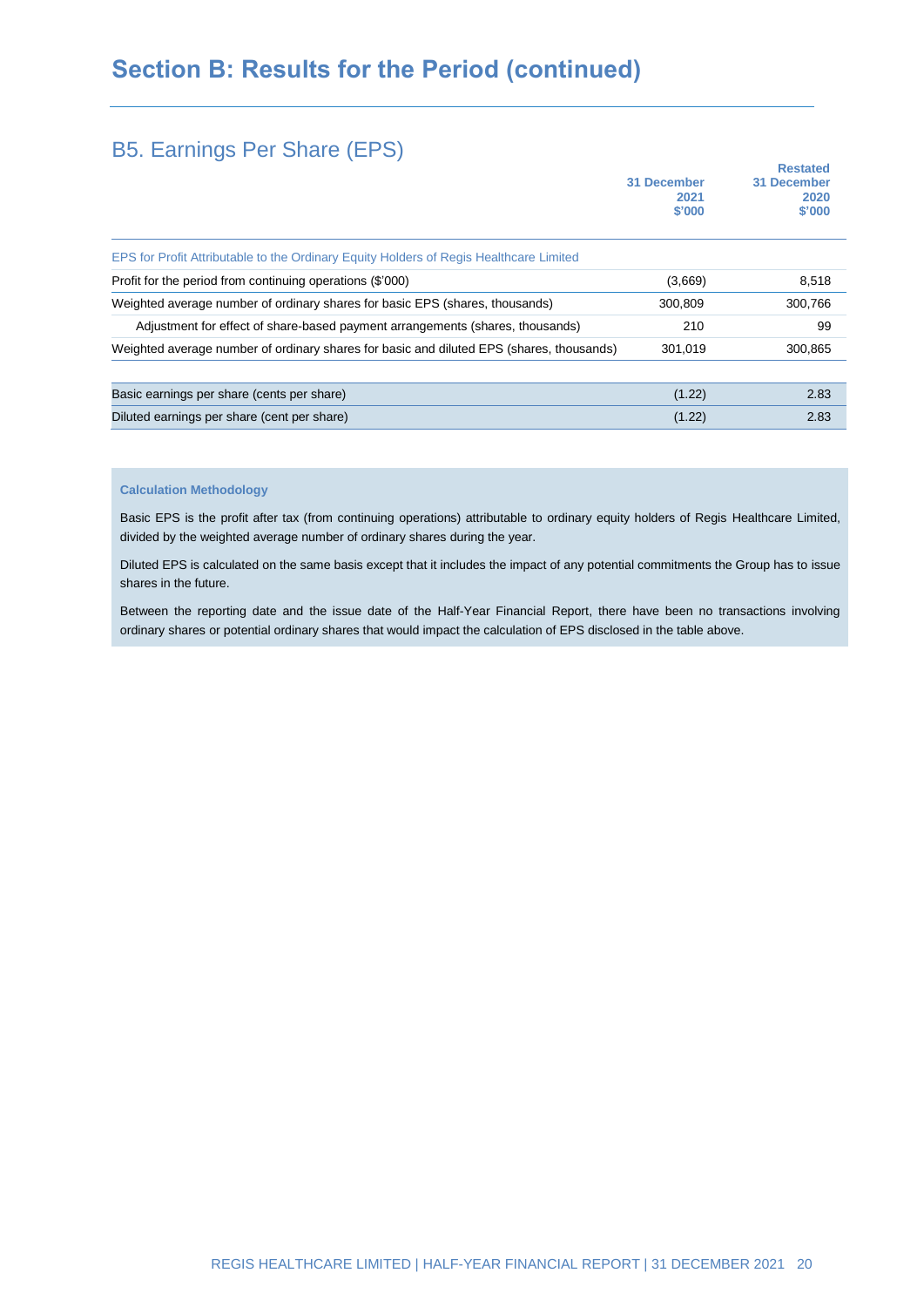#### **IN THIS SECTION**

This section explains the Group's operating assets used to generate the Group's trading performance and the liabilities incurred as a result.

# C1. Property, Plant and Equipment

Property, plant and equipment is carried at cost less accumulated depreciation and any recognised impairment. Cost comprises expenditure that is directly attributable to the acquisition of the item and subsequent costs incurred that are eligible for capitalisation. Repairs and maintenance costs are charged to profit or loss during the period in which they are incurred. Property, plant and equipment is depreciated on a straight-line basis to its residual value over its expected useful life.

Property, plant and equipment is tested for impairment at the individual cash generating unit ('CGU') level. Where there is an indication that an asset or CGU to which an asset belongs may be impaired (which is assessed at least at each reporting date), an impairment test is performed by comparing the recoverable amount of a CGU against its carrying amount as described in Note C3. No indicators of impairment were identified for the half-year ended 31 December 2021.

|                                            | Land &<br>buildings | Plant &<br>equipment | <b>Motor</b><br>vehicles | <b>Fixtures &amp;</b><br>fittings | Leasehold<br>improve-<br>ments | <b>Capital</b><br>work in<br>progress | <b>Total</b>     |
|--------------------------------------------|---------------------|----------------------|--------------------------|-----------------------------------|--------------------------------|---------------------------------------|------------------|
|                                            | \$'000              | \$'000               | \$'000                   | \$'000                            | \$'000                         | \$'000                                | \$'000           |
| At 31 December 2021                        |                     |                      |                          |                                   |                                |                                       |                  |
| Cost                                       | 994,334             | 319,705              | 1,002                    | 84,080                            | 37                             | 67,317                                | 1,466,475        |
| Accumulated<br>depreciation                | (148, 230)          | (170, 659)           | (868)                    | (35, 413)                         | (20)                           | $\blacksquare$                        | (355, 190)       |
| Net carrying amount at<br>31 December 2021 | 846,104             | 149,046              | 134                      | 48,667                            | 17                             |                                       | 67,317 1,111,285 |
|                                            |                     |                      |                          |                                   |                                |                                       |                  |
| Carrying amount at<br>1 July 2021          | 854,014             | 153,434              | 205                      | 48,750                            | 18                             | 45,161                                | 1,101,582        |
| <b>Additions</b>                           | 209                 | 5,351                |                          | 2,201                             | $\overline{\phantom{0}}$       | 22,498                                | 30,259           |
| Transfers to/(from) work<br>in progress    | $\blacksquare$      | 249                  | $\blacksquare$           | 34                                |                                | (283)                                 |                  |
| Transfers to assets held<br>for sale       | ٠                   |                      |                          |                                   |                                |                                       |                  |
| <b>Disposals</b>                           | -                   | (102)                | (37)                     | (47)                              |                                | (59)                                  | (245)            |
| Depreciation expense*                      | (8, 119)            | (9,886)              | (34)                     | (2,271)                           | (1)                            | $\blacksquare$                        | (20, 311)        |
| Carrying amount at<br>31 December 2021     | 846.104             | 149,046              | 134                      | 48,667                            | 17                             | 67,317                                | 1,111,285        |

\*Excludes depreciation charge of \$510,000 in relation to right-of-use assets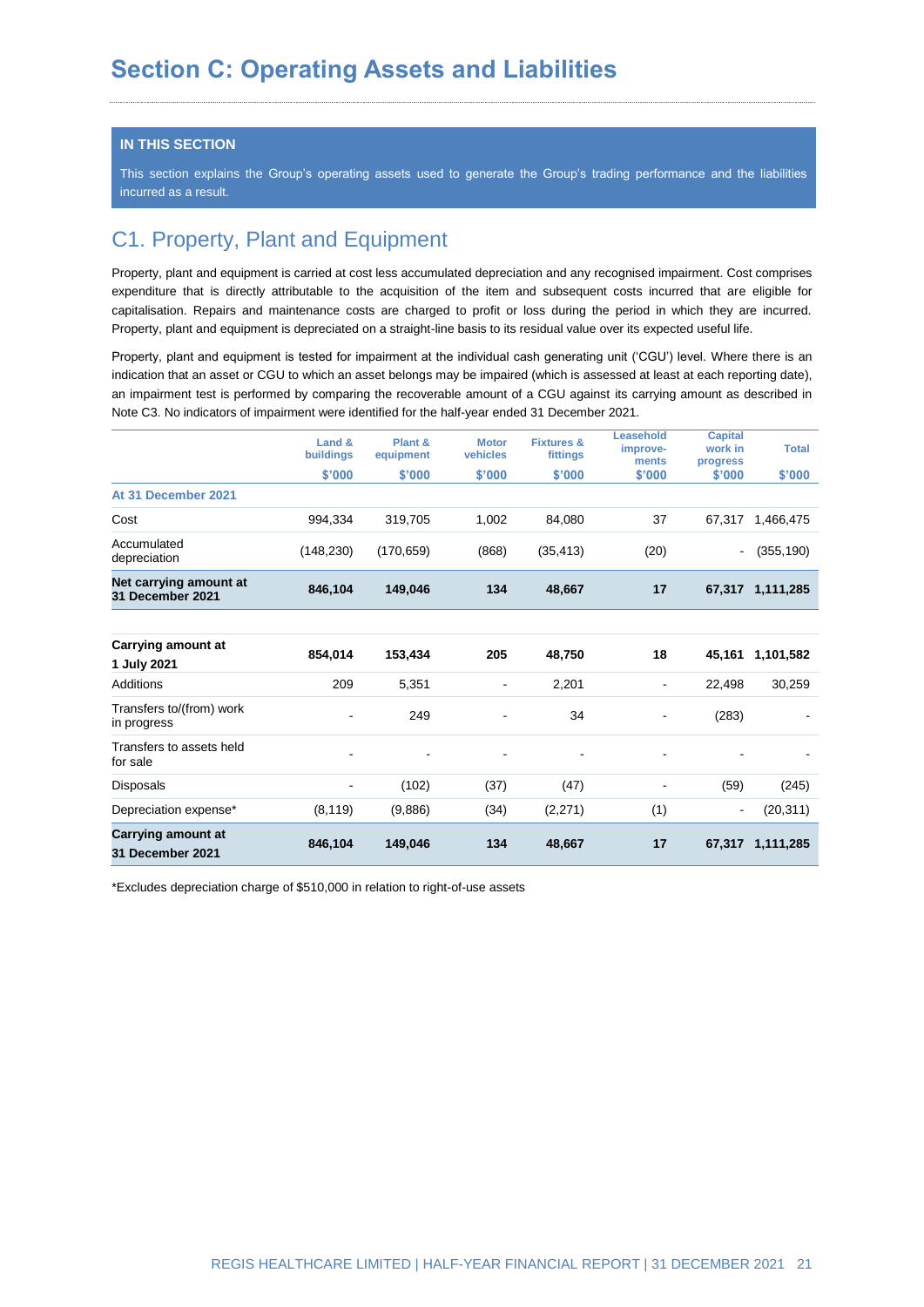| Depreciation expense*<br>Carrying amount at<br>30 June 2021 | (16, 129)<br>854,014       | (22, 233)<br>153,434 | (30)<br>205              | (4,508)<br>48,750                 | $\overline{\phantom{a}}$<br>18 | $\blacksquare$<br>45,161              | (42,900)<br>1,101,582 |
|-------------------------------------------------------------|----------------------------|----------------------|--------------------------|-----------------------------------|--------------------------------|---------------------------------------|-----------------------|
| Disposals                                                   | (591)                      | (481)                | (10)                     | (172)                             | (1)                            | (19,040)                              | (20, 295)             |
| Transfers to assets held<br>for sale                        |                            |                      | ۰                        | -                                 |                                |                                       |                       |
| Transfers to/(from) work<br>in progress                     | 368                        | 2,263                | 2                        | 51                                |                                | (2,684)                               |                       |
| Additions                                                   | 53                         | 11,332               | ۰                        | 2,875                             |                                | 3,133                                 | 17,393                |
| Carrying amount at<br>1 July 2020                           | 870,313                    | 162,553              | 243                      | 50,504                            | 19                             | 63,752                                | 1,147,384             |
| Net carrying amount at<br>30 June 2021                      | 854,014                    | 153,434              | 205                      | 48,750                            | 18                             | 45,161                                | 1,101,582             |
| Accumulated<br>depreciation                                 | (141, 967)                 | (163, 223)           | (926)                    | (33, 207)                         | (19)                           | $\blacksquare$                        | (339, 342)            |
| Cost                                                        | 995,981                    | 316,657              | 1,131                    | 81,957                            | 37                             | 45,161                                | 1,440,924             |
| <b>At 30 June 2021</b>                                      |                            |                      |                          |                                   |                                |                                       |                       |
|                                                             | \$'000                     | \$'000               | \$'000                   | \$'000                            | \$'000                         | \$'000                                | \$'000                |
|                                                             | Land &<br><b>buildings</b> | Plant &<br>equipment | <b>Motor</b><br>vehicles | <b>Fixtures &amp;</b><br>fittings | Leasehold<br>improve-<br>ments | <b>Capital</b><br>work in<br>progress | <b>Total</b>          |

# C1. Property, Plant and Equipment (continued)

\*Excludes depreciation charge of \$993,000 in relation to right-of-use assets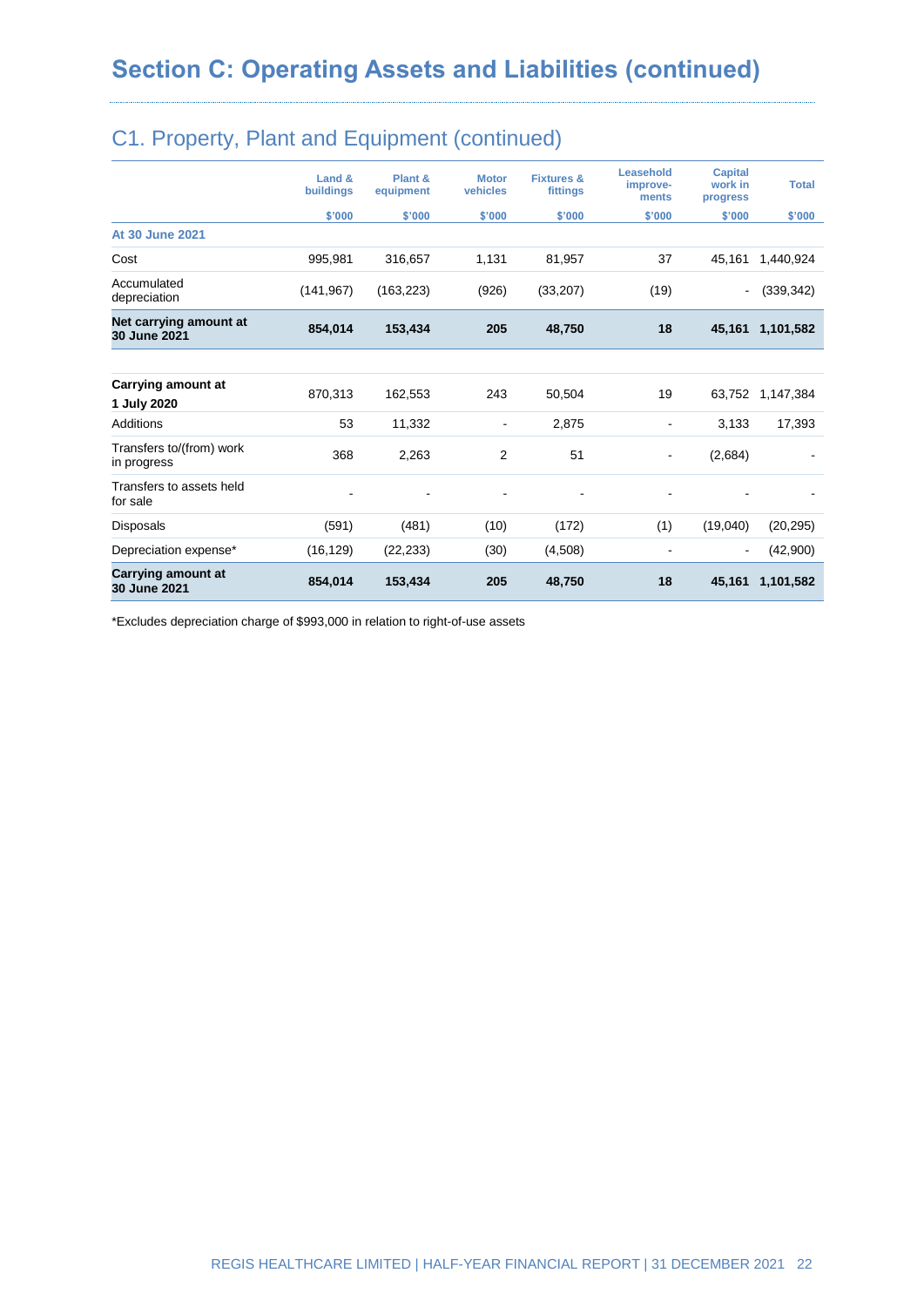# C2. Operational Places and Goodwill

|                                                      | <b>Operational</b> | <b>Goodwill</b> | <b>Total</b> |
|------------------------------------------------------|--------------------|-----------------|--------------|
|                                                      | places             |                 |              |
|                                                      | \$'000             | \$'000          | \$'000       |
| At 31 December 2021                                  |                    |                 |              |
| Cost                                                 | 229,973            | 262,173         | 492,146      |
| Accumulated depreciation and impairment              | (26, 520)          | (22, 235)       | (48, 755)    |
| Net carrying amount                                  | 203,453            | 239,938         | 443,391      |
| Carrying amount at beginning of the financial period | 223,799            | 239,938         | 463,737      |
| Amortisation expense                                 | (20, 346)          |                 | (20, 346)    |
| Carrying amount at 31 December 2021                  | 203,453            | 239,938         | 443,391      |
| At 30 June 2021                                      |                    |                 |              |
| Cost                                                 | 229,973            | 262,173         | 492,146      |
| Accumulated depreciation and impairment              | (6, 174)           | (22, 235)       | (28, 409)    |
| Net carrying amount                                  | 223,799            | 239,938         | 463,737      |

#### Available operational places

An 'available operational place' refers to a place that was allocated and has since become available for a person to receive residential aged care, being commonly referred to as "operating places" or "bed licences." In previous periods, available operational places were assessed as having an indefinite useful life as they are issued for an unlimited period. However, in May 2021 the Australian Government announced in the 2021-22 Budget that there will be no further Aged Care Approval Rounds (ACAR). From 1 July 2024, residential aged care places will be assigned directly to senior Australians, giving consumers more control to choose an approved provider that best suits their residential aged care needs. In September 2021, the Department of Health released a discussion paper *Improving Choice in Residential Aged Care - ACAR Discontinuation* confirming the Australian Government's Budget decision to discontinue the ACAR. As a result, the Australian Government announced its decision to discontinue operational places/bed licences from 1 July 2024. In accordance with Accounting Standards and guidelines issued by the Australian Securities and Investments Commission ("ASIC") and the Company's current understanding of the relevant legislation and transitional arrangements relating to the removal of bed licences, the Group has reassessed the useful life of its operational places. Consequently, Regis commenced amortising the value of operational places from 1 October 2021 on a straight line basis over their remaining economic life to 1 July 2024. This has resulted in a before tax amortisation expense in the profit and loss for the half-year ended 31 December 2021 of \$20,346,000 with no impact to the cash flows of the Group. In addition, a related deferred tax liability of \$6,000,000 has been partially reversed.

Operational places are tested for impairment if events or changes in circumstances indicate that it may be impaired. Impairment testing is performed as described in Note C3.

### Key judgement, estimate and assumption: Useful life of operational places

The Group's assessment of the useful life of Operational Places is based on the Group's current understanding of the relevant legislation and transitional arrangements relating to the ACAR abolishment as from 1 July 2024. Any change to these arrangements or to other facts and circumstances may impact this assessment in future periods.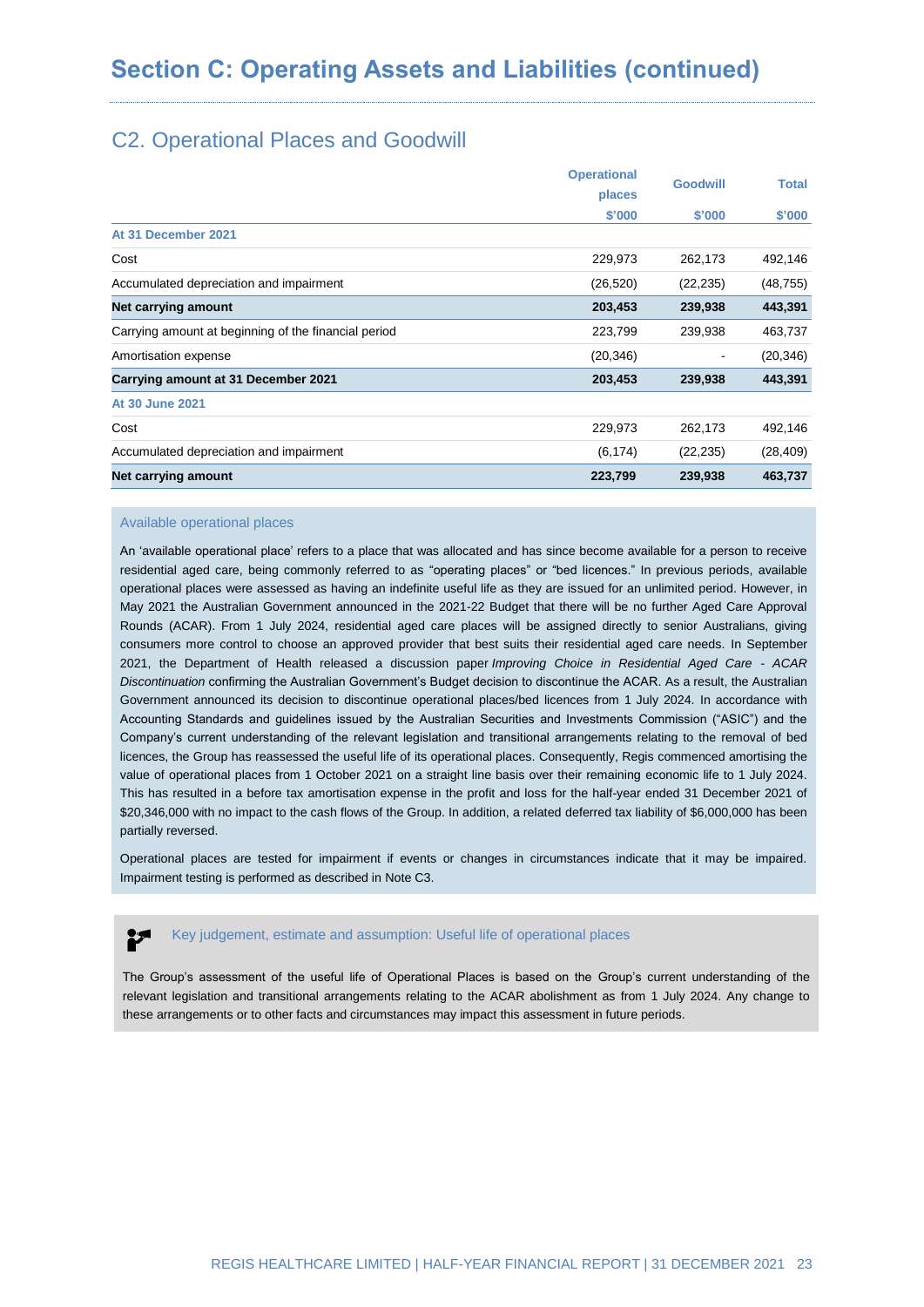# C2. Operational Places and Goodwill (continued)

#### **Goodwill**

Goodwill represents the excess of the cost of an acquisition over the fair value of the net identifiable assets of the acquiree at the date of acquisition.

Goodwill, that has an indefinite life, is not subject to amortisation and is tested annually for impairment or more frequently if events or changes in circumstances indicate that it may be impaired. Impairment losses relating to goodwill cannot be reversed in future periods. Impairment testing is performed as described in the section below.

# C3. Impairment Testing of Non-Current Assets

#### $\mathbf{r}$ Key judgement, estimate and assumption: Recoverable amount

Valuations have an element of uncertainty and therefore may not reflect the actual values of these assets in the future. The assessment of the recoverable amount of goodwill and operational places involves significant areas of estimation and judgement by management. These judgements relate to the level of future Australian Government funding and market conditions including home occupancy levels. The key assumptions considered by management are detailed in the table on the following page.

In accordance with Australian Accounting Standards, the Group tests property, plant and equipment, right-of-use assets, goodwill and available operational places for impairment to ensure they are not carried above their recoverable amounts:

- At least annually for goodwill
- Where there is an indication that assets may be impaired (which is assessed at least at each reporting date).

For the purposes of assessing impairment, available operational places and goodwill are allocated to cash-generating units ('CGUs') or the groups of CGUs that are expected to benefit from these assets. Goodwill and operational places are allocated entirely to the Aged Care operating segment for the purposes of impairment testing. The methodology and modelling used in assessing the recoverable amount of the Group's CGUs is otherwise consistent with the approach set out in the Group's 2021 Annual Financial Report.

A review of indicators of impairment relating to goodwill, available operational places and other non-current assets was performed as at 31 December 2021. This incorporated consideration of the recent Australian Government announcement with respect to the abolishment of operational places from 1 July 2024 (refer Note C2). As a result of this review, no indicators of impairment were identified that would require an impairment test to be performed as at 31 December 2021.

The Group's 2021 Annual Financial Report details the most recent annual impairment tests undertaken for goodwill and available operational places. The Group's impairment tests are based on value-in-use ('VIU'). VIU calculations are based on the discounted cash flows expected to arise from the asset or CGU.

The key assumptions used to determine the recoverable amounts for the Group's CGUs are disclosed in the 2021 Annual Financial Report.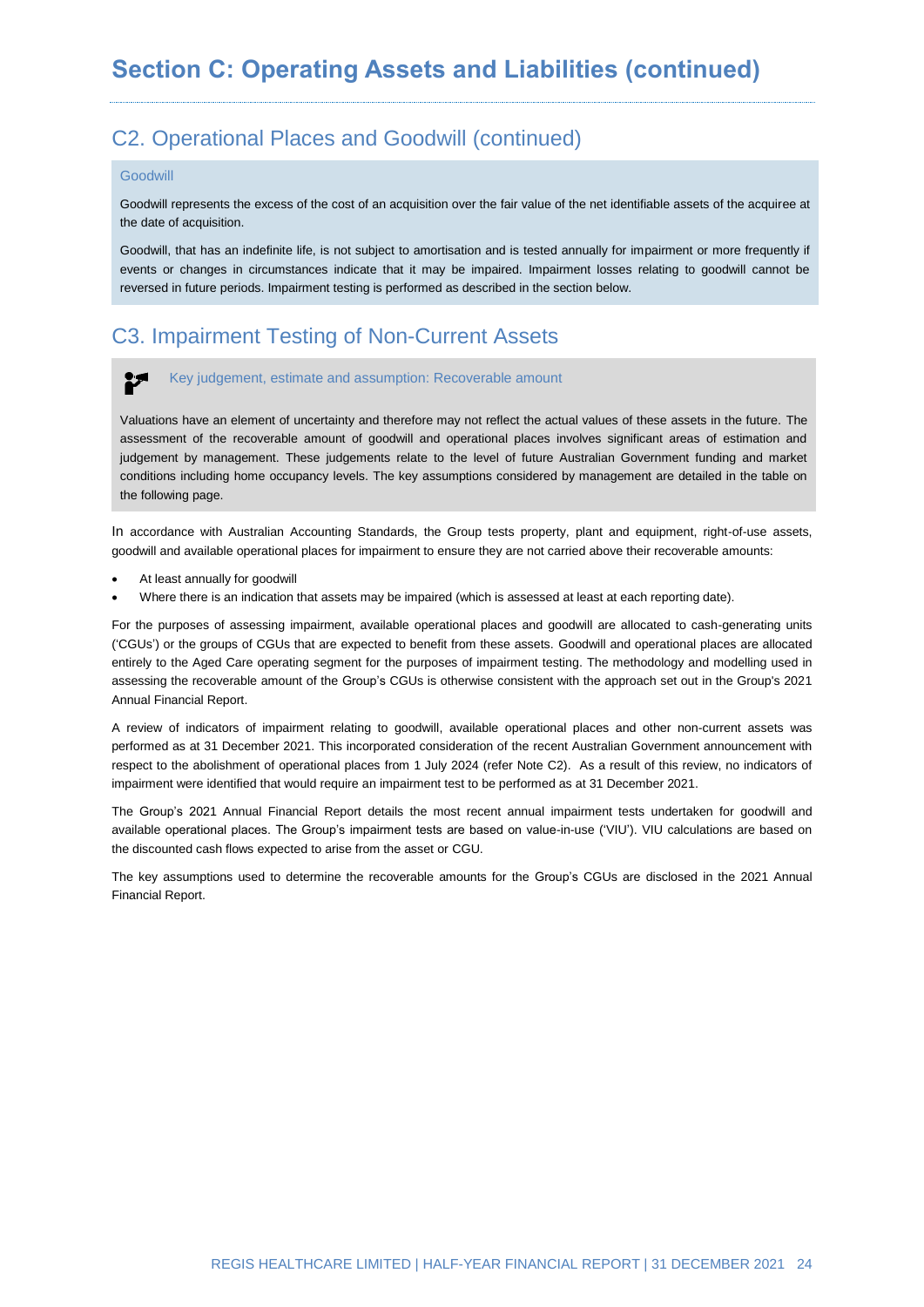# C4. Investment Property

Investment property relates to interests in operating retirement villages (comprising independent living units and apartments) and retirement village development sites. Investment property is initially measured at cost, including transaction costs and subsequently at fair value with any change therein recognised in the statement of profit or loss.

|                                                               | 31 December 2021<br>\$'000 | 30 June 2021<br>\$'000 |
|---------------------------------------------------------------|----------------------------|------------------------|
| Carrying amount at beginning of financial year                | 158.646                    | 148,129                |
| Additions - capital expenditure                               | 1,309                      | 1,359                  |
| Amounts written off                                           | ٠                          | (2,502)                |
| Change in fair value of investment property development sites |                            | 6,431                  |
| Change in fair value of operating investment properties       | $\overline{\phantom{a}}$   | 5,229                  |
| <b>Carrying amount</b>                                        | 159.955                    | 158,646                |

#### Fair Value Measurement, Valuation Techniques and Inputs

The techniques used to fair value the Group's investment properties have not changed since 30 June 2021. For further explanation of the techniques and inputs applied, refer to the 2021 Annual Financial Report

#### $\mathbf{r}$ Key judgement, estimate and assumption: Impact of COVID-19 on external valuations

As stated in the independent valuation reports as at 30 June 2021, the COVID-19 pandemic continues to cause uncertainty in some sectors of the local and global property markets, and therefore, the independent valuers recommended periodic review of the property valuations. As at 31 December 2021, management has assessed the valuation of the investment properties as fairly stated. Independent valuations will be obtained as at 30 June 2022.

### Key judgement, estimate and assumption: Investment property valuation assumptions

Investment property valuations are subject to key market-based assumptions including discount rates, the current market value of residential units and the growth in those values over time. Given the volatility in markets and the lack of certainty around economic recovery, it is possible there will be movements in these key inputs after 30 June 2021. Demand may also be positively or negatively impacted by potential residents' perceptions of the advantages and disadvantages of living in a retirement community at this time.

To illustrate the exposure of the carrying amount of investment properties at 31 December 2021 to further fair value movements as a result of changes in the economic environment, a sensitivity analysis of fair value has been prepared for the key value drivers, as disclosed in the table on the following page.

While it is unlikely that these drivers would move in isolation, these sensitivities have been performed independently to illustrate the impact each individual driver has on the fair value. These assumptions do not represent management's estimate at 31 December 2021.

Investment properties are classified as Level 3 in the fair value hierarchy as defined at Note C5.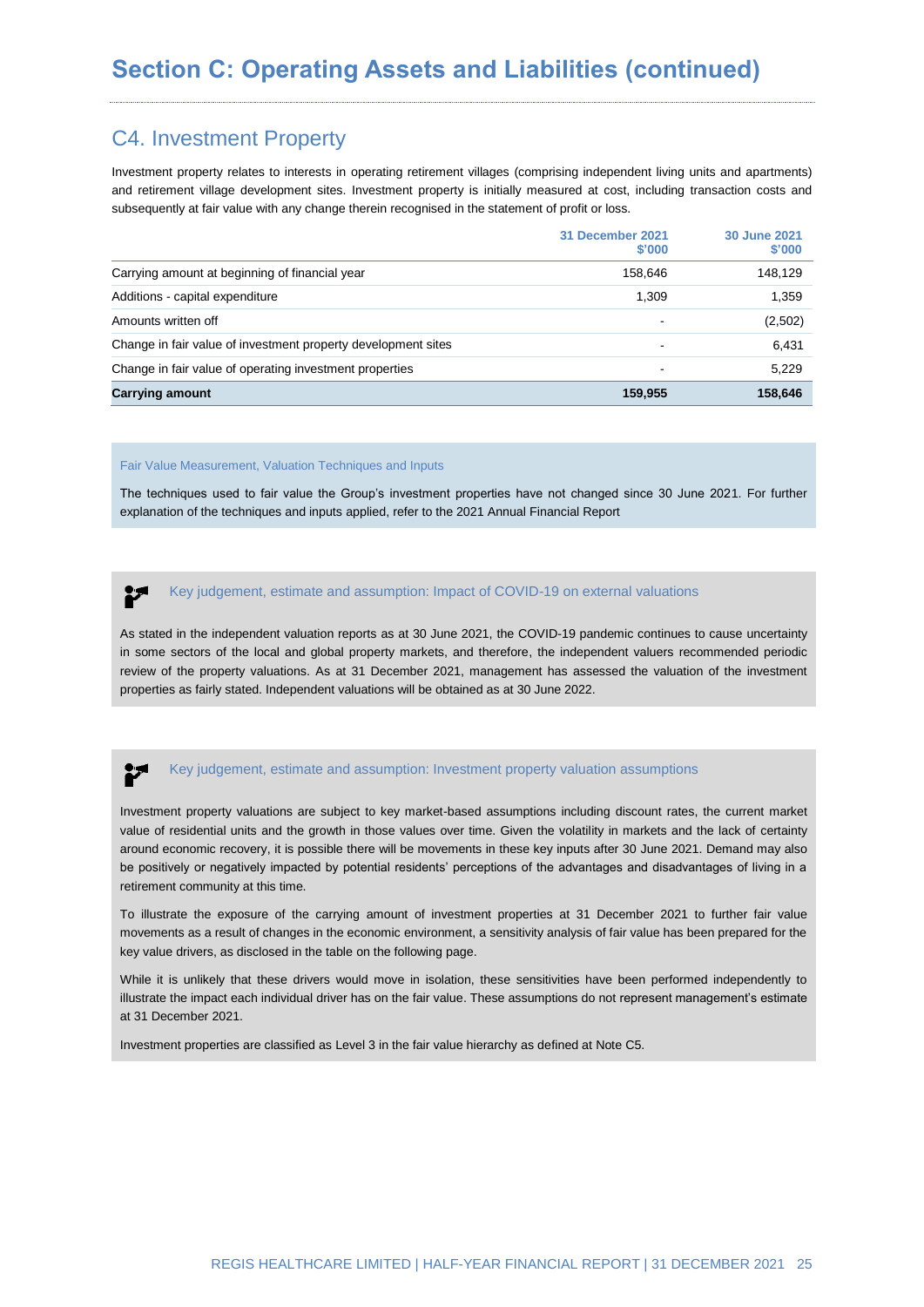# C4. Investment Property (continued)

Key Valuation Inputs

The following significant unobservable inputs are used to measure the fair value of the investment properties:

| 31 December 2021                             | <b>Sensitivity</b>                                                                                                                                    |
|----------------------------------------------|-------------------------------------------------------------------------------------------------------------------------------------------------------|
| $9\% - 15\%$                                 | Increasing / decreasing the discount rates by 50<br>basis points would decrease / increase fair value by<br>\$788,000 and \$859,000 respectively      |
| 1.50% - 3.50%                                | Increasing / decreasing the property price growth                                                                                                     |
| $1.50\% - 3.50\%$                            | rates by 50 basis points would increase / decrease<br>by \$1,959,000<br>value<br>\$1,754,000<br>fair<br>and<br>respectively.                          |
| <b>Investment Property Development Sites</b> |                                                                                                                                                       |
| 31 December 2021                             | <b>Sensitivity</b>                                                                                                                                    |
| $7\% - 10\%$                                 | Increasing / decreasing the discount rate by 50 basis<br>points would decrease / increase fair value by<br>\$1,793,000 and \$1,856,000 respectively   |
| Nil                                          | Increasing / decreasing the property price growth                                                                                                     |
| Nil                                          | rates by 50 basis points would increase / decrease<br>fair value by \$2,015,000 and \$1,950,000 respectively                                          |
| $6.5 - 8$ years                              | Increasing / decreasing the average tenure period by<br>6 months would decrease / increase fair value by<br>\$3,056,000 and \$3,185,000 respectively. |
|                                              |                                                                                                                                                       |

Investment properties are classified as level 3 in the fair value hierarchy as described at Note C5.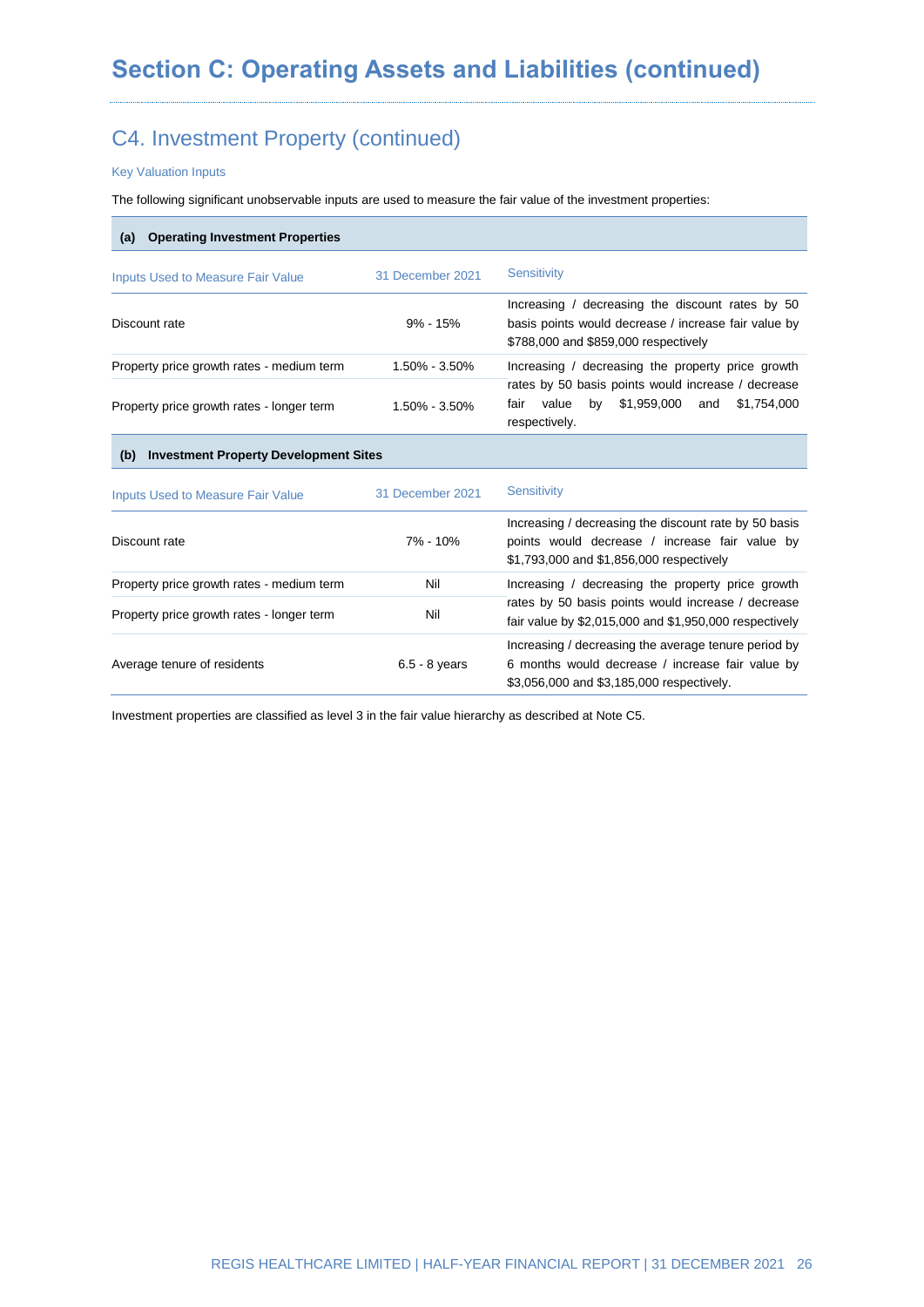# C5. Fair Value of Financial Instruments

#### Measurement of Fair Value of Financial Instruments

The financial instruments on the balance sheet are measured at either fair value or amortised cost. The measurement of fair value in some cases may be subjective and may depend on the inputs used in the calculations. The different valuation methods are called hierarchies and are described below:

- ‒ Level 1 Quoted (unadjusted) market prices in active markets for identical assets and liabilities
- Level 2 Valuation techniques for which the lowest level input that is significant to the fair value measurement is directly or indirectly observable
- ‒ Level 3 Valuation techniques for which the lowest level input that is significant to the fair value measurement is unobservable.

|                                                                            |                | Level 1                  | Level <sub>2</sub> | Level 3        | <b>Total</b>  |
|----------------------------------------------------------------------------|----------------|--------------------------|--------------------|----------------|---------------|
|                                                                            | <b>Note</b>    | \$'000                   | \$'000             | \$'000         | \$'000        |
| 31 December 2021                                                           |                |                          |                    |                |               |
| Assets/(Liabilities) Measured at Fair Value                                |                |                          |                    |                |               |
| Independent living unit and apartment ('ILU'/'ILA') entry<br>contributions | D <sub>2</sub> | $\overline{\phantom{a}}$ | (41, 613)          |                | (41, 613)     |
| Investment property                                                        | C <sub>4</sub> | $\blacksquare$           |                    | 159.955        | 159,955       |
| Assets/(liabilities) for which fair value is disclosed                     |                |                          |                    |                |               |
| Interest-bearing loans and borrowings                                      | D <sub>1</sub> | $\blacksquare$           | (88, 882)          |                | (88, 882)     |
| RADs and accommodation bonds                                               | D <sub>2</sub> | $\blacksquare$           | (1,232,336)        | $\blacksquare$ | (1,232,336)   |
| <b>Total</b>                                                               |                |                          | (1,362,831)        | 159,955        | (1,202,876)   |
| 30 June 2021                                                               |                |                          |                    |                |               |
| Assets/(Liabilities) Measured at Fair Value                                |                |                          |                    |                |               |
| Independent living unit and apartment (ILU/ILA) entry<br>contributions     | D <sub>2</sub> | $\blacksquare$           | (39, 574)          | $\blacksquare$ | (39, 574)     |
| Investment property                                                        | C <sub>4</sub> |                          |                    | 158,646        | 158,646       |
| Assets/(liabilities) for which fair value is disclosed                     |                |                          |                    |                |               |
| Interest-bearing loans and borrowings                                      | D <sub>1</sub> | $\blacksquare$           | (131, 431)         |                | (131, 431)    |
| RADs and accommodation bonds                                               | D <sub>2</sub> | $\blacksquare$           | (1, 188, 278)      |                | (1, 188, 278) |
| <b>Total</b>                                                               |                |                          | (1,359,283)        | 158,646        | (1, 200, 637) |

Refer to the relevant note for information on how the fair values of the above financial instruments were derived. There were no transfers between level 1 and level 2 fair value measurements and no transfers into or out of level 3 fair value measurements during the half-year ended 31 December 2021.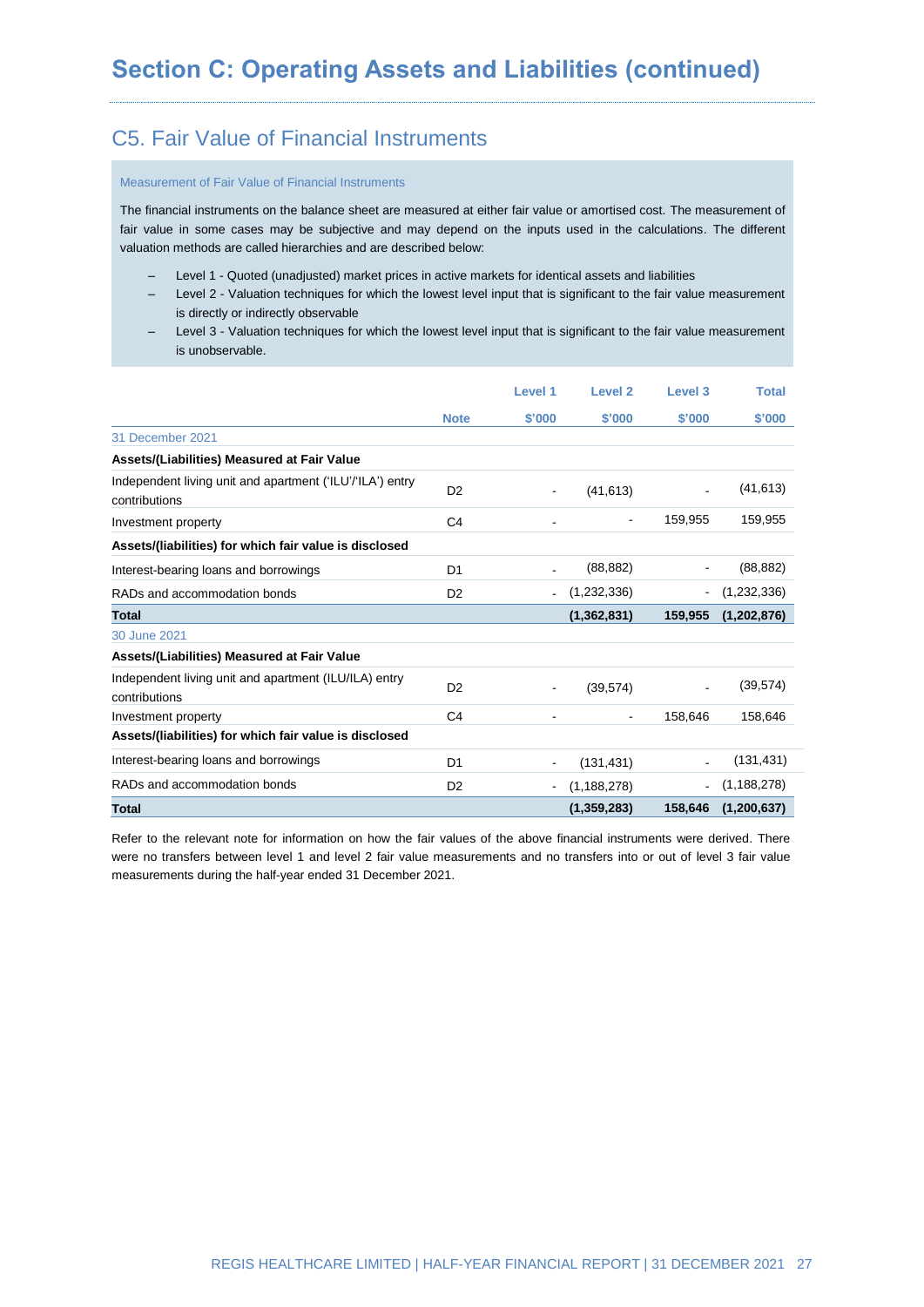# C6. Provisions

|                                     | 31 December 2021<br>\$'000 | <b>30 June 2021</b><br>\$'000 |
|-------------------------------------|----------------------------|-------------------------------|
| Current                             |                            |                               |
| Employee entitlements               | 74,226                     | 73,748                        |
| Other provisions                    | 37,400                     | 38,339                        |
| <b>Total current provisions</b>     | 111,626                    | 112,087                       |
| Non-Current                         |                            |                               |
| Employee entitlements               | 7,178                      | 7,338                         |
| <b>Total non-current provisions</b> | 7,178                      | 7,338                         |

#### Provisions

Provisions are recognised when the Group has a present obligation (legal or constructive) as a result of a past event, it is probable that an outflow of resources embodying economic benefits will be required to settle the obligation and a reliable estimate can be made of the amount of the obligation. Where the Group expects some or all of a provision to be reimbursed, for example under an insurance contract, the reimbursement is recognised as a separate asset but only when the reimbursement is virtually certain. The expense relating to any provision is recognised in profit or loss net of any reimbursement.

#### Annual leave, long service leave and other employee entitlements

Provisions are recognised for annual leave, long service leave and long-term incentives.

For employee benefits expected to be paid within twelve months, the liability is measured at the amount expected to be paid. The liability expected to be paid after twelve months is measured as the present value of expected future payments to be made in respect of services provided by employees up to the reporting date. The liability that has vested at the reporting date is included in the current provision for employee entitlements. The liability that has not vested at the reporting date is included in the non-current provision for employee entitlements.

The current provision for employee entitlements includes annual leave entitlements, which are presented as current although the Group does not expect to settle the full amount within the next 12 months. The amount of annual leave that is not expected to be settled within the next 12 months is \$12,918,000 (30 June 2021: \$15,826,000).

#### Key judgement, estimate and assumption: Potential employee underpayments provision

As disclosed at Note A5, the Group has identified potential underpayments of employee entitlements to certain current and former employees under its enterprise agreements. The Group recognised \$35,000,000 in other provisions as at 30 June 2021 in respect of the estimated total cost to remediate payment shortfalls. The Group's review and remediation of these matters is currently ongoing. There have been no significant changes requiring adjustment to the provision for the half-year ended 31 December 2021.

The estimated cost of remediation is based on a significant volume of historical data from a number of different sources. involves a high degree of complexity, interpretation and application of relevant enterprise agreement clauses which requires, judgement, estimation and remains subject to further analysis.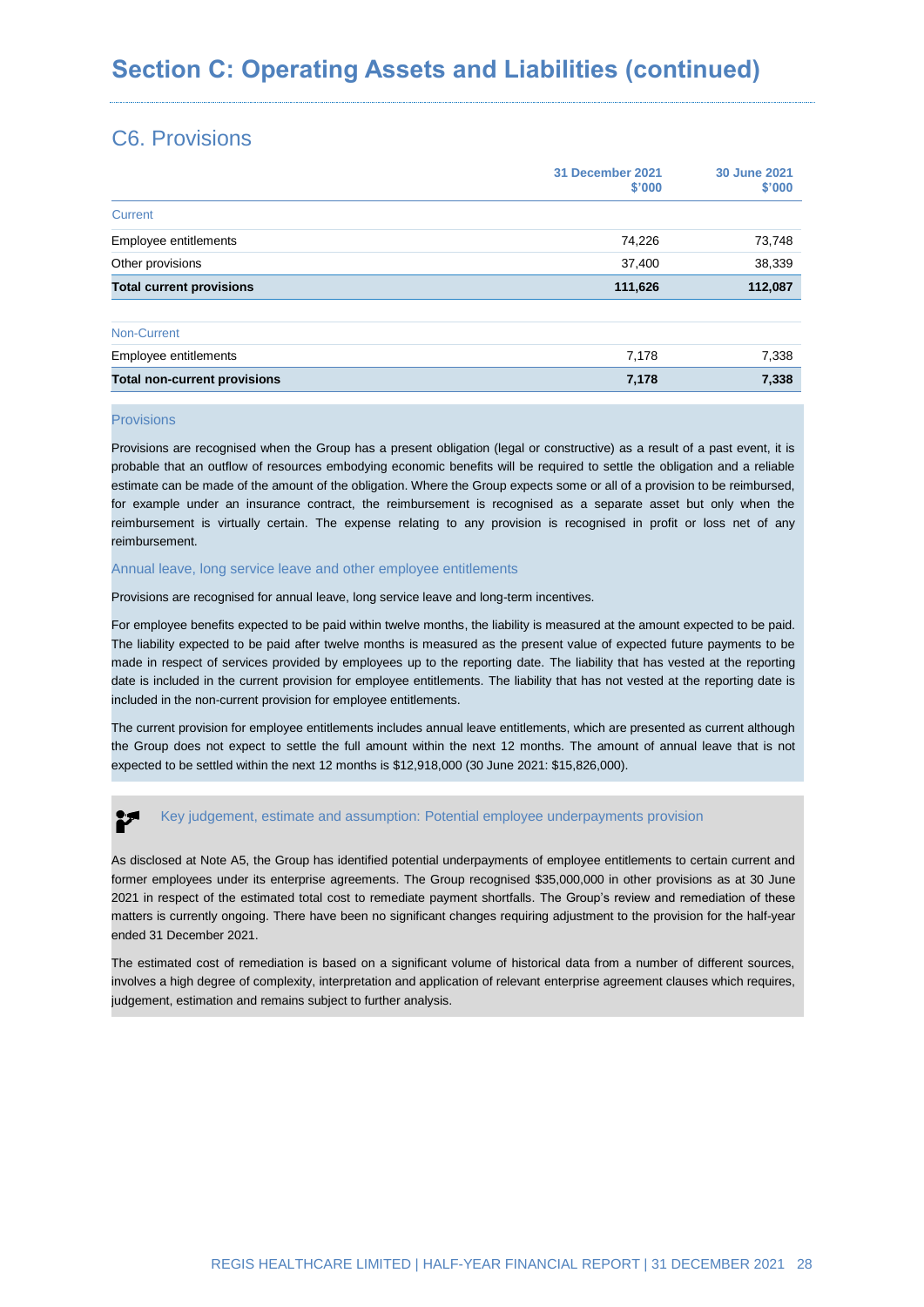# **Section D: Capital Structure**

#### **IN THIS SECTION**

This section outlines how Regis manages its capital structure and related financing costs, including its balance sheet liquidity and access to capital markets.

The Board determines the appropriate capital structure of Regis; specifically, how much is raised from security holders (equity) and how much is borrowed from financial institutions and capital markets (debt), in order to finance Regis' activities both now and in the future.

The Board considers Regis' capital structure and its dividend and distribution policy at least twice a year ahead of announcing results, in the context of its ability to continue as a going concern, to execute the strategy and to deliver its business plan.

# D1. Loans and Borrowings

|                                   | 31 December 2021<br>\$'000 | <b>30 June 2021</b><br>\$'000 |
|-----------------------------------|----------------------------|-------------------------------|
| Current                           |                            |                               |
| Bank overdraft                    | 15,855                     | 14,920                        |
| Non-current                       |                            |                               |
| Bank loans                        | 88,882                     | 131,431                       |
| <b>Total loans and borrowings</b> | 104,737                    | 146,351                       |

The carrying value of interest-bearing loans and borrowings is materially the same as the fair value.

#### Bank Facilities

As at 31 December 2021, the Group has syndicated bank debt facilities of \$515,000,000 comprising the following:

|                                              | <b>Maturity</b>  | <b>Facility limit</b><br>\$'000 | <b>Utilised at</b><br>balance date<br>\$'000 | <b>Unused at</b><br>balance date<br>\$'000 |
|----------------------------------------------|------------------|---------------------------------|----------------------------------------------|--------------------------------------------|
| <b>Facility A</b>                            | March 2023       | 150,000                         | 74,000                                       | 76,000                                     |
| <b>Facility B</b>                            | March 2024       | 275,000                         |                                              | 275,000                                    |
| Facility C                                   | March 2024       | 70,000                          | 16,633                                       | 53,367                                     |
| Bank guarantee facility                      | March 2024       | 20,000                          | 334                                          | 19,666                                     |
| <b>Total syndicated bank debt facilities</b> |                  | 515,000                         | 90,967                                       | 424,033                                    |
| Add: Overdraft facility                      | <b>July 2022</b> | 25,000                          | 15,855                                       | 9,145                                      |
| <b>Total facilities</b>                      |                  | 540,000                         | 106,822                                      | 433,178                                    |
| Less: Bank guarantee facility                |                  |                                 | (334)                                        |                                            |
| Less: Overdraft facility                     |                  |                                 | (15, 855)                                    |                                            |
| Less: Establishment costs                    |                  |                                 | (1,751)                                      |                                            |
| <b>Total loans and borrowings</b>            |                  |                                 | 88,882                                       |                                            |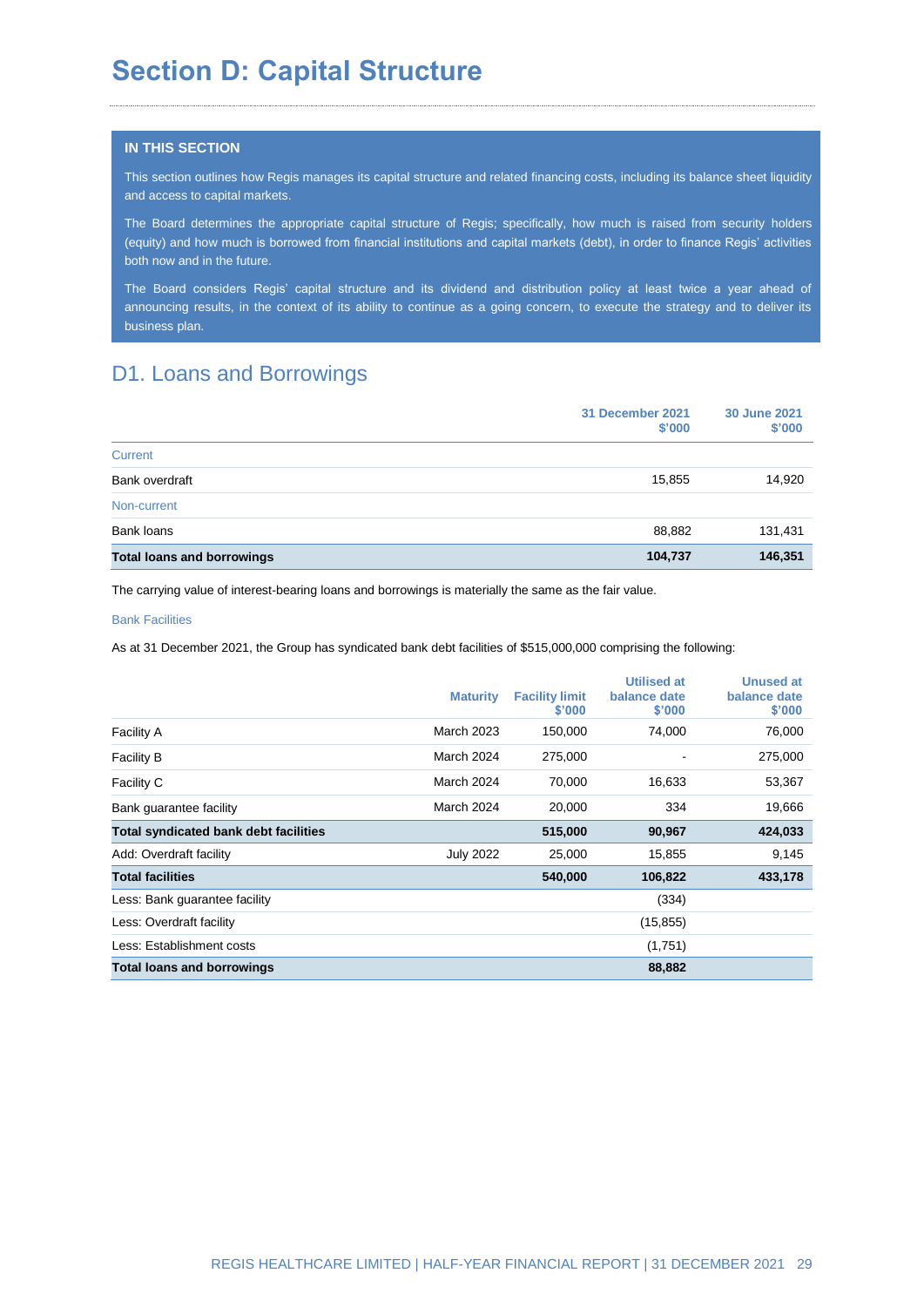# D<sub>2</sub>. Other Financial Liabilities

|                                                                       | 31 December 2021<br>\$'000 | 30 June 2021<br>\$'000 |
|-----------------------------------------------------------------------|----------------------------|------------------------|
| Refundable accommodation deposits ('RADs')                            | 1.232.336                  | 1.188.278              |
| Independent living unit and apartment ('ILU/ILA') entry contributions | 41.613                     | 39.574                 |
| <b>Total other financial liabilities</b>                              | 1,273,949                  | 1,227,852              |

#### Refundable accommodation deposits

A Refundable Accommodation Deposit ('RAD') is a non-interest-bearing deposit paid or payable to an Approved Provider by a resident for the resident's accommodation in an aged care facility.

Prior to 1 July 2014, lump sum RADs were referred to as accommodation bonds. Accommodation bonds were not payable by residents paying a high care accommodation payment. From 1 July 2014, under the Living Longer Living Better reforms, residents can choose to pay a full lump sum ('RAD'), a regular rental-type payment called a Daily Accommodation Payment ('DAP'), or a combination of both.

Accommodation bond balances are reduced by annual retention fees charged in accordance with the Aged Care Act 1997. However, retention fees are not applicable to post 1 July 2014 RADs.

RADs are refunded after a resident departs a facility in accordance with the Aged Care Act 1997. RAD refunds are guaranteed by the Australian Government under the prudential standards legislation. Approved Providers are required to have sufficient liquidity to ensure they can refund RAD balances as they fall due in the following twelve months. Providers are also required to implement and maintain a liquidity management strategy. As there is no unconditional right to defer payment for 12 months, RAD liabilities are recorded as current liabilities.

The RAD liability is spread across a large portion of the resident population and therefore the repayment of individual balances that make up the current balance will be dependent upon the actual tenure of individual residents. Tenure can be more than ten years but averages approximately three years. Usually (but not always), when an existing RAD is repaid it is replaced by a new RAD from an incoming resident.

RADs and accommodation bonds are recognised initially at fair value (being the cash received) and subsequently measured at amortised cost using the effective interest rate method. Due to the short-term nature of RADs, their carrying value at balance date approximates their fair value.

#### Independent living unit and apartment entry contributions ('Entry Contributions')

Entry Contributions relate to Independent Living Unit ('ILU') and Independent Living Apartment ('ILA') residents. An Entry Contribution is the amount a resident lends to Regis, equivalent to the market value of the ILU/ILA in exchange for a lease to reside in the facility and have access to community facilities owned and maintained by Regis.

Entry Contributions are non-interest bearing and are recognised at fair value through profit or loss with resulting fair value adjustments recognised in profit or loss. Fair value is the amount payable on demand and is measured as the principal amount plus the resident's share of any increases in the market value of the occupied ILU/ILAs (for contracts that contain a capital gain share clause) net of deferred management fees contractually accruing up to reporting date and other amounts owing by residents, which are deducted from the loan on repayment following the resident's departure.

Entry Contributions are settled after a resident vacates the property and the terms and conditions are governed by applicable Australian state-based Retirement Village Acts.

Entry contributions are classified as level 2 in the fair value hierarchy as defined in Note C5.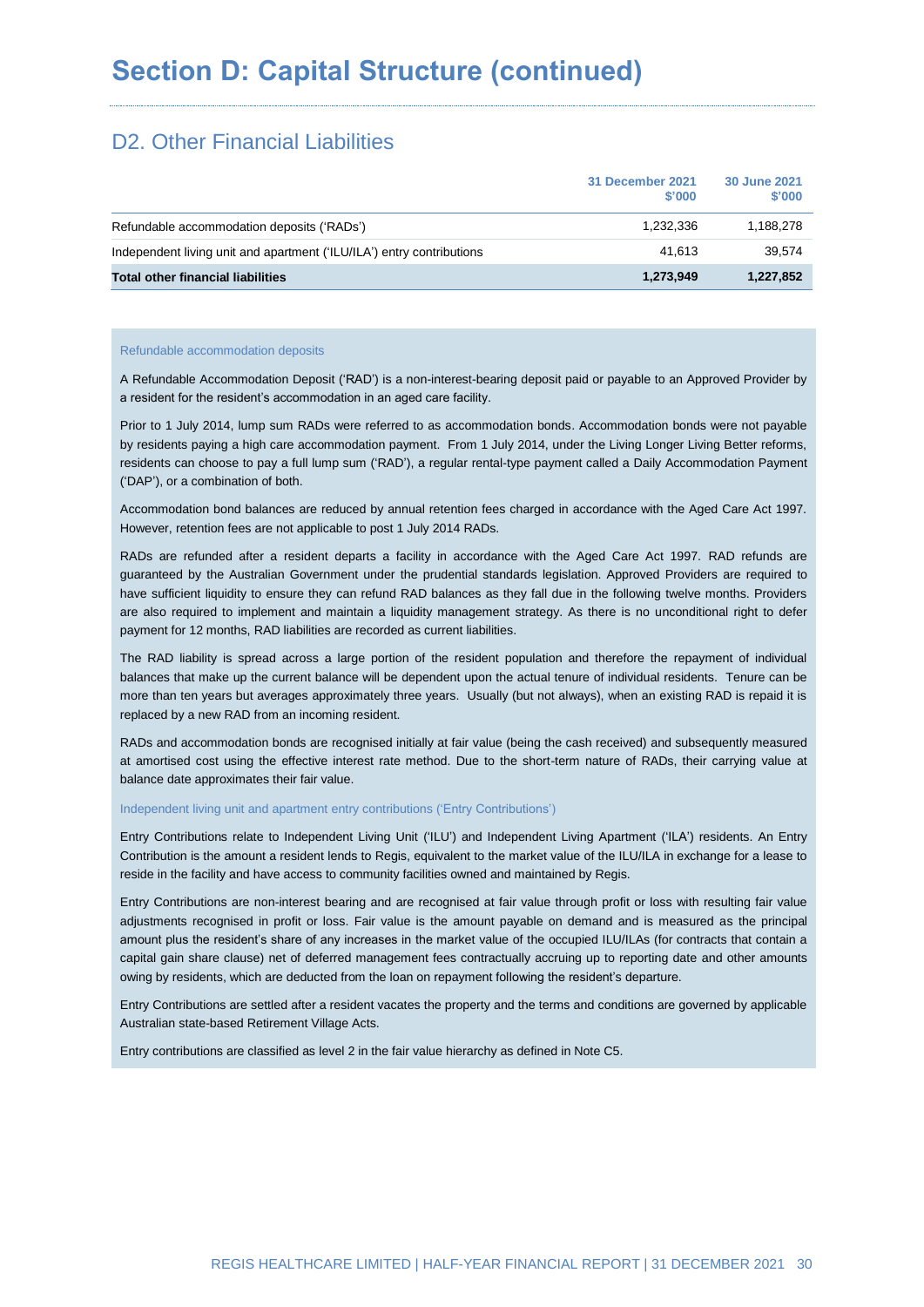# D3. Contributed Equity

Movements in Ordinary Shares

|                                  |                                        |             | <b>Ordinary Shares</b> |         |  |
|----------------------------------|----------------------------------------|-------------|------------------------|---------|--|
|                                  | <b>Grant Date</b><br><b>Fair Value</b> | <b>Date</b> | No.                    | \$'000  |  |
| At 30 June 2021                  |                                        |             | 300,780,573            | 273,519 |  |
| Share issue - performance rights | 2.06                                   | 23-Sep-21   | 53.192                 | 110     |  |
| At 31 December 2021              |                                        |             | 300,833,765            | 273,629 |  |

# D4. Dividends Paid and Proposed

The Group recognises a liability to make cash or non-cash distributions to equity holders of the parent entity when the distribution is authorised, and the distribution is no longer at the discretion of the Group. A corresponding entry is recognised directly in equity.

#### Dividends Declared and Paid During the Period

During the half-year ended 31 December 2021, the 30 June 2021 final dividend of \$13,926,000 (4.63 cents per share, 50% franked) was paid on 30 September 2021.

#### Dividends Proposed and Not Recognised as a Liability

On 23 February 2022, the Board of Directors resolved to pay an interim dividend of 3.52 cents per share totalling \$10,600,000 (50% franked) for the half-year ended 31 December 2021, payable on 8 April 2022 (record date 11 March 2022).

The Group recognises a liability to make cash or non-cash distributions to equity holders of the parent entity when the distribution is authorised, and the distribution is no longer at the discretion of the Group. A corresponding entry is recognised directly in equity.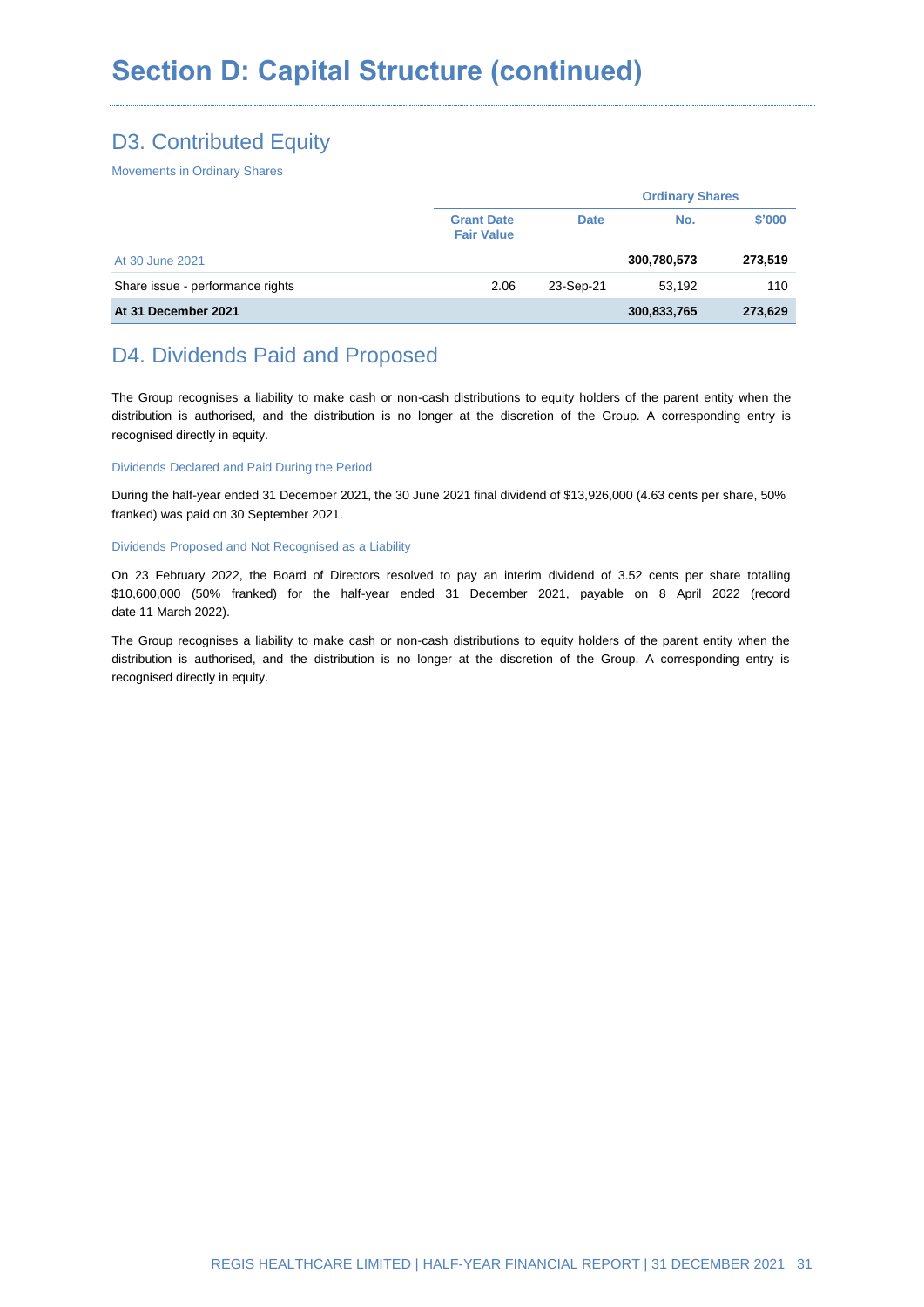# **Section E: Other Disclosures**

#### **IN THIS SECTION**

This section includes information about the financial performance and position of Regis that must be disclosed to comply with the Accounting Standards, the Corporations Act 2001 or the Corporations Regulations 2001.

# E1. Commitments

#### Capital Expenditure Commitments

As at 31 December 2021, capital commitments amounted to \$1,212,000 (30 June 2021: \$225,000). The capital commitments at 31 December 2021 related to ongoing development activity.

# E2. Contingent Liabilities

Contingent liabilities are potential future cash outflows where the likelihood of payment is more than remote but is not considered probable or cannot be reliably measured. Contingencies are not recognised in the statement of financial position but are disclosed as follows:

#### Bank Guarantees

As at 31 December 2021, the Company has bank guarantees totalling \$334,241 (30 June 2021: \$334,241).

While the Company has provided these guarantees, the probability of having to make payments under these guarantees is considered remote.

#### Oneview Healthcare PLC

On 21 December 2020, Oneview Healthcare PLC lodged a claim in the Supreme Court of Victoria against Regis seeking damages for alleged breach of a collaboration agreement between the two parties. Regis has engaged external legal counsel and continues to strongly defend the matter.

#### Legal and Regulatory Matters

From time to time, entities within the Group are party to various legal actions as well as inquiries from regulators and Government bodies that have arisen in the ordinary course of business. Consideration has been given to such matters and it is expected that the resolution of these contingencies will not have a material impact on the financial position of the Group, or are not at a stage to support a reasonable evaluation of the likely outcome.

### E3. Accounting Standards Issued but Not Yet in Effect

The Group has not early adopted any standards, interpretations or amendments that have been issued but are not yet effective.

There are no standards, amendments or interpretations that are not yet effective and that would be expected to have a material impact on the Group in the current or future reporting periods and on foreseeable future transactions.

# E4. Subsequent Events

#### COVID-19 Pandemic

Regis anticipates ongoing COVID-19 additional costs in both outbreak and non-outbreak homes during the second half of the financial year associated with staff expenses and infection prevention and control including the use of personal protective equipment (PPE) and rapid antigen test kits.

Depending on the spread of the virus, it also has the potential to significantly disrupt the financial position of the Group including a decline in occupancy levels and significantly increased costs to continue to protect residents, clients and staff. The Group continues to work closely with health and regulatory authorities.

#### Other Matters

No other matters or circumstances have arisen since the end of the half-year which significantly affected or may significantly affect the operations of the Group, the results of those operations, or the state of affairs of the Group in future periods.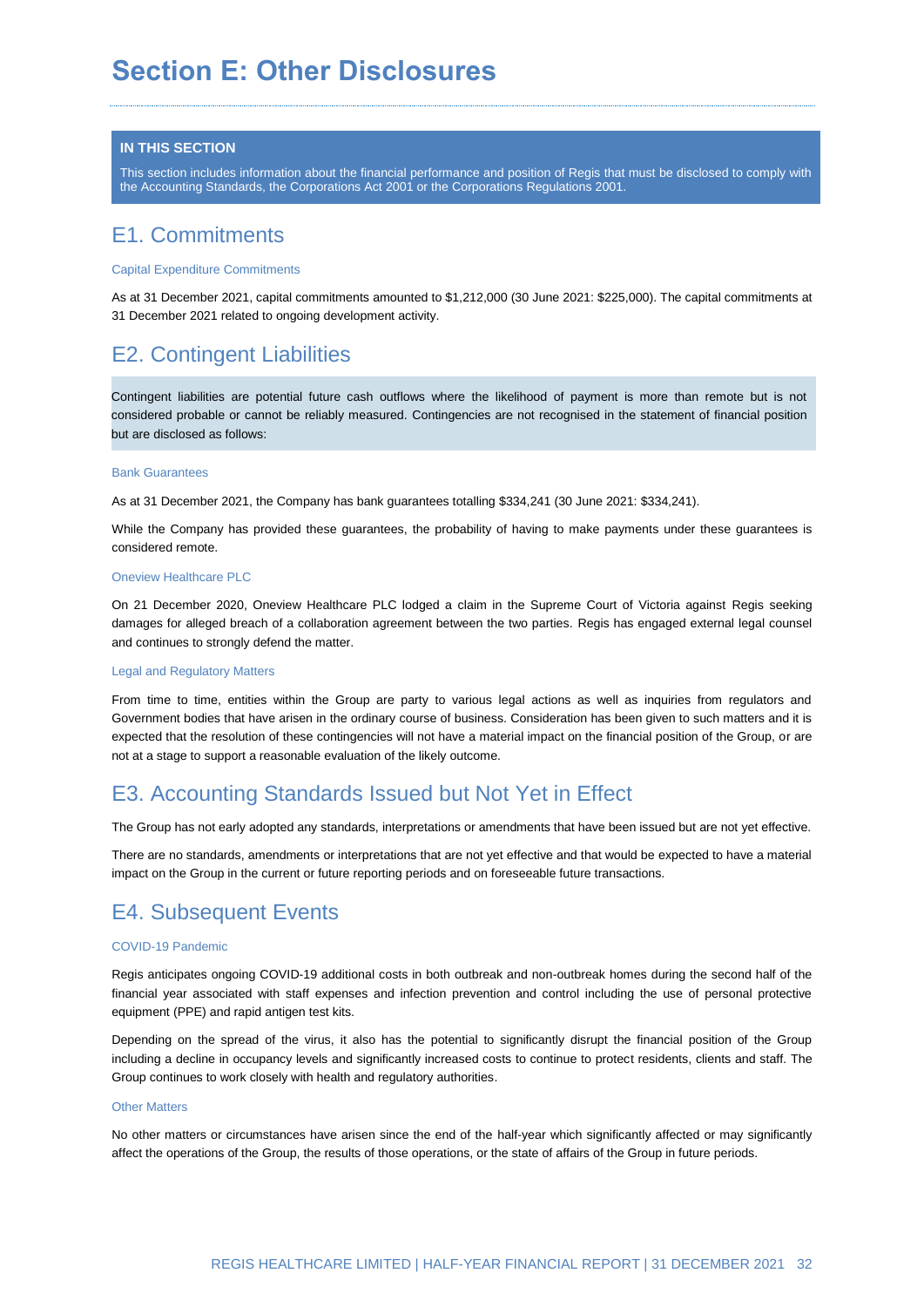# **Directors' Declaration**

In accordance with a resolution of the Directors of Regis Healthcare Limited, I state that:

- 1. In the opinion of the Directors:
	- (a) the interim consolidated financial statements and notes of Regis Healthcare Limited are in accordance with the *Corporations Act 2001*, including:
		- (i) giving a true and fair view of the consolidated entity's financial position as at 31 December 2021 and of its performance for the half-year ended on that date; and
		- (ii) complying with Australian Accounting Standard *AASB 134 Interim Financial Reporting* and the *Corporations Regulations 2001*.
	- (b) there are reasonable grounds to believe that the Company will be able to pay its debts as and when they become due and payable.
- 2. This declaration has been made in accordance with a resolution of Directors.

On behalf of the Board

Graham Holes

**Graham K Hodges Chairman Melbourne, 23 February 2022**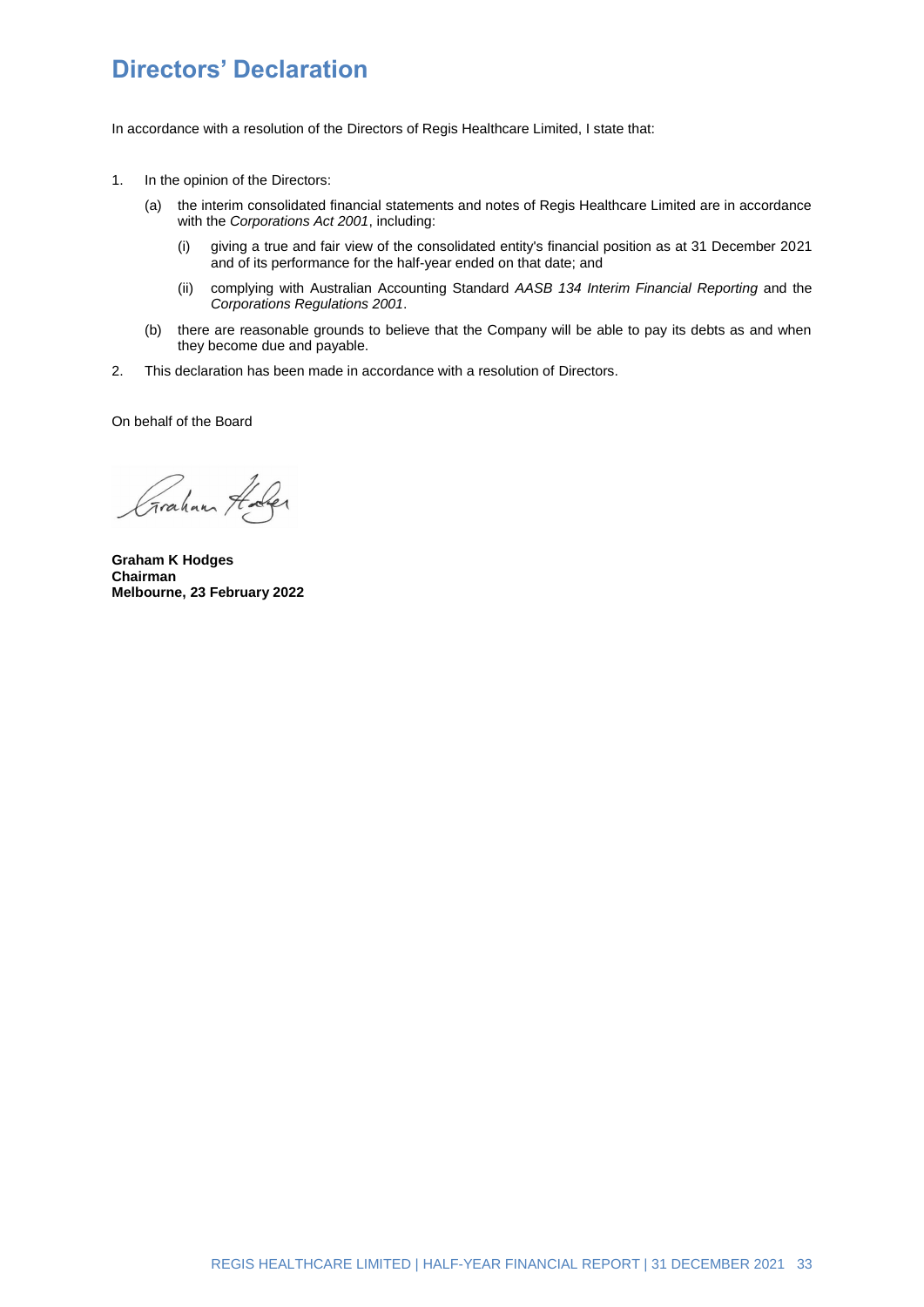

Ernst & Young 8 Exhibition Street Melbourne VIC 3000 Australia GPO Box 67 Melbourne VIC 3001

Tel: +61 3 9288 8000 Fax: +61 3 8650 7777 ey.com/au

# **Independent auditor's review report to the members of Regis Healthcare Limited**

### **Report on the half-year financial report**

### **Conclusion**

We have reviewed the accompanying half-year financial report of Regis Healthcare Limited (the Company) and its subsidiaries (collectively the Group), which comprises the condensed statement of financial position as at 31 December 2021, the condensed statement of comprehensive income, condensed statement of changes in equity and condensed statement of cash flows for the half-year ended on that date, notes comprising a summary of significant accounting policies and other explanatory information, and the directors' declaration.

Based on our review, which is not an audit, we have not become aware of any matter that makes us believe that the half year financial report of the Group does not comply with the Corporations Act 2001, including:

- a. Giving a true and fair view of the consolidated financial position of the Group as at 31 December 2021 and of its consolidated financial performance for the half year ended on that date; and
- b. Complying with Accounting Standard *AASB 134 Interim Financial Reporting and the Corporations Regulations 2001*.

### **Basis for conclusion**

We conducted our review in accordance with ASRE 2410 *Review of a Financial Report Performed by the Independent Auditor of the Entity* (ASRE 2410). Our responsibilities are further described in the *Auditor's responsibilities for the review of the half-year financial report* section of our report. We are independent of the Group in accordance with the auditor independence requirements of the Corporations Act 2001 and the ethical requirements of the Accounting Professional and Ethical Standards Board's APES 110 *Code of Ethics for Professional Accountants (including Independence Standards)* (the Code) that are relevant to our audit of the annual financial report in Australia. We have also fulfilled our other ethical responsibilities in accordance with the Code.

### **Directors' responsibility for the half-year financial report**

The directors of the Company are responsible for the preparation of the half year financial report that gives a true and fair view in accordance with Australian Accounting Standards and the Corporations Act 2001 and for such internal control as the directors determine is necessary to enable the preparation of the half year financial report that gives a true and fair view and is free from material misstatement, whether due to fraud or error.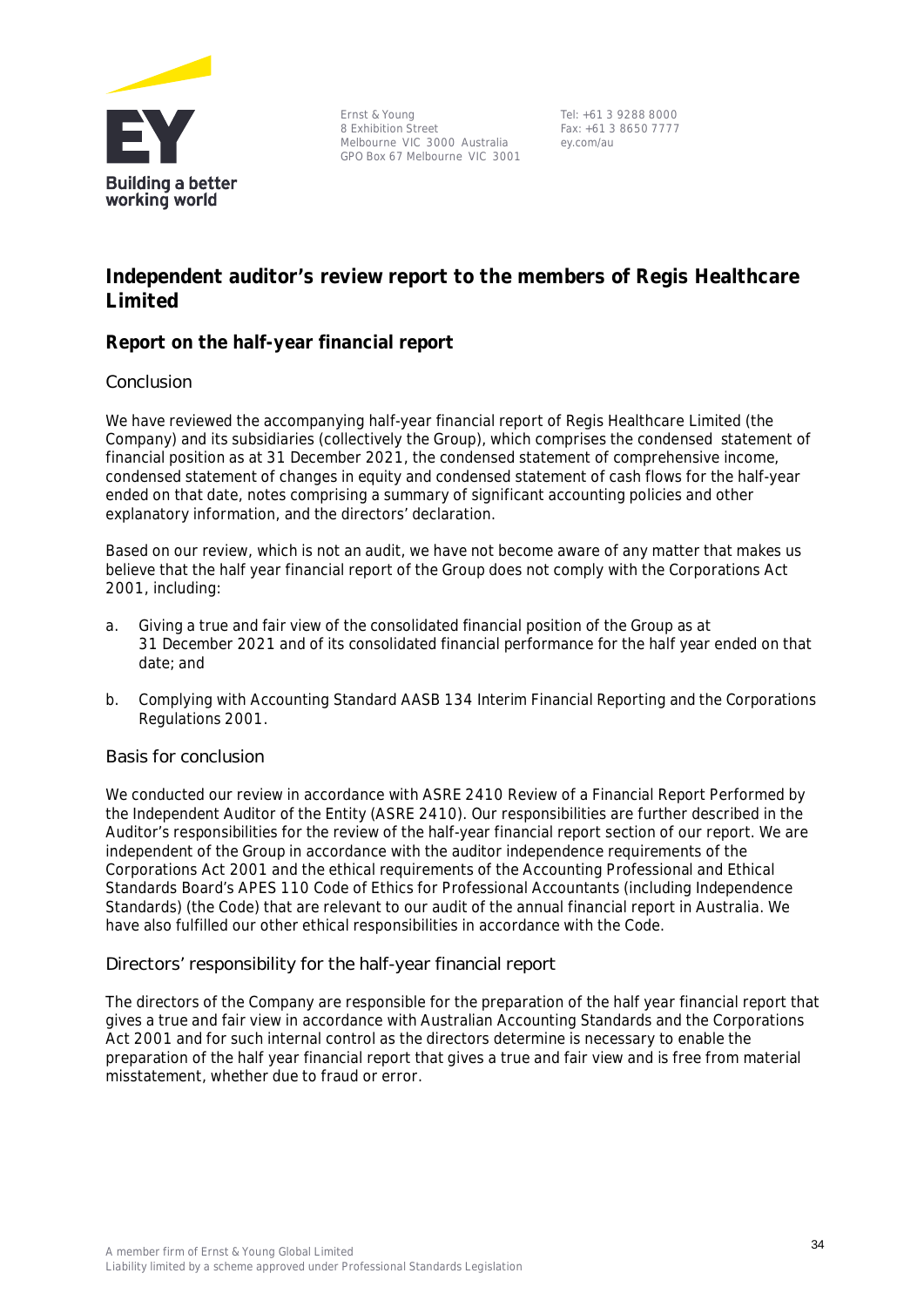

**Auditor's responsibilities for the review of the half-year financial report**

Our responsibility is to express a conclusion on the half-year financial report based on our review. ASRE 2410 requires us to conclude whether we have become aware of any matter that makes us believe that the half-year financial report is not in accordance with the *Corporations Act 2001* including giving a true and fair view of the Group's financial position as at 31 December 2021 and its performance for the half-year ended on that date, and complying with Accounting Standard AASB 134 *Interim Financial Reporting* and the *Corporations Regulations 2001*.

A review of a half year financial report consists of making enquiries, primarily of persons responsible for financial and accounting matters, and applying analytical and other review procedures. A review is substantially less in scope than an audit conducted in accordance with Australian Auditing Standards and consequently does not enable us to obtain assurance that we would become aware of all significant matters that might be identified in an audit. Accordingly, we do not express an audit opinion.

Ernst & Young

Ernst & Young

BJ Pollock Partner

Melbourne 23 February 2022